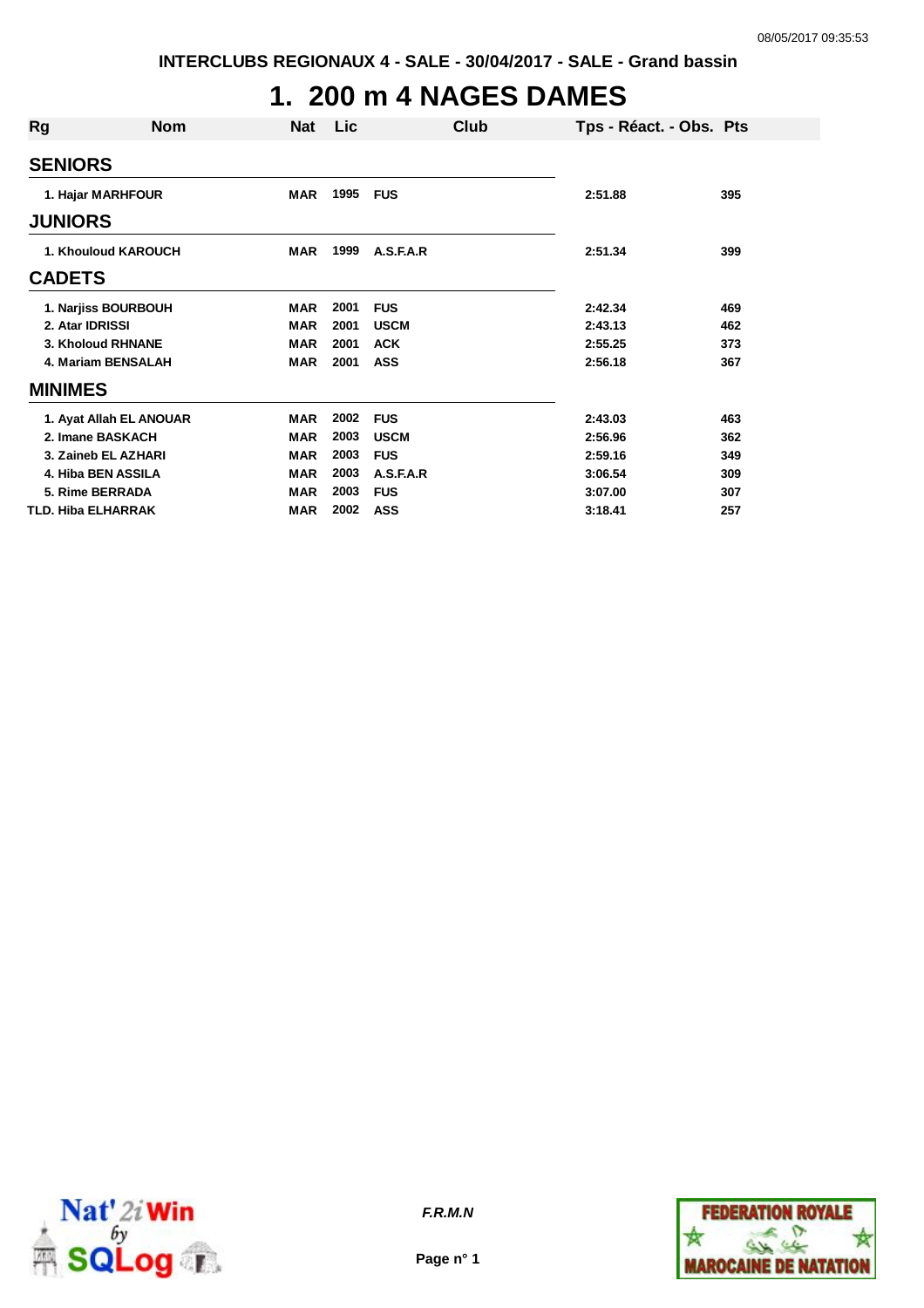## **2. 200 m 4 NAGES MESSIEURS**

| Rg                     | <b>Nom</b>                   | <b>Nat</b> | Lic      |             | Club | Tps - Réact. - Obs. Pts |     |
|------------------------|------------------------------|------------|----------|-------------|------|-------------------------|-----|
| <b>SENIORS</b>         |                              |            |          |             |      |                         |     |
|                        | <b>1. Ali EL MANDOUR</b>     | <b>MAR</b> | 1997 FUS |             |      | 2:31.61                 | 429 |
| <b>JUNIORS</b>         |                              |            |          |             |      |                         |     |
|                        | 1. Ahmed Wdia BELAFKIH       | <b>MAR</b> | 1999     | A.S.F.A.R   |      | 2:29.19                 | 450 |
| <b>CADETS</b>          |                              |            |          |             |      |                         |     |
| 1. Ali HEMRI           |                              | <b>MAR</b> | 2001     | <b>FUS</b>  |      | 2:20.25                 | 542 |
|                        | 2. Youssef HEMRI             | <b>MAR</b> | 2001     | <b>FUS</b>  |      | 2:21.84                 | 524 |
|                        | 3. Ali MSOUGAR               | <b>MAR</b> | 2001     | <b>ASS</b>  |      | 2:27.28                 | 468 |
|                        | 4. Achraf OUACHIKH           | <b>MAR</b> | 2001     | <b>FUS</b>  |      | 2:29.00                 | 452 |
|                        | 5. Ilyas BENHLIMA            | <b>MAR</b> | 2001     | <b>ASS</b>  |      | 2:30.75                 | 436 |
|                        | <b>6. Ahmed BENNANI</b>      | <b>MAR</b> | 2001     | <b>FUS</b>  |      | 2:31.13                 | 433 |
|                        | 7. Omar AZIKOU               | <b>MAR</b> | 2000     | <b>KAC</b>  |      | 2:50.94                 | 299 |
| <b>NC. Taha MIFTAH</b> |                              | <b>MAR</b> | 2001     | <b>CNN</b>  |      | Frf n.d.                |     |
|                        | <b>NC. Anas Badr MYESSER</b> | <b>MAR</b> | 2001     | <b>USCM</b> |      | Frf n.d.                |     |
| <b>MINIMES</b>         |                              |            |          |             |      |                         |     |
|                        | 1. Ayman EL MECHRAFI         | <b>MAR</b> | 2002     | <b>USCM</b> |      | 2:33.02                 | 417 |
|                        | TLD. Ahmed Ghassane MAGRI    | <b>MAR</b> | 2003     | <b>ASS</b>  |      | 3:11.50                 | 212 |
|                        | TLD. EI Khalil EL MAZOUNI    | <b>MAR</b> | 2003     | <b>CSN</b>  |      | 3:21.04                 | 184 |
|                        |                              |            |          |             |      |                         |     |



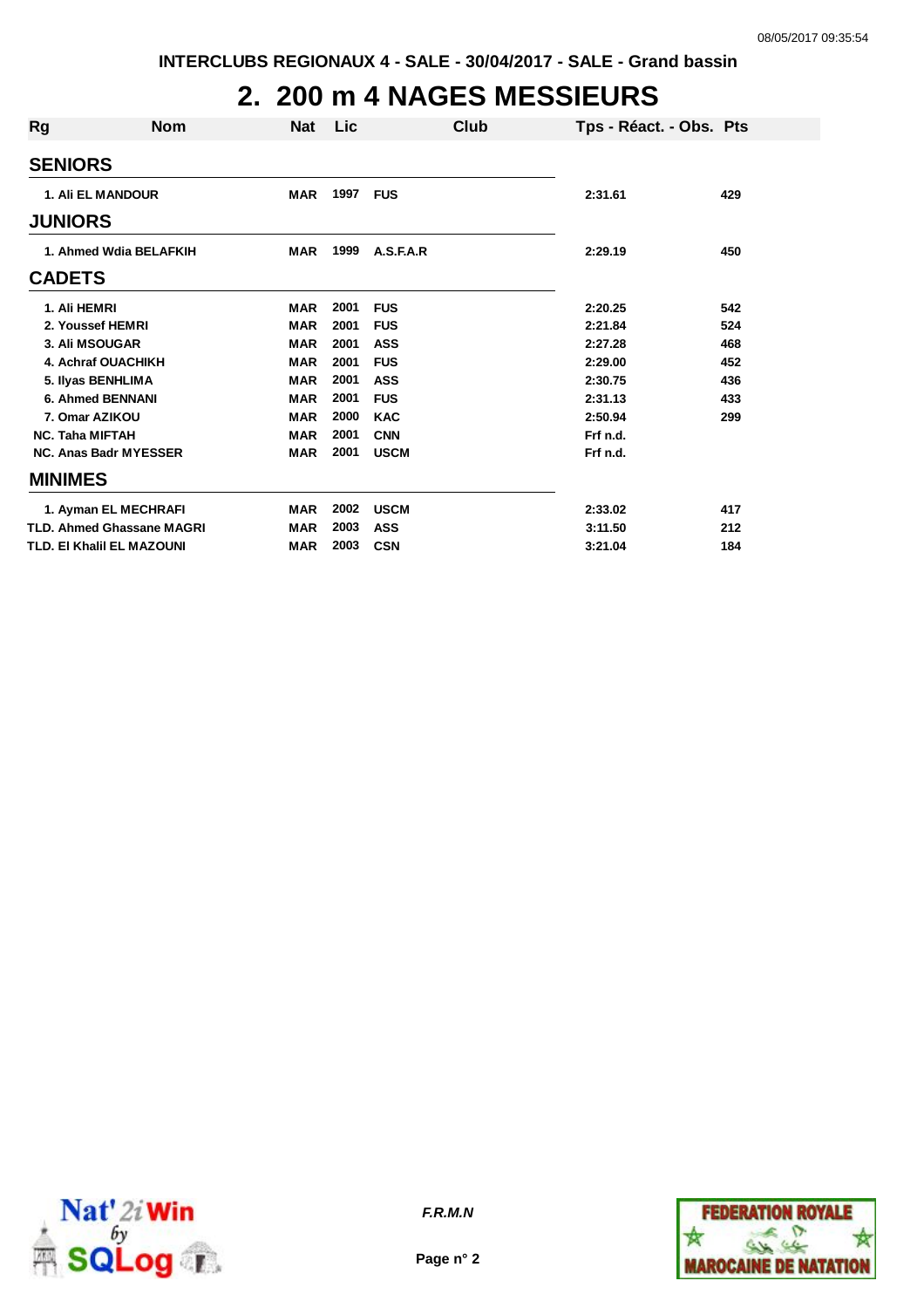## **3. 50 m BRASSE DAMES**

| Rg                     | <b>Nom</b>                    | <b>Nat</b> | Lic  | Club        | Tps - Réact. - Obs. Pts |     |
|------------------------|-------------------------------|------------|------|-------------|-------------------------|-----|
| <b>CADETS</b>          |                               |            |      |             |                         |     |
|                        | 1. Samia KOUNNA               | <b>MAR</b> | 2001 | <b>USCM</b> | 41.62                   | 368 |
|                        | 2. Yassmina BRICH             | <b>MAR</b> | 2000 | <b>USCM</b> | 42.97                   | 335 |
|                        | 3. Mariam BENSALAH            | <b>MAR</b> | 2001 | <b>ASS</b>  | 43.24                   | 328 |
| <b>MINIMES</b>         |                               |            |      |             |                         |     |
|                        | 1. Yasmine NADIR              | <b>MAR</b> | 2003 | <b>FUS</b>  | 40.13                   | 411 |
|                        | 2. Doaa AMMOUMOU              | <b>MAR</b> | 2003 | <b>ACK</b>  | 42.98                   | 334 |
|                        | 3. Nada BELAFKIH              | <b>MAR</b> | 2002 | A.S.F.A.R   | 43.06                   | 332 |
|                        | 4. Nour El Houda MSOUGAR      | <b>MAR</b> | 2003 | <b>ASS</b>  | 44.72                   | 297 |
|                        | 5. Hiba BEN ASSILA            | <b>MAR</b> | 2003 | A.S.F.A.R   | 45.41                   | 283 |
|                        | 6. Maha ESSAIDI               | <b>MAR</b> | 2002 | <b>ASS</b>  | 47.47                   | 248 |
|                        | <b>TLD. Boutayna DRISSI</b>   | <b>MAR</b> | 2002 | <b>CSN</b>  | 50.31                   | 208 |
|                        | <b>TLD. Kenza EL MEJDOUB</b>  | <b>MAR</b> | 2003 | <b>ASS</b>  | 53.84                   | 170 |
| <b>TLD. Sara CHABI</b> |                               | <b>MAR</b> | 2003 | <b>USCM</b> | 54.88                   | 160 |
|                        | <b>TLD. Kaoutar HANAFI</b>    | <b>MAR</b> | 2003 | <b>ASS</b>  | 1:00.05                 | 122 |
|                        | <b>NC. Kenza AMLAIKY</b>      | <b>MAR</b> | 2002 | <b>USCM</b> | Frf n.d.                |     |
|                        | <b>NC. Rania EL MAMOUN</b>    | <b>MAR</b> | 2002 | <b>USCM</b> | Frf n.d.                |     |
|                        | <b>NC. Soundous ELYACOUBI</b> | <b>MAR</b> | 2002 | <b>USCM</b> | Frf n.d.                |     |
| <b>NC. Inssaf RIDA</b> |                               | <b>MAR</b> | 2002 | <b>USCM</b> | Frf n.d.                |     |



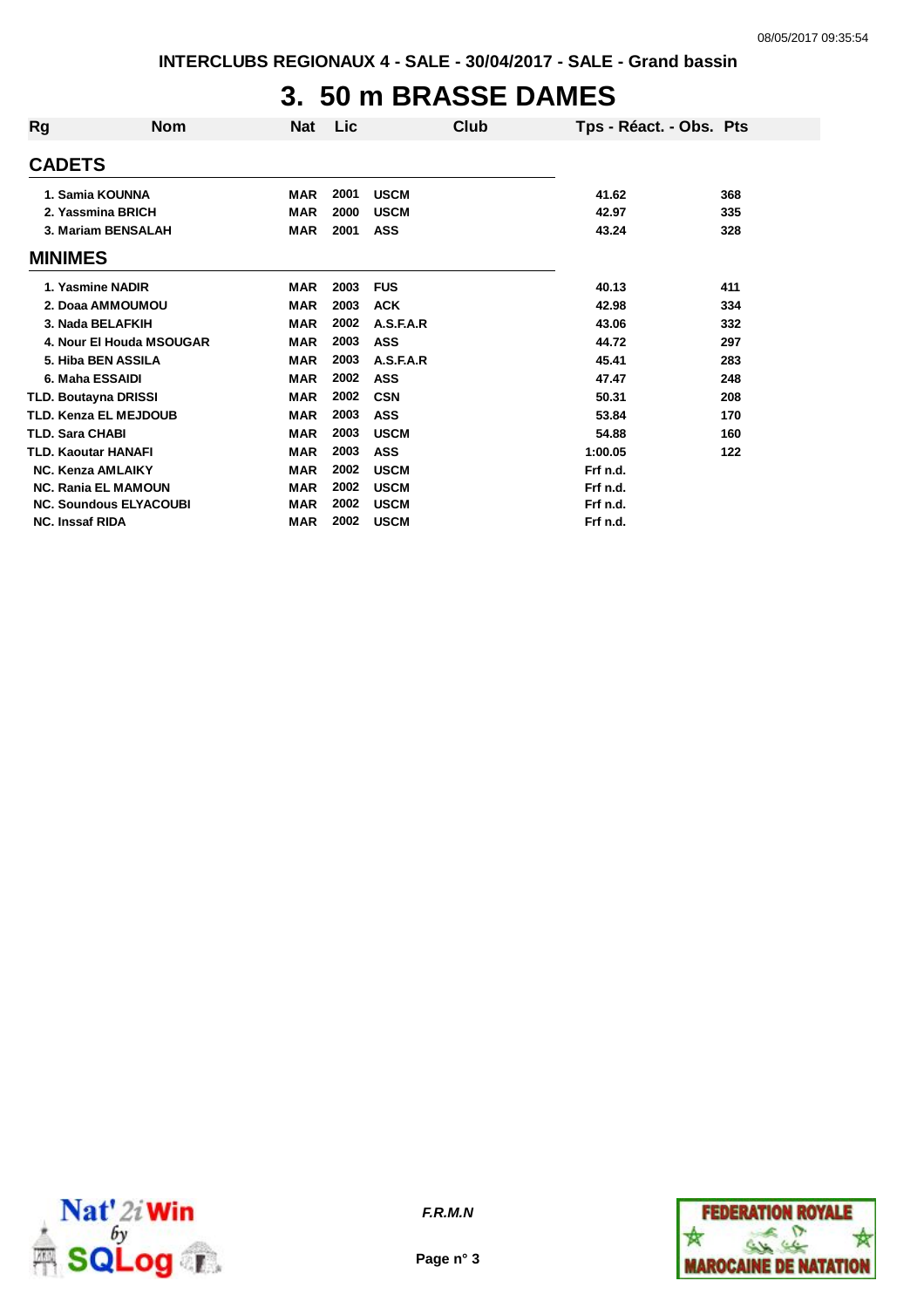## **4. 50 m BRASSE MESSIEURS**

| <b>Rg</b> | <b>Nom</b>                          | <b>Nat</b> | Lic  |             | Club | Tps - Réact. - Obs. Pts |     |
|-----------|-------------------------------------|------------|------|-------------|------|-------------------------|-----|
|           | <b>SENIORS</b>                      |            |      |             |      |                         |     |
|           | 1. Amine FAWZI                      | MAR        | 1986 | <b>FUS</b>  |      | 30.78                   | 650 |
|           | 2. Nouamane HAOUATI                 | MAR        | 1997 | <b>USF</b>  |      | 34.40                   | 466 |
|           | 3. Sayf Annasre MOUMEN              | <b>MAR</b> | 1997 | <b>ASS</b>  |      | 35.85                   | 411 |
|           | 4. Nizar BENSAID                    | <b>MAR</b> | 1994 | <b>CNN</b>  |      | 36.75                   | 382 |
|           | TLD. Alae Eddine GZALI              | <b>MAR</b> | 1997 | <b>KAC</b>  |      | 37.39                   | 363 |
|           | <b>NC. Badreddine FAWZI</b>         | <b>MAR</b> | 1991 | <b>USCM</b> |      | Frf n.d.                |     |
|           | <b>JUNIORS</b>                      |            |      |             |      |                         |     |
|           | 1. Ilyas Abdessiam EL BOUAZZAOUI    | MAR        | 1999 | <b>ASS</b>  |      | 36.87                   | 378 |
|           | <b>CADETS</b>                       |            |      |             |      |                         |     |
|           | 1. Anas BENYAHYA                    | <b>MAR</b> | 2001 | <b>FUS</b>  |      | 33.19                   | 519 |
|           | 2. Ahmed BENNANI                    | <b>MAR</b> | 2001 | <b>FUS</b>  |      | 33.40                   | 509 |
|           | 3. Ilyasse MARGHANI                 | <b>MAR</b> | 2001 | A.S.F.A.R   |      | 34.37                   | 467 |
|           | <b>4. Ali MSOUGAR</b>               | <b>MAR</b> | 2001 | <b>ASS</b>  |      | 34.60                   | 458 |
|           | 5. Yassine CHAGH                    | <b>MAR</b> | 2001 | <b>ACK</b>  |      | 36.10                   | 403 |
|           | 6. Makram ACHOUBIR                  | <b>MAR</b> | 2001 | A.S.F.A.R   |      | 36.27                   | 397 |
|           | <b>7. Youssef LAMGHARI</b>          | MAR        | 2001 | <b>USCM</b> |      | 36.91                   | 377 |
|           | 8. Mohamed Aymane SEYAR             | MAR        | 2000 | <b>ASS</b>  |      | 37.56                   | 358 |
|           | 9. Mehdi ZOUGAGHI                   | <b>MAR</b> | 2001 | <b>USCM</b> |      | 38.13                   | 342 |
|           | <b>10. Youssef SALAMAT</b>          | <b>MAR</b> | 2001 | <b>CNN</b>  |      | 39.25                   | 313 |
|           | 11. Yassine NIHOU                   | <b>MAR</b> | 2001 | <b>ACK</b>  |      | 39.34                   | 311 |
|           | 12. Adam BAQQASS                    | <b>MAR</b> | 2001 | <b>ASS</b>  |      | 40.26                   | 290 |
|           | 13. Anas OURKIYA                    | MAR        | 2000 | <b>USCM</b> |      | 41.09                   | 273 |
|           | 14. Salah Eddine OURKIYA            | MAR        | 2001 | <b>USCM</b> |      | 41.56                   | 264 |
|           | <b>TLD. Ismail ENNACIRI</b>         | <b>MAR</b> | 2001 | <b>USCM</b> |      | 43.97                   | 223 |
|           | <b>TLD. Yasser JARMOUNI</b>         | <b>MAR</b> | 2001 | <b>ASS</b>  |      | 49.00                   | 161 |
|           | <b>NC. Med Saad EL HADI</b>         | <b>MAR</b> | 2000 | <b>USCM</b> |      | Frf n.d.                |     |
|           | <b>NC. Mehdi BOUFEDENE</b>          | <b>MAR</b> | 2000 | <b>ASS</b>  |      | Frf n.d.                |     |
|           | <b>MINIMES</b>                      |            |      |             |      |                         |     |
|           | 1. Ayman EL MECHRAFI                | MAR        | 2002 | <b>USCM</b> |      | 37.31                   | 365 |
|           | 2. Ismail BAMHAOUED                 | MAR        | 2002 | A.S.F.A.R   |      | 37.45                   | 361 |
|           | 3. Omar LEBIED                      | <b>MAR</b> | 2002 | <b>CSN</b>  |      | 37.47                   | 360 |
|           | 4. Wail DAIBOUN                     | MAR        | 2002 | <b>ACK</b>  |      | 38.19                   | 340 |
|           | 5. Benabdeljalil BACHIR             | <b>MAR</b> | 2002 | <b>USCM</b> |      | 39.22                   | 314 |
|           | 6. Rayane BOUHAFS                   | MAR        | 2003 | <b>FUS</b>  |      | 40.20                   | 292 |
|           | 7. Adam BENTALEB                    | <b>MAR</b> | 2002 | <b>FUS</b>  |      | 41.87                   | 258 |
|           | 8. Naoufal JRAFE                    | <b>MAR</b> | 2002 | <b>ACK</b>  |      | 42.31                   | 250 |
|           | 8. Ahmed Ghassane MAGRI             | MAR        | 2003 | <b>ASS</b>  |      | 42.31                   | 250 |
|           | 10. Houssam FATHI                   | MAR        | 2002 | <b>CSN</b>  |      | 42.32                   | 250 |
|           | 11. Abdenasser LAKRANE              | MAR        | 2002 | <b>CNK</b>  |      | 43.06                   | 237 |
|           | <b>12. Yassine EL BOUAZZAOUI</b>    | MAR        | 2003 | ASS         |      | 45.00                   | 208 |
|           | <b>TLD. Yassine BELKOURCHIA</b>     | MAR        | 2003 | <b>ASS</b>  |      | 46.93                   | 183 |
|           | <b>TLD. Mohamed Wassim MESKINI</b>  | MAR        | 2002 | <b>USCM</b> |      | 47.43                   | 177 |
|           | <b>TLD. Yasser MOATASSIM BILLAH</b> | MAR        | 2003 | <b>CNN</b>  |      | 47.78                   | 173 |
|           | TLD. Zakaria BERRAHMA               | MAR        | 2003 | ASS         |      | 47.78                   | 173 |
|           | TLD. Mehdi SENIHJI                  | MAR        | 2003 | <b>CNN</b>  |      | 48.87                   | 162 |
|           | <b>TLD. Abderrahmane ELHACHEMI</b>  | MAR        | 2002 | <b>ASS</b>  |      | 49.56                   | 155 |
|           | <b>TLD. Anass ILGUIM</b>            | MAR        | 2003 | <b>CNN</b>  |      | 50.69                   | 145 |
|           | <b>NC. Mohamed Taha HATHOUTI</b>    | MAR        | 2003 | <b>ASS</b>  |      | Frf exc.                |     |
|           | <b>NC. Zakaria BOUZAIDI</b>         | MAR        | 2002 | <b>CSN</b>  |      | Frf n.d.                |     |
|           | NC. Zakaria BOUFEDENE               | MAR        | 2003 | ASS         |      | Frf n.d.                |     |
|           | <b>NC. Yahya BOUFEDENE</b>          | MAR        | 2003 | ASS         |      | Frf n.d.                |     |



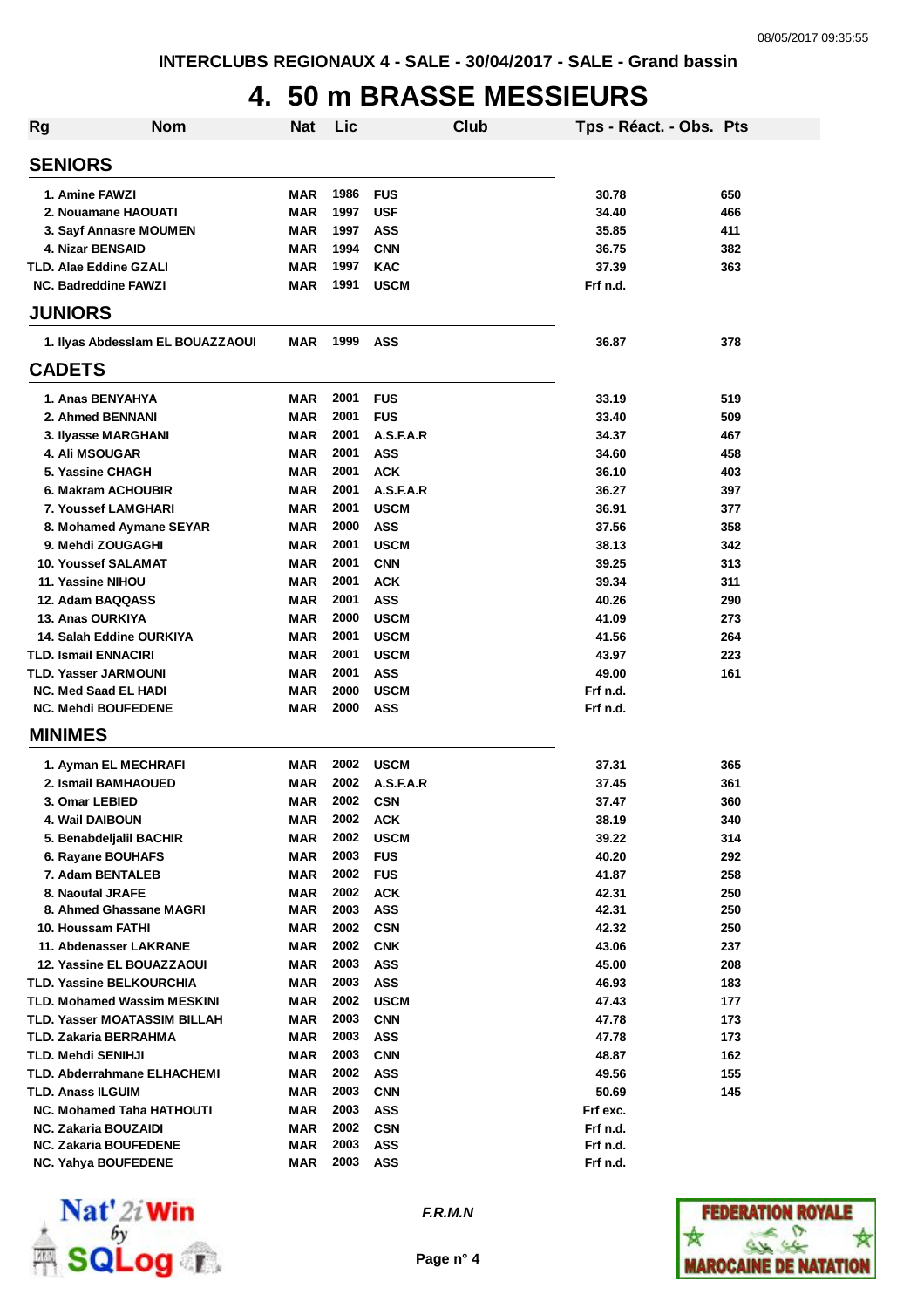# **5. 400 m NAGE LIBRE DAMES**

| Rg                   | <b>Nom</b> | <b>Nat</b> | Lic        |             | Club    | Tps - Réact. - Obs. Pts |     |
|----------------------|------------|------------|------------|-------------|---------|-------------------------|-----|
| <b>CADETS</b>        |            |            |            |             |         |                         |     |
| TLD. Iqbal SAKHRAOUI | MAR        | 2001       | <b>CSN</b> |             | 6:35.12 | 219                     |     |
| <b>MINIMES</b>       |            |            |            |             |         |                         |     |
| 1. Imane BASKACH     |            | <b>MAR</b> | 2003       | <b>USCM</b> |         | 5:20.50                 | 411 |
| 2. Doaa AMMOUMOU     |            | <b>MAR</b> | 2003       | <b>ACK</b>  |         | 5:37.75                 | 351 |
| 3. Ghita BAGHDAD     |            | <b>MAR</b> | 2002       | <b>CSN</b>  |         | 5:52.28                 | 309 |
| 4. Hiba ELHARRAK     |            | <b>MAR</b> | 2002       | <b>ASS</b>  |         | 6:07.34                 | 273 |



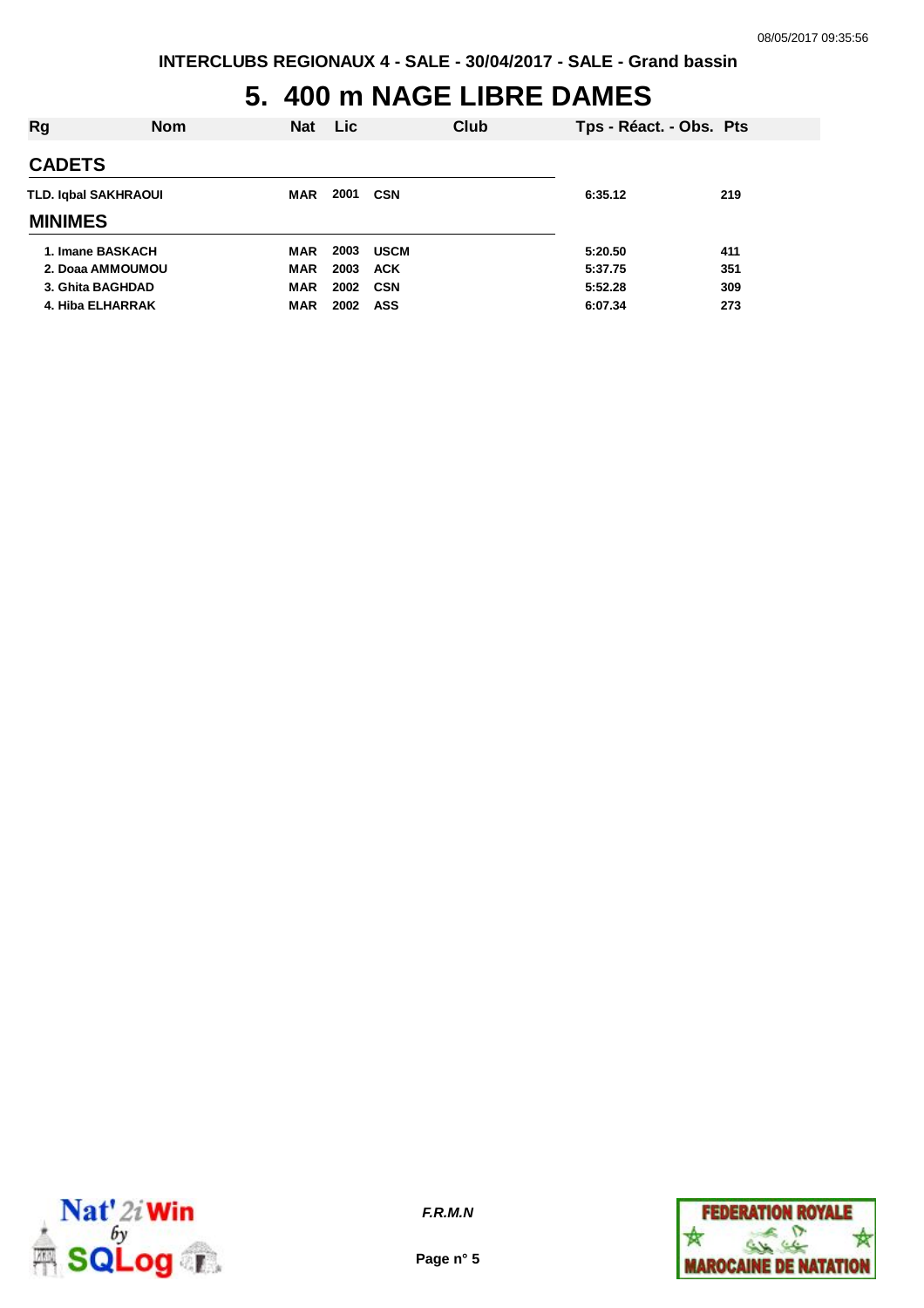## **6. 400 m NAGE LIBRE MESSIEURS**

| <b>Rg</b>      | <b>Nom</b>                      | <b>Nat</b> | Lic  | Club        | Tps - Réact. - Obs. Pts |     |
|----------------|---------------------------------|------------|------|-------------|-------------------------|-----|
| <b>SENIORS</b> |                                 |            |      |             |                         |     |
|                | <b>TLD. Zakaria HSSIKI</b>      | <b>MAR</b> | 1995 | ASS         | 5:25.69                 | 308 |
| <b>JUNIORS</b> |                                 |            |      |             |                         |     |
|                | 1. Hamza DAHBI SKALI            | <b>MAR</b> | 1998 | <b>CSN</b>  | 4:42.72                 | 471 |
|                | <b>TLD. Ahmed Wdia BELAFKIH</b> | <b>MAR</b> | 1999 | A.S.F.A.R   | 5:31.78                 | 291 |
| <b>CADETS</b>  |                                 |            |      |             |                         |     |
|                | 1. Youssef HEMRI                | <b>MAR</b> | 2001 | <b>FUS</b>  | 4:20.02                 | 606 |
|                | 2. Achraf OUACHIKH              | <b>MAR</b> | 2001 | <b>FUS</b>  | 4:24.32                 | 577 |
|                | 3. Anas BENYAHYA                | <b>MAR</b> | 2001 | <b>FUS</b>  | 4:36.00                 | 506 |
|                | 4. Achraf GABOUNE               | <b>MAR</b> | 2001 | <b>FUS</b>  | 4:47.65                 | 447 |
|                | <b>5. Ali MOKHTARI</b>          | <b>MAR</b> | 2001 | <b>USCM</b> | 4:49.50                 | 439 |
|                | 6. Yassine NIHOU                | <b>MAR</b> | 2001 | <b>ACK</b>  | 4:52.62                 | 425 |
| <b>MINIMES</b> |                                 |            |      |             |                         |     |
|                | 1. Mohamed Yassine BENSALEH     | <b>MAR</b> | 2002 | <b>FUS</b>  | 4:38.87                 | 491 |
|                | 2. Yassine EL OMARI             | <b>MAR</b> | 2002 | <b>ACK</b>  | 4:47.65                 | 447 |
|                | 3. Youssef OUKHOUYA             | <b>MAR</b> | 2002 | <b>FUS</b>  | 4:48.60                 | 443 |
|                | 4. Anir SADIQUI                 | <b>MAR</b> | 2003 | <b>USCM</b> | 4:53.50                 | 421 |
|                | 5. Adam BELAFIA                 | <b>MAR</b> | 2002 | <b>USCM</b> | 4:53.88                 | 419 |
|                | 6. Omar LEBIED                  | <b>MAR</b> | 2002 | <b>CSN</b>  | 5:03.60                 | 380 |
|                | 7. Mehdi BENSALAH               | <b>MAR</b> | 2002 | <b>FUS</b>  | 5:08.38                 | 363 |
|                | 8. Yahya ELBRIDI                | <b>MAR</b> | 2003 | <b>USCM</b> | 5:18.13                 | 331 |
|                | 9. Soufiane TAYEBI              | <b>MAR</b> | 2003 | <b>FUS</b>  | 5:24.83                 | 310 |
|                | 10. Rayane BOUHAFS              | <b>MAR</b> | 2003 | <b>FUS</b>  | 5:31.16                 | 293 |



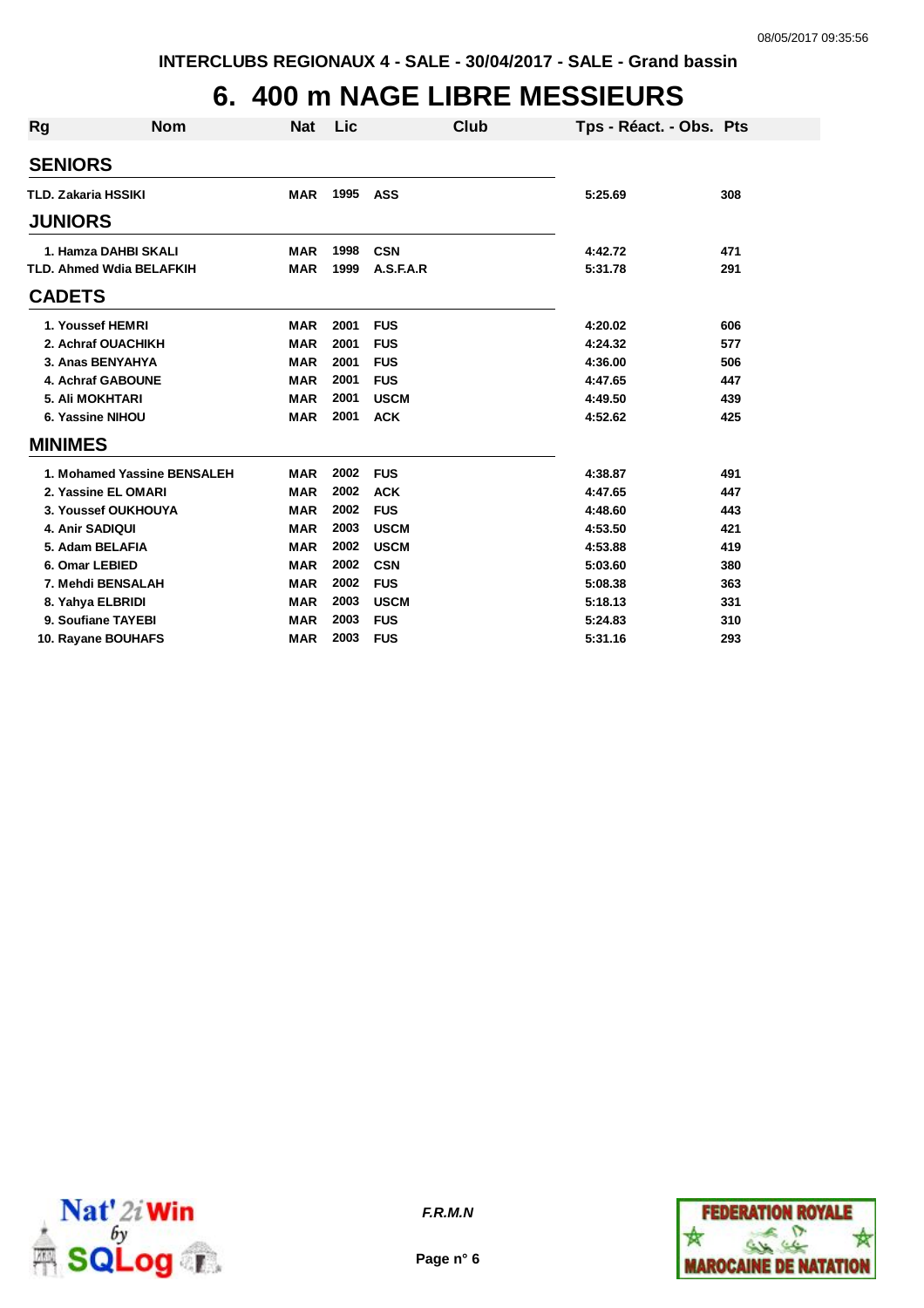**INTERCLUBS REGIONAUX 4 - SALE - 30/04/2017 - SALE - Grand bassin**

# **7. 200 m DOS DAMES**

| Rg                | <b>Nom</b>                 | <b>Nat</b>        | <b>Lic</b>   |                          | Club | Tps - Réact. - Obs. Pts |            |
|-------------------|----------------------------|-------------------|--------------|--------------------------|------|-------------------------|------------|
| <b>CADETS</b>     |                            |                   |              |                          |      |                         |            |
| 2. Kholoud RHNANE | 1. Nissrine BOURBOUH       | MAR<br><b>MAR</b> | 2001<br>2001 | <b>FUS</b><br><b>ACK</b> |      | 2:42.78<br>2:59.10      | 442<br>332 |
| <b>MINIMES</b>    |                            |                   |              |                          |      |                         |            |
| 2. Rime BERRADA   | 1. Ayat Errahmane BELRHITI | MAR<br><b>MAR</b> | 2002<br>2003 | ACK<br><b>FUS</b>        |      | 2:52.57<br>3:00.25      | 371<br>326 |



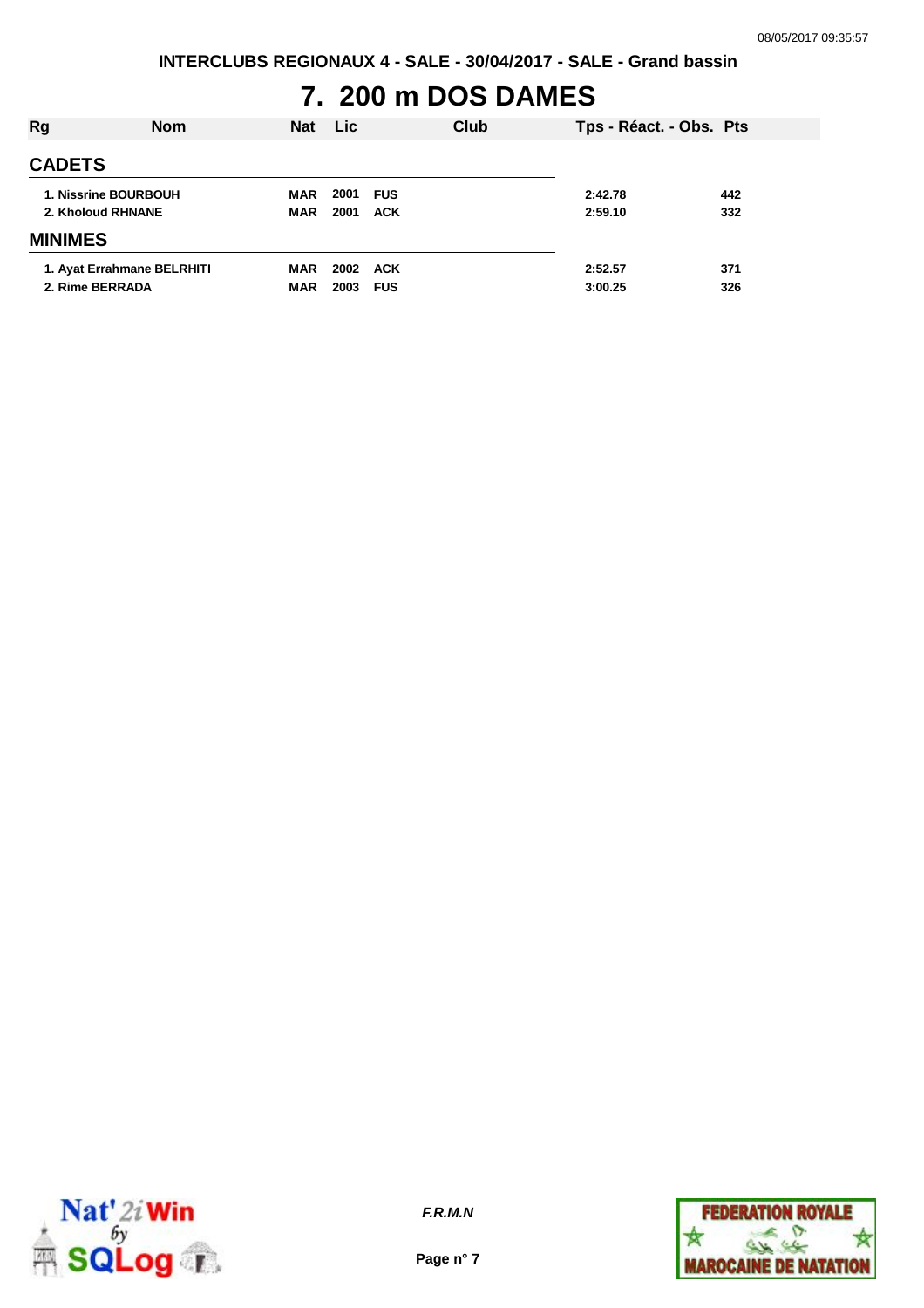# **8. 200 m DOS MESSIEURS**

| Rg                         | <b>Nom</b>                | <b>Nat</b> | <b>Lic</b> |             | Club | Tps - Réact. - Obs. Pts |     |
|----------------------------|---------------------------|------------|------------|-------------|------|-------------------------|-----|
| <b>CADETS</b>              |                           |            |            |             |      |                         |     |
| 1. Ziad LAHLOU             |                           | MAR        | 2001       | <b>USCM</b> |      | 2:35.19                 | 375 |
| 2. Ilyas BENHLIMA          |                           | MAR        | 2001       | <b>ASS</b>  |      | 2:35.72                 | 371 |
| 3. Achraf GABOUNE          |                           | <b>MAR</b> | 2001       | <b>FUS</b>  |      | 2:42.75                 | 325 |
| <b>MINIMES</b>             |                           |            |            |             |      |                         |     |
| 1. Youssef OUKHOUYA        |                           | MAR        | 2002       | <b>FUS</b>  |      | 2:39.84                 | 343 |
| 2. Adam BELAFIA            |                           | <b>MAR</b> | 2002       | <b>USCM</b> |      | 2:44.31                 | 316 |
| 3. Mehdi BENSALAH          |                           | <b>MAR</b> | 2002       | <b>FUS</b>  |      | 2:45.97                 | 306 |
| 4. Yassine DRISSI          |                           | <b>MAR</b> | 2003       | <b>FUS</b>  |      | 2:56.26                 | 256 |
| 5. Wail DAIBOUN            |                           | <b>MAR</b> | 2002       | <b>ACK</b>  |      | 2:56.88                 | 253 |
|                            | 6. Mohamed Amine ACHIBANE | <b>MAR</b> | 2002       | <b>CNN</b>  |      | 3:06.19                 | 217 |
| 7. Abdenasser LAKRANE      |                           | MAR        | 2002       | <b>CNK</b>  |      | 3:09.24                 | 206 |
|                            | 8. Mohamed Wassim MESKINI | MAR        | 2002       | <b>USCM</b> |      | 3:10.65                 | 202 |
| <b>NC. Soufiane TAYEBI</b> |                           | <b>MAR</b> | 2003       | <b>FUS</b>  |      | Disqual.                | 0   |



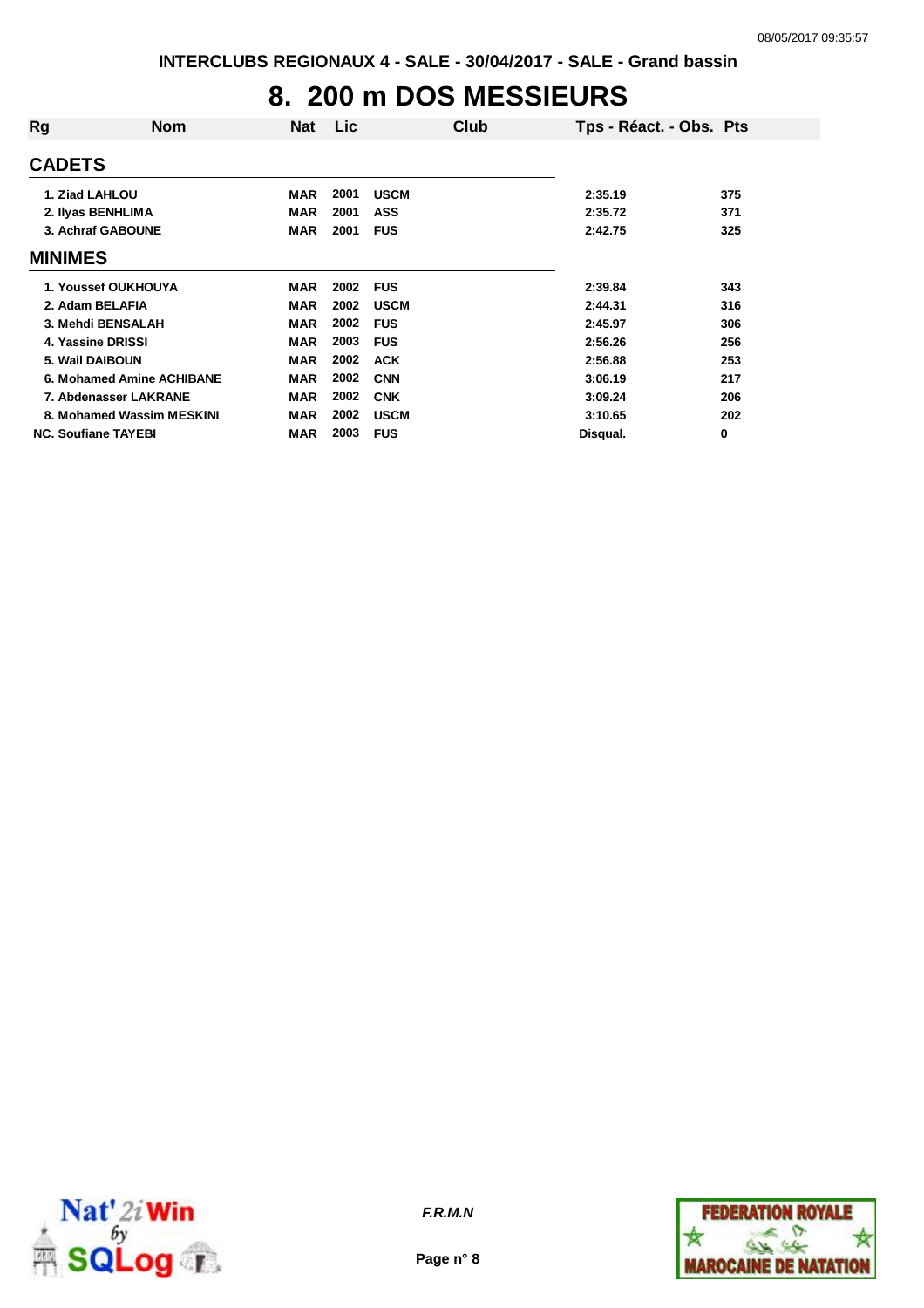#### **9. 100 m PAPILLON DAMES**

| Rg                      | <b>Nom</b> | <b>Nat</b> | Lic      |             | Club | Tps - Réact. - Obs. Pts |     |
|-------------------------|------------|------------|----------|-------------|------|-------------------------|-----|
| <b>CADETS</b>           |            |            |          |             |      |                         |     |
| 1. Narjiss BOURBOUH     |            | MAR        | 2001     | <b>FUS</b>  |      | 1:08.88                 | 536 |
| 2. Atar IDRISSI         |            | <b>MAR</b> | 2001     | <b>USCM</b> |      | 1:15.88                 | 401 |
| <b>MINIMES</b>          |            |            |          |             |      |                         |     |
| 1. Ayat Allah EL ANOUAR |            | <b>MAR</b> | 2002 FUS |             |      | 1:13.56                 | 440 |
| 2. Aya TAHRI            |            | <b>MAR</b> | 2002 ACK |             |      | 1:20.44                 | 337 |
| 3. Zaineb EL AZHARI     |            | <b>MAR</b> | 2003     | <b>FUS</b>  |      | 1:20.81                 | 332 |
| 4. Nada BELAFKIH        |            | <b>MAR</b> | 2002     | A.S.F.A.R   |      | 1:25.53                 | 280 |



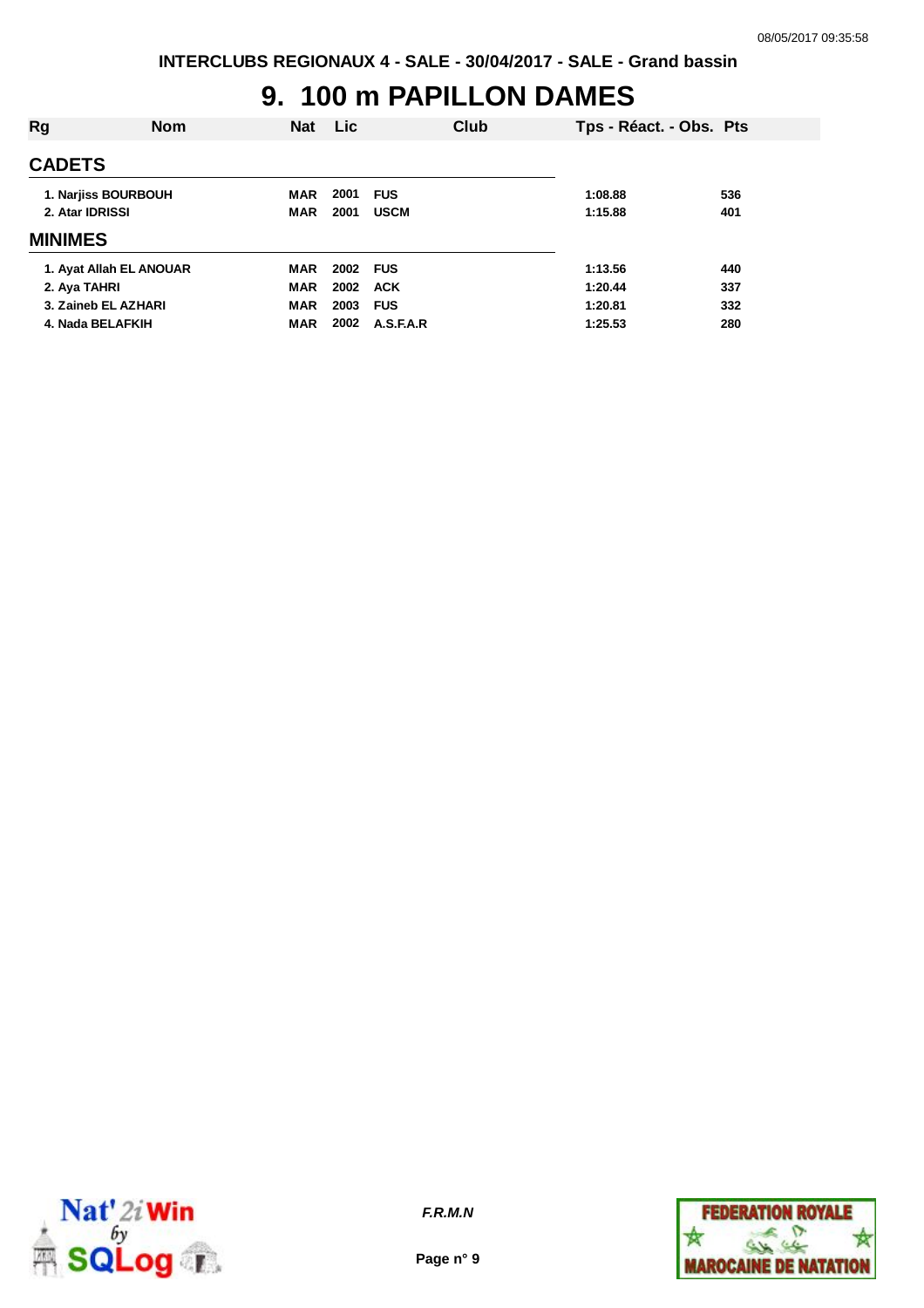### **10. 100 m PAPILLON MESSIEURS**

| Rg                         | <b>Nom</b>                   | <b>Nat</b> | Lic  |             | Club | Tps - Réact. - Obs. Pts |     |
|----------------------------|------------------------------|------------|------|-------------|------|-------------------------|-----|
| <b>SENIORS</b>             |                              |            |      |             |      |                         |     |
|                            | <b>1. Khalil BOULAAMANE</b>  | <b>MAR</b> | 1995 | <b>FUS</b>  |      | 1:01.80                 | 524 |
|                            | 2. Ali EL MANDOUR            | <b>MAR</b> | 1997 | <b>FUS</b>  |      | 1:05.00                 | 450 |
|                            | 3. Nouamane HAOUATI          | <b>MAR</b> | 1997 | <b>USF</b>  |      | 1:06.84                 | 414 |
| <b>JUNIORS</b>             |                              |            |      |             |      |                         |     |
| 1. Bakr KZIBER             |                              | <b>MAR</b> | 1998 | A.S.F.A.R   |      | 1:01.71                 | 526 |
| <b>CADETS</b>              |                              |            |      |             |      |                         |     |
| 1. Ali HEMRI               |                              | <b>MAR</b> | 2001 | <b>FUS</b>  |      | 1:01.71                 | 526 |
|                            | 2. Ilyasse MARGHANI          | <b>MAR</b> | 2001 | A.S.F.A.R   |      | 1:06.84                 | 414 |
|                            | 3. Omar CHERKAOUI            | <b>MAR</b> | 2001 | <b>USCM</b> |      | 1:14.91                 | 294 |
| <b>TLD. Mehdi ZOUGAGHI</b> |                              | <b>MAR</b> | 2001 | <b>USCM</b> |      | 1:18.71                 | 253 |
| <b>TLD. Omar SAHNOUNE</b>  |                              | <b>MAR</b> | 2000 | <b>ASS</b>  |      | 1:22.59                 | 219 |
| <b>TLD. AII MOKHTARI</b>   |                              | <b>MAR</b> | 2001 | <b>USCM</b> |      | 1:23.00                 | 216 |
|                            | <b>NC. Anas Badr MYESSER</b> | <b>MAR</b> | 2001 | <b>USCM</b> |      | Frf n.d.                |     |
| <b>MINIMES</b>             |                              |            |      |             |      |                         |     |
|                            | 1. Mohamed Yassine BENSALEH  | <b>MAR</b> | 2002 | <b>FUS</b>  |      | 1:05.00                 | 450 |
|                            | 2. Amine BENAMAR             | <b>MAR</b> | 2002 | <b>CNN</b>  |      | 1:11.25                 | 341 |
|                            | 3. Mohamed Taha MALKI        | <b>MAR</b> | 2003 | <b>USCM</b> |      | 1:13.84                 | 307 |
|                            | TLD. Zakaria BERRAHMA        | <b>MAR</b> | 2003 | <b>ASS</b>  |      | 1:31.53                 | 161 |



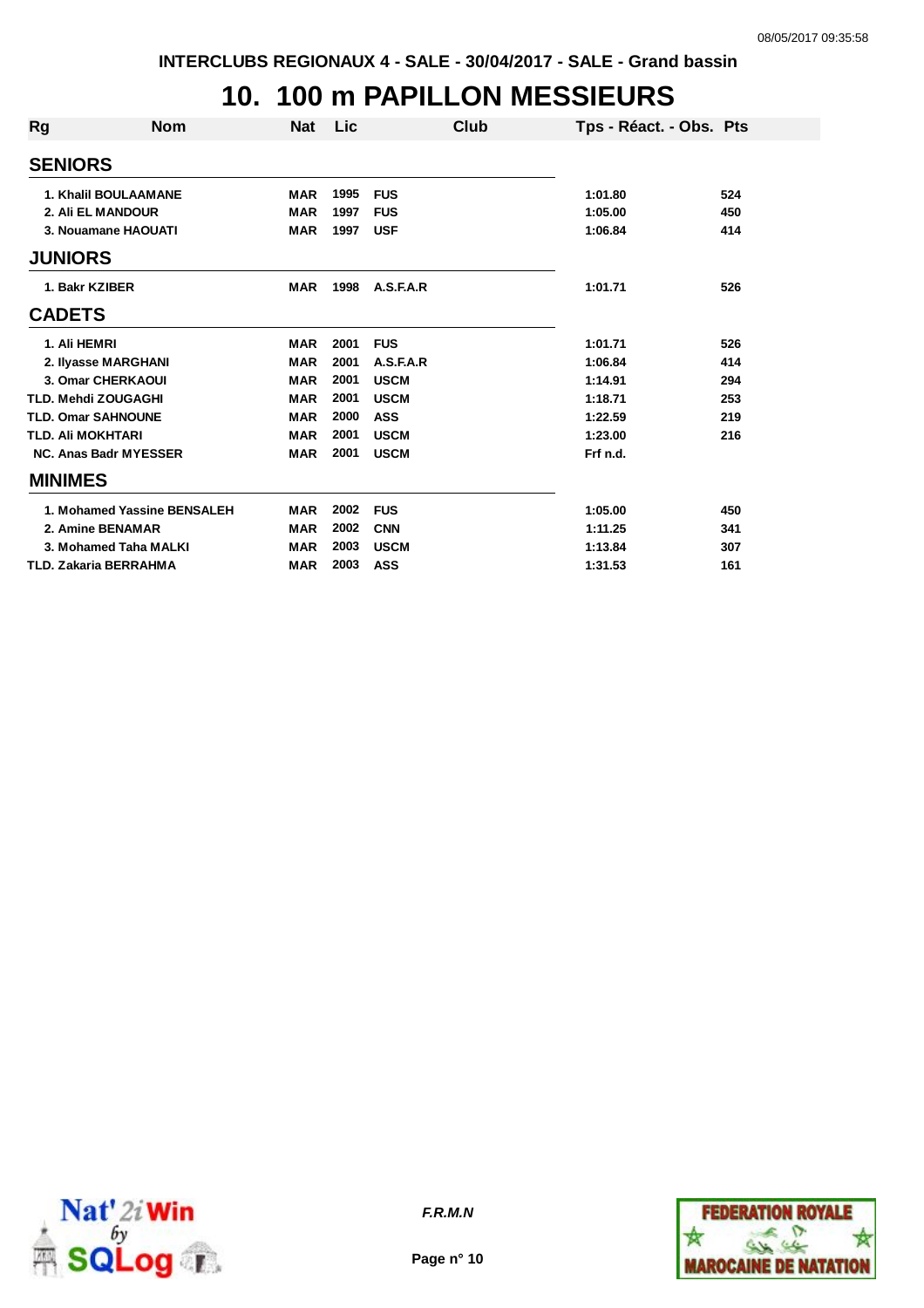## **11. 100 m NAGE LIBRE DAMES**

| <b>Rg</b>      | <b>Nom</b>                     | <b>Nat</b> | Lic  |             | Club | Tps - Réact. - Obs. Pts |     |
|----------------|--------------------------------|------------|------|-------------|------|-------------------------|-----|
| <b>CADETS</b>  |                                |            |      |             |      |                         |     |
|                | 1. Narjiss BOURBOUH            | <b>MAR</b> | 2001 | <b>FUS</b>  |      | 1:07.35                 | 462 |
|                | 2. Nissrine BOURBOUH           | <b>MAR</b> | 2001 | <b>FUS</b>  |      | 1:07.62                 | 456 |
|                | <b>3. Kholoud RHNANE</b>       | <b>MAR</b> | 2001 | <b>ACK</b>  |      | 1:07.78                 | 453 |
|                | 4. Iqbal SAKHRAOUI             | <b>MAR</b> | 2001 | <b>CSN</b>  |      | 1:14.78                 | 337 |
| <b>MINIMES</b> |                                |            |      |             |      |                         |     |
|                | 1. Ayat Errahmane BELRHITI     | <b>MAR</b> | 2002 | <b>ACK</b>  |      | 1:06.31                 | 484 |
|                | 2. Aya TAHRI                   | <b>MAR</b> | 2002 | <b>ACK</b>  |      | 1:08.46                 | 440 |
|                | 3. Imane BASKACH               | <b>MAR</b> | 2003 | <b>USCM</b> |      | 1:09.06                 | 428 |
|                | 4. Yasmine NADIR               | <b>MAR</b> | 2003 | <b>FUS</b>  |      | 1:09.36                 | 423 |
|                | 5. Nour El Houda MSOUGAR       | <b>MAR</b> | 2003 | ASS         |      | 1:10.87                 | 396 |
|                | 6. Doaa AMMOUMOU               | <b>MAR</b> | 2003 | <b>ACK</b>  |      | 1:11.22                 | 390 |
|                | 7. Rime BERRADA                | <b>MAR</b> | 2003 | <b>FUS</b>  |      | 1:11.97                 | 378 |
|                | 8. Ghita BAGHDAD               | <b>MAR</b> | 2002 | <b>CSN</b>  |      | 1:12.40                 | 372 |
|                | 9. Zaineb EL AZHARI            | <b>MAR</b> | 2003 | <b>FUS</b>  |      | 1:12.81                 | 365 |
|                | <b>10. Malak MASTARI</b>       | <b>MAR</b> | 2002 | <b>USCM</b> |      | 1:12.94                 | 363 |
|                | 11. Hiba ELHARRAK              | <b>MAR</b> | 2002 | <b>ASS</b>  |      | 1:13.44                 | 356 |
|                | <b>TLD. Jawharra ENNAFFATI</b> | <b>MAR</b> | 2002 | <b>USCM</b> |      | 1:23.44                 | 243 |
|                | <b>TLD. Sara CHABI</b>         | <b>MAR</b> | 2003 | <b>USCM</b> |      | 1:26.24                 | 220 |
|                | TLD. Boutayna DRISSI           | <b>MAR</b> | 2002 | <b>CSN</b>  |      | 1:27.63                 | 209 |
|                | <b>TLD. Kaoutar HANAFI</b>     | <b>MAR</b> | 2003 | <b>ASS</b>  |      | 1:36.47                 | 157 |
|                | <b>NC. Kenza AMLAIKY</b>       | <b>MAR</b> | 2002 | <b>USCM</b> |      | Frf n.d.                |     |
|                | <b>NC. Soundous ELYACOUBI</b>  | <b>MAR</b> | 2002 | <b>USCM</b> |      | Frf n.d.                |     |
|                | <b>NC. Inssaf RIDA</b>         | <b>MAR</b> | 2002 | <b>USCM</b> |      | Frf n.d.                |     |





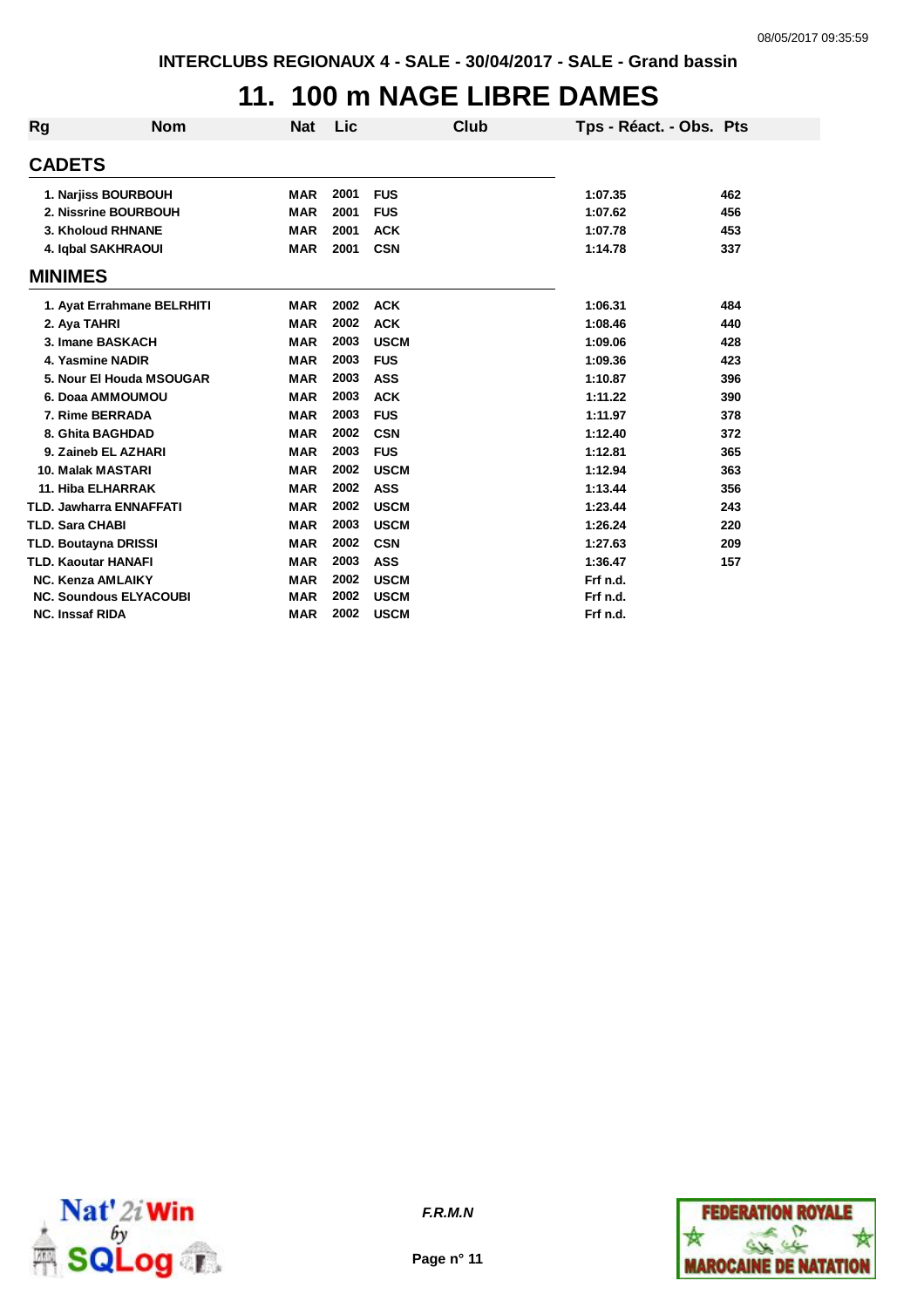### **12. 100 m NAGE LIBRE MESSIEURS**

| <b>Rg</b><br><b>Nom</b>                   | Nat               | Lic          | Club                     | Tps - Réact. - Obs. Pts |               |
|-------------------------------------------|-------------------|--------------|--------------------------|-------------------------|---------------|
| <b>SENIORS</b>                            |                   |              |                          |                         |               |
| 1. Amine FAWZI                            | MAR               | 1986         | <b>FUS</b>               | 55.09                   | 617           |
| 2. Nizar BENSAID                          | MAR               | 1994         | <b>CNN</b>               | 1:01.10                 | 452           |
| 3. Zakaria HSSIKI                         | <b>MAR</b>        | 1995         | <b>ASS</b>               | 1:05.00                 | 375           |
| 4. Alae Eddine GZALI                      | <b>MAR</b>        | 1997         | <b>KAC</b>               | 1:05.24                 | 371           |
| <b>JUNIORS</b>                            |                   |              |                          |                         |               |
| 1. Hamza DAHBI SKALI                      | MAR               | 1998         | <b>CSN</b>               | 56.44                   | 574           |
| 2. Youssef ALAOUI EL MDARHRI              | <b>MAR</b>        | 1998         | A.S.F.A.R                | 58.94                   | 504           |
| 3. Omar ABROUK                            | <b>MAR</b>        | 1998         | A.S.F.A.R                | 59.00                   | 502           |
| <b>CADETS</b>                             |                   |              |                          |                         |               |
| 1. Ali HEMRI                              | MAR               | 2001         | <b>FUS</b>               | 55.78                   | 594           |
| 2. Youssef HEMRI                          | <b>MAR</b>        | 2001         | <b>FUS</b>               | 56.78                   | 564           |
| 3. Achraf OUACHIKH                        | <b>MAR</b>        | 2001         | <b>FUS</b>               | 57.85                   | 533           |
| 4. Anas BENYAHYA                          | <b>MAR</b>        | 2001         | <b>FUS</b>               | 59.03                   | 501           |
| 5. Ilyas BENHLIMA                         | <b>MAR</b>        | 2001         | <b>ASS</b>               | 59.22                   | 497           |
| 6. Achraf GABOUNE                         | <b>MAR</b>        | 2001         | <b>FUS</b>               | 1:01.03                 | 454           |
| 7. Ilyasse MARGHANI                       | <b>MAR</b>        | 2001         | A.S.F.A.R                | 1:02.06                 | 431           |
| 8. Youssef LAMGHARI                       | <b>MAR</b>        | 2001         | <b>USCM</b>              | 1:02.90                 | 414           |
| 9. Yassine NIHOU                          | <b>MAR</b>        | 2001         | <b>ACK</b>               | 1:03.25                 | 408           |
| 10. Mehdi ZOUGAGHI                        | <b>MAR</b>        | 2001         | <b>USCM</b>              | 1:04.93                 | 377           |
| <b>11. Omar SAHNOUNE</b>                  | <b>MAR</b>        | 2000         | <b>ASS</b>               | 1:05.00                 | 375           |
| 12. Ziad LAHLOU                           | <b>MAR</b>        | 2001         | <b>USCM</b>              | 1:06.44                 | 352           |
| 13. Omar AZIKOU                           | MAR               | 2000         | <b>KAC</b>               | 1:06.85                 | 345           |
| <b>14. Anas OURKIYA</b>                   | <b>MAR</b>        | 2000         | <b>USCM</b>              | 1:07.52                 | 335           |
| 15. Hamza BARGACH                         | <b>MAR</b>        | 2000         | <b>CSN</b>               | 1:08.16                 | 326           |
| 16. Salah Eddine OURKIYA                  | <b>MAR</b>        | 2001         | <b>USCM</b>              | 1:08.94                 | 315           |
| <b>17. Omar CHERKAOUI</b>                 | <b>MAR</b>        | 2001         | <b>USCM</b>              | 1:10.13                 | 299           |
| <b>TLD. Adam BAQQASS</b>                  | <b>MAR</b>        | 2001         | <b>ASS</b>               | 1:14.66                 | 248           |
| TLD. Ismail ENNACIRI                      | <b>MAR</b>        | 2001         | <b>USCM</b>              | 1:16.44                 | 231           |
| <b>NC. Youssef SALAMAT</b>                | MAR               | 2001         | <b>CNN</b>               | Frf n.d.                |               |
| <b>NC. Taha MIFTAH</b>                    | <b>MAR</b>        | 2001         | <b>CNN</b>               | Frf n.d.                |               |
| NC. Med Saad EL HADI                      | MAR               | 2000         | <b>USCM</b>              | Frf n.d.                |               |
| <b>NC. Anas Badr MYESSER</b>              | MAR               | 2001         | <b>USCM</b>              | Frf n.d.                |               |
| <b>MINIMES</b>                            |                   |              |                          |                         |               |
| 1. Yassine EL OMARI                       | MAR               | 2002         | <b>ACK</b>               | 59.00                   | 502           |
| 2. Anir SADIQUI                           | MAR               | 2003         | <b>USCM</b>              | 59.06                   | 501           |
| 3. Mohamed Taha MALKI                     | MAR               | 2003         | <b>USCM</b>              | 1:00.56                 | 464           |
| 4. Mohamed Yassine BENSALEH               | MAR               | 2002         | <b>FUS</b>               | 1:01.12                 | 452           |
| 5. Omar LEBIED                            | <b>MAR</b>        | 2002         | <b>CSN</b>               | 1:02.32                 | 426           |
| <b>6. Amine BENAMAR</b>                   | <b>MAR</b>        | 2002         | <b>CNN</b>               | 1:02.97                 | 413           |
| 7. Youssef OUKHOUYA                       | <b>MAR</b>        | 2002         | <b>FUS</b>               | 1:03.25                 | 408           |
| 8. Adam BELAFIA                           | <b>MAR</b>        | 2002         | <b>USCM</b>              | 1:03.75                 | 398           |
| 9. Adam BENTALEB                          | <b>MAR</b>        | 2002         | <b>FUS</b>               | 1:05.16                 | 373           |
| 10. Mohamed Amine ACHIBANE                | MAR               | 2002         | <b>CNN</b>               | 1:07.72                 | 332           |
| 11. Yahya ELBRIDI                         | MAR               | 2003         | <b>USCM</b>              | 1:07.87                 | 330           |
| 12. Rayane BOUHAFS                        | MAR               | 2003         | <b>FUS</b>               | 1:08.32                 | 323           |
| <b>13. Smail KHALFAOUI</b>                | MAR               | 2003         | <b>FUS</b>               | 1:08.37                 | 323           |
| 14. Abdenasser LAKRANE                    | MAR               | 2002         | <b>CNK</b>               | 1:08.64                 | 319           |
| <b>15. Wail DAIBOUN</b>                   | MAR               | 2002         | <b>ACK</b>               | 1:09.78                 | 303           |
| <b>16. Mehdi BENSALAH</b>                 | MAR               | 2002<br>2003 | <b>FUS</b>               | 1:10.53                 | 294           |
| 17. Soufiane TAYEBI<br>18. Yassine DRISSI | MAR<br><b>MAR</b> | 2003         | <b>FUS</b><br><b>FUS</b> | 1:11.31                 | 284<br>279    |
| 19. Ahmed Ghassane MAGRI                  | <b>MAR</b>        | 2003         | <b>ASS</b>               | 1:11.72<br>1:13.63      | 258           |
| $\mathbf{Nat}'$ 2i Win                    |                   |              |                          |                         |               |
|                                           |                   |              | F.R.M.N                  |                         | <b>FEDERA</b> |
|                                           |                   |              |                          |                         |               |
| $\overline{\phantom{a}}$ . Pos            |                   |              | Page n° 12               |                         | <b>TAROCI</b> |

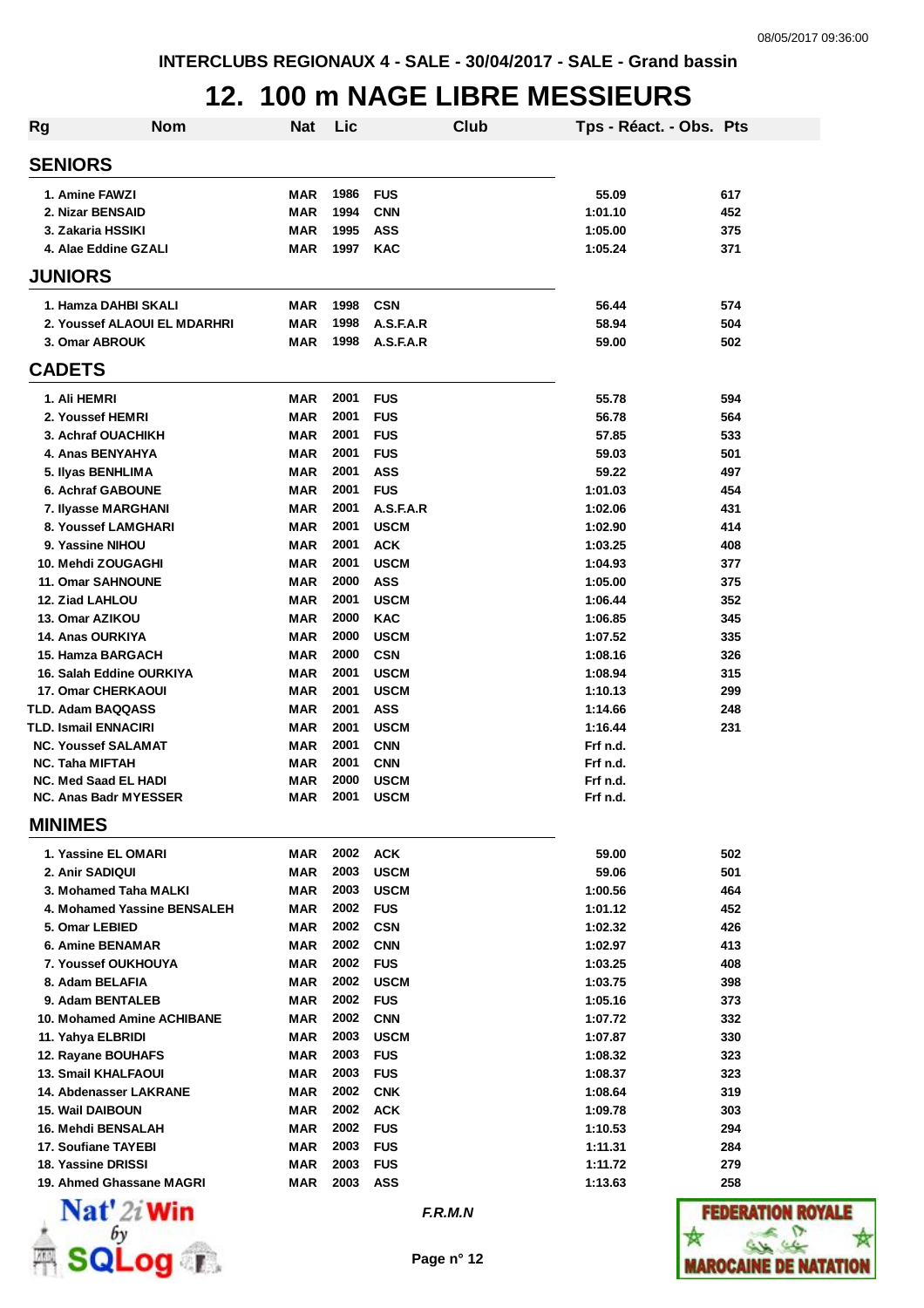### **12. 100 m NAGE LIBRE MESSIEURS**

| Rg | <b>Nom</b>                          | <b>Nat</b> | <b>Lic</b> | Club        | Tps - Réact. - Obs. Pts |     |
|----|-------------------------------------|------------|------------|-------------|-------------------------|-----|
|    | <b>MINIMES</b>                      |            |            |             |                         |     |
|    | 20. Naoufal JRAFE                   | MAR        | 2002       | <b>ACK</b>  | 1:14.16                 | 253 |
|    | 21. Mohamed Wassim MESKINI          | <b>MAR</b> | 2002       | <b>USCM</b> | 1:14.22                 | 252 |
|    | <b>TLD. Mehdi SENIHJI</b>           | <b>MAR</b> | 2003       | <b>CNN</b>  | 1:16.53                 | 230 |
|    | TLD. Aymane BOUZAIDI TIALI          | <b>MAR</b> | 2003       | <b>FUS</b>  | 1:17.03                 | 225 |
|    | TLD. EI Khalil EL MAZOUNI           | <b>MAR</b> | 2003       | <b>CSN</b>  | 1:17.12                 | 225 |
|    | <b>TLD. Yassine EL BOUAZZAOUI</b>   | <b>MAR</b> | 2003       | ASS         | 1:17.34                 | 223 |
|    | <b>TLD. Zakaria BERRAHMA</b>        | <b>MAR</b> | 2003       | ASS         | 1:17.35                 | 223 |
|    | <b>TLD. Houssam FATHI</b>           | <b>MAR</b> | 2002       | <b>CSN</b>  | 1:19.00                 | 209 |
|    | <b>TLD. Anass ILGUIM</b>            | <b>MAR</b> | 2003       | <b>CNN</b>  | 1:20.31                 | 199 |
|    | <b>TLD. Yasser MOATASSIM BILLAH</b> | <b>MAR</b> | 2003       | <b>CNN</b>  | 1:33.34                 | 126 |
|    | <b>NC. Mohamed Taha HATHOUTI</b>    | <b>MAR</b> | 2003       | ASS         | Frf exc.                |     |
|    | <b>NC. Zakaria BOUZAIDI</b>         | <b>MAR</b> | 2002       | <b>CSN</b>  | Frf n.d.                |     |



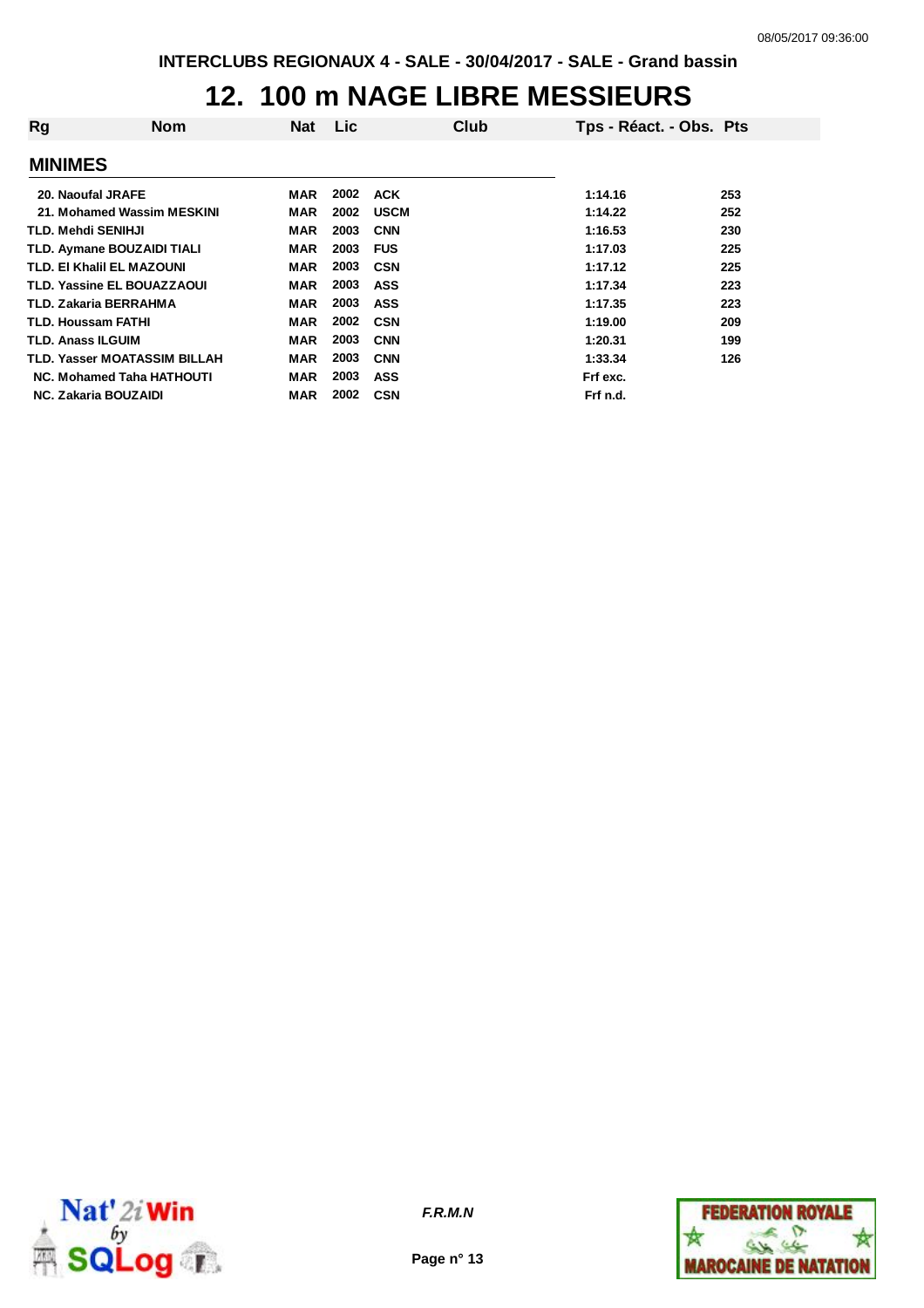## **13. 200 m BRASSE DAMES**

| <b>Rg</b>         | <b>Nom</b>         | <b>Nat</b> | Lic. |             | Club | Tps - Réact. - Obs. Pts |     |
|-------------------|--------------------|------------|------|-------------|------|-------------------------|-----|
| <b>CADETS</b>     |                    |            |      |             |      |                         |     |
|                   | 1. Mariam BENSALAH | MAR        | 2001 | ASS         |      | 3:20.84                 | 332 |
|                   | 2. Yassmina BRICH  | <b>MAR</b> | 2000 | <b>USCM</b> |      | 3:27.50                 | 301 |
| TLD. Samia KOUNNA |                    | <b>MAR</b> | 2001 | <b>USCM</b> |      | 3:38.63                 | 257 |
| <b>MINIMES</b>    |                    |            |      |             |      |                         |     |
| 1. Yasmine NADIR  |                    | <b>MAR</b> | 2003 | <b>FUS</b>  |      | 3:07.75                 | 406 |



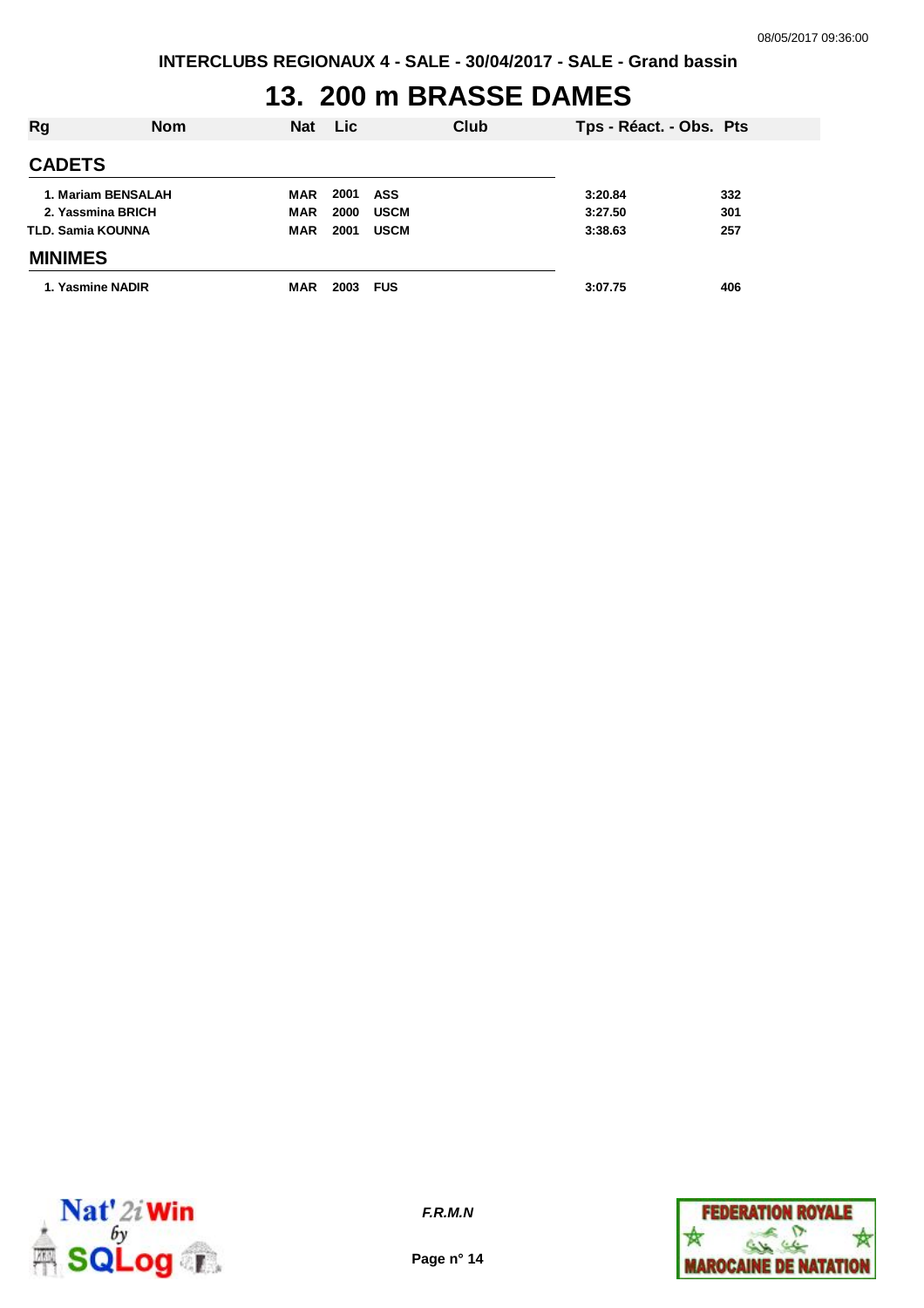## **14. 200 m BRASSE MESSIEURS**

| Rg                          | <b>Nom</b>                  | Nat        | Lic. | Club        | Tps - Réact. - Obs. Pts |     |
|-----------------------------|-----------------------------|------------|------|-------------|-------------------------|-----|
| <b>SENIORS</b>              |                             |            |      |             |                         |     |
| 1. Nouamane HAOUATI         |                             | <b>MAR</b> | 1997 | <b>USF</b>  | 2:48.84                 | 425 |
| <b>CADETS</b>               |                             |            |      |             |                         |     |
| 1. Youssef HEMRI            |                             | <b>MAR</b> | 2001 | <b>FUS</b>  | 2:44.50                 | 460 |
|                             | 2. Ahmed BENNANI            | <b>MAR</b> | 2001 | <b>FUS</b>  | 2:44.56                 | 459 |
| 3. Yassine CHAGH            |                             | <b>MAR</b> | 2001 | <b>ACK</b>  | 2:58.63                 | 359 |
| <b>NC. Med Saad EL HADI</b> |                             | <b>MAR</b> | 2000 | <b>USCM</b> | Frf n.d.                |     |
|                             | <b>NC. Youssef LAMGHARI</b> | <b>MAR</b> | 2001 | <b>USCM</b> | Abandon                 | 0   |
| <b>MINIMES</b>              |                             |            |      |             |                         |     |
|                             | 1. Benabdeljalil BACHIR     | <b>MAR</b> | 2002 | <b>USCM</b> | 3:04.44                 | 326 |
|                             | 2. Ismail BAMHAOUED         | <b>MAR</b> | 2002 | A.S.F.A.R   | 3:10.54                 | 296 |
| <b>NC. Zakaria BOUZAIDI</b> |                             | <b>MAR</b> | 2002 | <b>CSN</b>  | Frf n.d.                |     |
|                             |                             |            |      |             |                         |     |



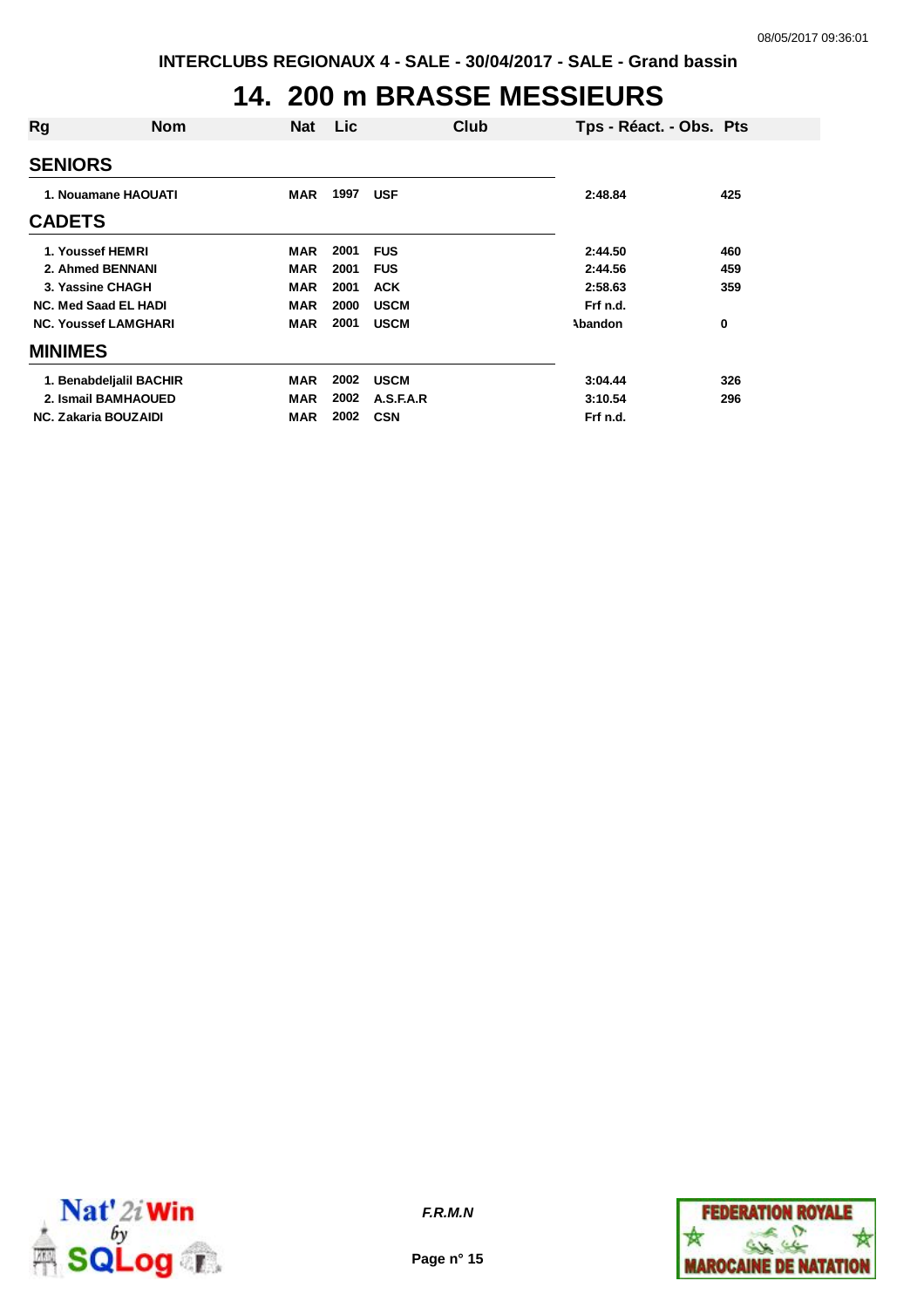# **15. 50 m PAPILLON DAMES**

| Rg | <b>Nom</b>                    | <b>Nat</b> | <b>Lic</b> |             | Club | Tps - Réact. - Obs. Pts |     |
|----|-------------------------------|------------|------------|-------------|------|-------------------------|-----|
|    | <b>SENIORS</b>                |            |            |             |      |                         |     |
|    | 1. Hajar MARHFOUR             | <b>MAR</b> | 1995       | <b>FUS</b>  |      | 33.81                   | 377 |
|    |                               |            |            |             |      |                         |     |
|    | <b>JUNIORS</b>                |            |            |             |      |                         |     |
|    | 1. Khouloud KAROUCH           | <b>MAR</b> | 1999       | A.S.F.A.R   |      | 31.87                   | 450 |
|    | <b>CADETS</b>                 |            |            |             |      |                         |     |
|    | 1. Narjiss BOURBOUH           | <b>MAR</b> | 2001       | <b>FUS</b>  |      | 31.25                   | 478 |
|    | 2. Atar IDRISSI               | <b>MAR</b> | 2001       | <b>USCM</b> |      | 31.75                   | 455 |
|    | 3. Nissrine BOURBOUH          | <b>MAR</b> | 2001       | <b>FUS</b>  |      | 33.78                   | 378 |
|    | 4. Mariam BENSALAH            | <b>MAR</b> | 2001       | <b>ASS</b>  |      | 33.88                   | 375 |
|    | <b>NC. Samia KOUNNA</b>       | <b>MAR</b> | 2001       | <b>USCM</b> |      | Frf n.d.                |     |
|    | <b>MINIMES</b>                |            |            |             |      |                         |     |
|    | 1. Ayat Allah EL ANOUAR       | <b>MAR</b> | 2002       | <b>FUS</b>  |      | 33.78                   | 378 |
|    | 1. Nada BELAFKIH              | <b>MAR</b> | 2002       | A.S.F.A.R   |      | 33.78                   | 378 |
|    | 3. Ayat Errahmane BELRHITI    | <b>MAR</b> | 2002       | <b>ACK</b>  |      | 34.44                   | 357 |
|    | 4. Imane BASKACH              | <b>MAR</b> | 2003       | <b>USCM</b> |      | 34.62                   | 351 |
|    | 5. Aya TAHRI                  | MAR        | 2002       | <b>ACK</b>  |      | 34.81                   | 345 |
|    | 6. Zaineb EL AZHARI           | <b>MAR</b> | 2003       | <b>FUS</b>  |      | 36.06                   | 311 |
|    | 7. Nour El Houda MSOUGAR      | <b>MAR</b> | 2003       | <b>ASS</b>  |      | 36.82                   | 292 |
|    | 8. Hiba BEN ASSILA            | <b>MAR</b> | 2003       | A.S.F.A.R   |      | 37.53                   | 275 |
|    | 9. Ghita BAGHDAD              | <b>MAR</b> | 2002       | <b>CSN</b>  |      | 39.04                   | 245 |
|    | <b>10. Malak MASTARI</b>      | <b>MAR</b> | 2002       | <b>USCM</b> |      | 41.16                   | 209 |
|    | 11. Kenza EL MEJDOUB          | <b>MAR</b> | 2003       | <b>ASS</b>  |      | 41.94                   | 197 |
|    | <b>TLD. Rime BERRADA</b>      | <b>MAR</b> | 2003       | <b>FUS</b>  |      | 44.03                   | 170 |
|    | <b>TLD. Boutayna DRISSI</b>   | <b>MAR</b> | 2002       | <b>CSN</b>  |      | 49.50                   | 120 |
|    | <b>TLD. Kaoutar HANAFI</b>    | <b>MAR</b> | 2003       | <b>ASS</b>  |      | 50.72                   | 111 |
|    | <b>NC. Rania EL MAMOUN</b>    | <b>MAR</b> | 2002       | <b>USCM</b> |      | Frf n.d.                |     |
|    | <b>NC. Inssaf RIDA</b>        | <b>MAR</b> | 2002       | <b>USCM</b> |      | Frf n.d.                |     |
|    | <b>NC. Jawharra ENNAFFATI</b> | <b>MAR</b> | 2002       | <b>USCM</b> |      | Frf n.d.                |     |



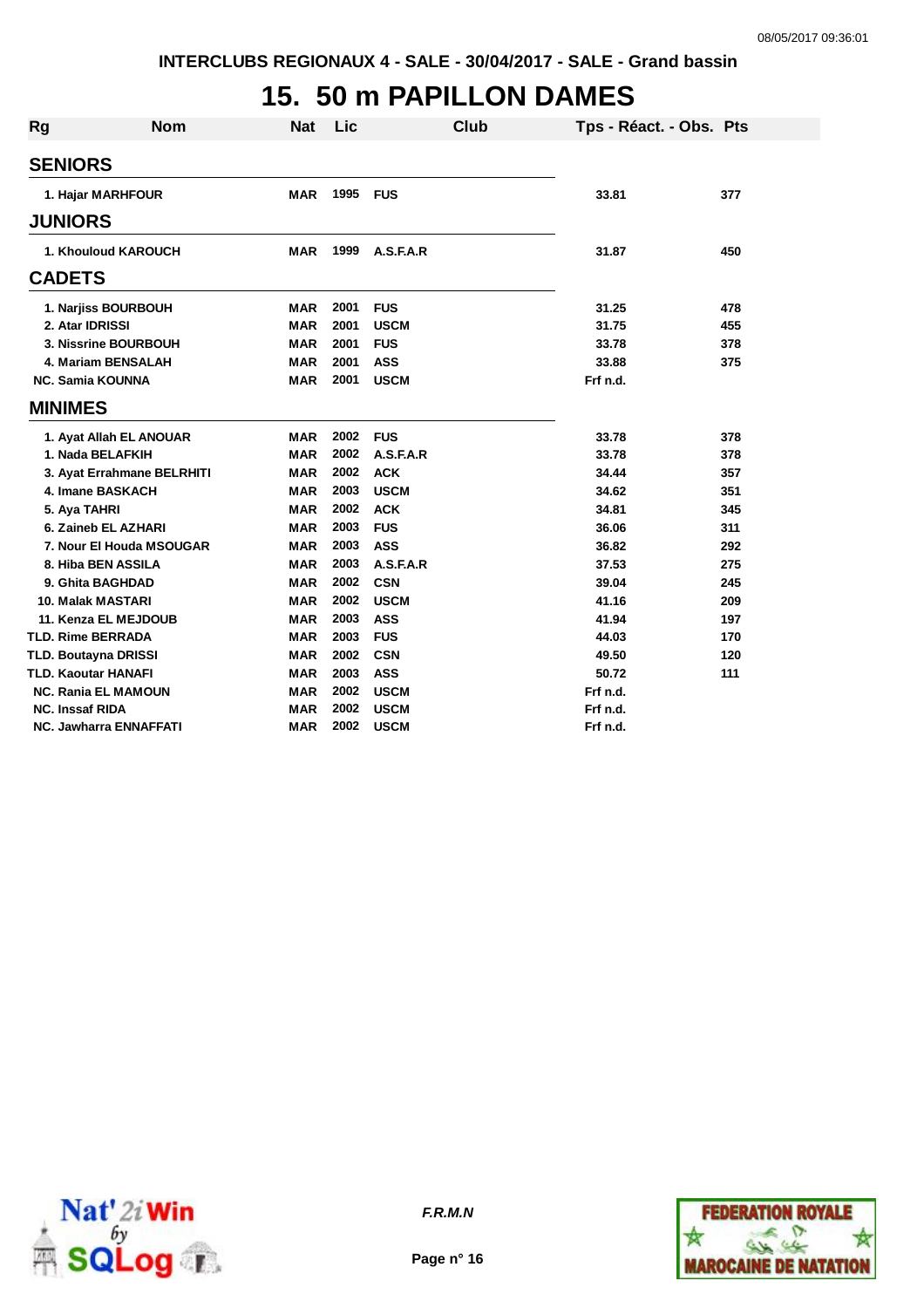### **16. 50 m PAPILLON MESSIEURS**

| <b>Rg</b>                                             | <b>Nom</b>                       | <b>Nat</b>               | Lic          |                           | Club | Tps - Réact. - Obs. Pts |            |
|-------------------------------------------------------|----------------------------------|--------------------------|--------------|---------------------------|------|-------------------------|------------|
| <b>SENIORS</b>                                        |                                  |                          |              |                           |      |                         |            |
| 1. Amine FAWZI                                        |                                  | MAR                      | 1986         | <b>FUS</b>                |      | 26.81                   | 585        |
| 2. Khalil BOULAAMANE                                  |                                  | <b>MAR</b>               | 1995         | <b>FUS</b>                |      | 27.75                   | 528        |
| <b>3. Ali EL MANDOUR</b>                              |                                  | <b>MAR</b>               | 1997         | <b>FUS</b>                |      | 28.06                   | 511        |
| 4. Nouamane HAOUATI                                   |                                  | <b>MAR</b>               | 1997         | <b>USF</b>                |      | 28.70                   | 477        |
| 4. Sayf Annasre MOUMEN                                |                                  | MAR                      | 1997         | <b>ASS</b>                |      | 28.70                   | 477        |
| 6. Nizar BENSAID                                      |                                  | <b>MAR</b>               | 1994         | <b>CNN</b>                |      | 30.37                   | 403        |
| <b>TLD. Alae Eddine GZALI</b>                         |                                  | <b>MAR</b>               | 1997         | <b>KAC</b>                |      | 35.68                   | 248        |
| NC. Badreddine FAWZI                                  |                                  | <b>MAR</b>               | 1991         | <b>USCM</b>               |      | Frf n.d.                |            |
| <b>JUNIORS</b>                                        |                                  |                          |              |                           |      |                         |            |
| 1. Bakr KZIBER                                        |                                  | MAR                      | 1998         | A.S.F.A.R                 |      | 28.00                   | 514        |
| 2. Youssef ALAOUI EL MDARHRI                          |                                  | <b>MAR</b>               | 1998         | A.S.F.A.R                 |      | 28.53                   | 486        |
| 3. Hamza DAHBI SKALI                                  |                                  | <b>MAR</b>               | 1998         | <b>CSN</b>                |      | 28.81                   | 472        |
|                                                       | 4. Ilyas Abdesslam EL BOUAZZAOUI | <b>MAR</b>               | 1999         | <b>ASS</b>                |      | 30.22                   | 409        |
| <b>CADETS</b>                                         |                                  |                          |              |                           |      |                         |            |
| 1. Ali HEMRI                                          |                                  | <b>MAR</b>               | 2001         | <b>FUS</b>                |      | 28.06                   | 511        |
| 2. Ali MSOUGAR                                        |                                  | <b>MAR</b>               | 2001         | <b>ASS</b>                |      | 28.50                   | 487        |
| 3. Omar CHERKAOUI                                     |                                  | <b>MAR</b>               | 2001         | <b>USCM</b>               |      | 29.69                   | 431        |
| 3. Ilyasse MARGHANI                                   |                                  | MAR                      | 2001         | A.S.F.A.R                 |      | 29.69                   | 431        |
| 5. Anas BENYAHYA                                      |                                  | MAR                      | 2001         | <b>FUS</b>                |      | 29.81                   | 426        |
| 6. Mohamed Aymane SEYAR                               |                                  | <b>MAR</b>               | 2000         | <b>ASS</b>                |      | 30.06                   | 415        |
| 7. Ilyas BENHLIMA                                     |                                  | MAR                      | 2001         | <b>ASS</b>                |      | 30.32                   | 405        |
| 8. Ahmed BENNANI                                      |                                  | MAR                      | 2001         | <b>FUS</b>                |      | 30.75                   | 388        |
| 9. Achraf OUACHIKH                                    |                                  | <b>MAR</b>               | 2001         | <b>FUS</b>                |      | 30.85                   | 384        |
| 10. Makram ACHOUBIR                                   |                                  | <b>MAR</b>               | 2001         | A.S.F.A.R                 |      | 31.03                   | 377        |
| 11. Mehdi ZOUGAGHI                                    |                                  | <b>MAR</b>               | 2001         | <b>USCM</b>               |      | 32.10                   | 341        |
| 12. Anas OURKIYA                                      |                                  | <b>MAR</b><br><b>MAR</b> | 2000<br>2001 | <b>USCM</b>               |      | 32.22<br>32.50          | 337        |
| <b>13. Achraf GABOUNE</b><br>14. Salah Eddine OURKIYA |                                  |                          | 2001         | <b>FUS</b>                |      |                         | 328        |
| <b>15. Hamza BARGACH</b>                              |                                  | <b>MAR</b><br>MAR        | 2000         | <b>USCM</b><br><b>CSN</b> |      | 32.64<br>32.78          | 324<br>320 |
| <b>16. Omar SAHNOUNE</b>                              |                                  | <b>MAR</b>               | 2000         | <b>ASS</b>                |      | 33.28                   | 306        |
| <b>17. Ali MOKHTARI</b>                               |                                  | MAR                      | 2001         | <b>USCM</b>               |      | 34.22                   | 281        |
| 18. Ziad LAHLOU                                       |                                  | <b>MAR</b>               | 2001         | <b>USCM</b>               |      | 34.65                   | 271        |
| 19. Omar AZIKOU                                       |                                  | <b>MAR</b>               | 2000         | <b>KAC</b>                |      | 35.72                   | 247        |
| 20. Adam BAQQASS                                      |                                  | MAR                      | 2001         | <b>ASS</b>                |      | 37.84                   | 208        |
| <b>TLD. Ismail ENNACIRI</b>                           |                                  | MAR                      | 2001         | <b>USCM</b>               |      | 41.50                   | 157        |
| NC. Taha MIFTAH                                       |                                  | <b>MAR</b>               | 2001         | <b>CNN</b>                |      | Frf n.d.                |            |
| <b>NC. Anas Badr MYESSER</b>                          |                                  | MAR                      | 2001         | <b>USCM</b>               |      | Frf n.d.                |            |
| <b>MINIMES</b>                                        |                                  |                          |              |                           |      |                         |            |
| 1. Mohamed Taha MALKI                                 |                                  | MAR                      | 2003         | <b>USCM</b>               |      | 29.54                   | 438        |
| 2. Mohamed Yassine BENSALEH                           |                                  | MAR                      | 2002         | <b>FUS</b>                |      | 29.79                   | 427        |
| <b>3. Amine BENAMAR</b>                               |                                  | MAR                      | 2002         | <b>CNN</b>                |      | 30.38                   | 402        |
| 4. Omar LEBIED                                        |                                  | MAR                      | 2002         | <b>CSN</b>                |      | 31.06                   | 376        |
| 5. Ayman EL MECHRAFI                                  |                                  | MAR                      | 2002         | <b>USCM</b>               |      | 31.13                   | 374        |
| 6. Yassine EL OMARI                                   |                                  | MAR                      | 2002         | <b>ACK</b>                |      | 31.50                   | 361        |
| 7. Youssef OUKHOUYA                                   |                                  | MAR                      | 2002         | <b>FUS</b>                |      | 32.64                   | 324        |
| 8. Wail DAIBOUN                                       |                                  | MAR                      | 2002         | <b>ACK</b>                |      | 34.25                   | 280        |
| 9. Adam BENTALEB                                      |                                  | MAR                      | 2002         | <b>FUS</b>                |      | 34.56                   | 273        |
| 10. Rayane BOUHAFS                                    |                                  | MAR                      | 2003         | <b>FUS</b>                |      | 34.81                   | 267        |
| 11. Yahya ELBRIDI                                     |                                  | MAR                      | 2003         | <b>USCM</b>               |      | 36.28                   | 236        |
| 12. Adam BELAFIA                                      |                                  | <b>MAR</b>               | 2002         | <b>USCM</b>               |      | 36.66                   | 229        |
| 13. Mohamed Amine ACHIBANE                            |                                  | <b>MAR</b>               | 2002         | <b>CNN</b>                |      | 36.87                   | 225        |
| 14. Yassine DRISSI                                    |                                  | <b>MAR</b>               | 2003         | <b>FUS</b>                |      | 37.06                   | 221        |
| $\mathbf{Nat}'$ 2i Win                                |                                  |                          |              | F.R.M.N                   |      |                         | FEDE.      |
|                                                       |                                  |                          |              |                           |      |                         |            |
|                                                       | Log 1.                           |                          |              | Page n° 17                |      |                         | WAROCA     |

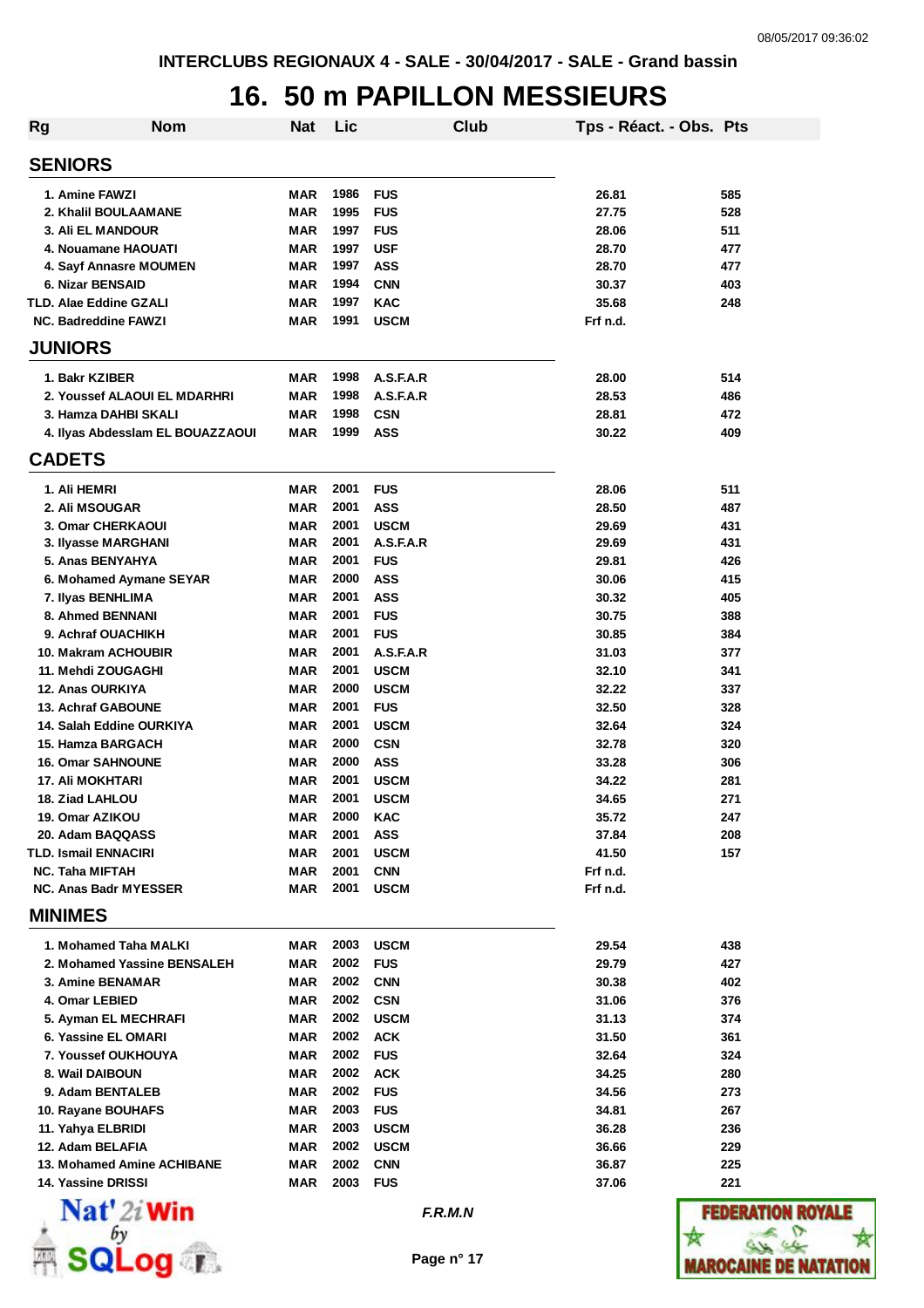## **16. 50 m PAPILLON MESSIEURS**

| Rg | <b>Nom</b>                         | <b>Nat</b> | Lic. | Club        | Tps - Réact. - Obs. Pts |     |
|----|------------------------------------|------------|------|-------------|-------------------------|-----|
|    | <b>MINIMES</b>                     |            |      |             |                         |     |
|    | <b>15. Soufiane TAYEBI</b>         | MAR        | 2003 | <b>FUS</b>  | 37.91                   | 207 |
|    | 16. Houssam FATHI                  | MAR        | 2002 | <b>CSN</b>  | 39.09                   | 188 |
|    | 17. Ahmed Ghassane MAGRI           | <b>MAR</b> | 2003 | ASS         | 39.13                   | 188 |
|    | 18. Naoufal JRAFE                  | <b>MAR</b> | 2002 | <b>ACK</b>  | 39.19                   | 187 |
|    | <b>TLD. EI Khalil EL MAZOUNI</b>   | <b>MAR</b> | 2003 | <b>CSN</b>  | 42.88                   | 143 |
|    | TLD. Mehdi SENIHJI                 | <b>MAR</b> | 2003 | <b>CNN</b>  | 42.91                   | 142 |
|    | <b>TLD. Mehdi BENSALAH</b>         | <b>MAR</b> | 2002 | <b>FUS</b>  | 43.94                   | 133 |
|    | <b>TLD. Mohamed Wassim MESKINI</b> | <b>MAR</b> | 2002 | <b>USCM</b> | 44.50                   | 128 |
|    | <b>TLD. Anass ILGUIM</b>           | <b>MAR</b> | 2003 | <b>CNN</b>  | 44.91                   | 124 |
|    | NC. Mohamed Taha HATHOUTI          | <b>MAR</b> | 2003 | ASS         | Frf exc.                |     |



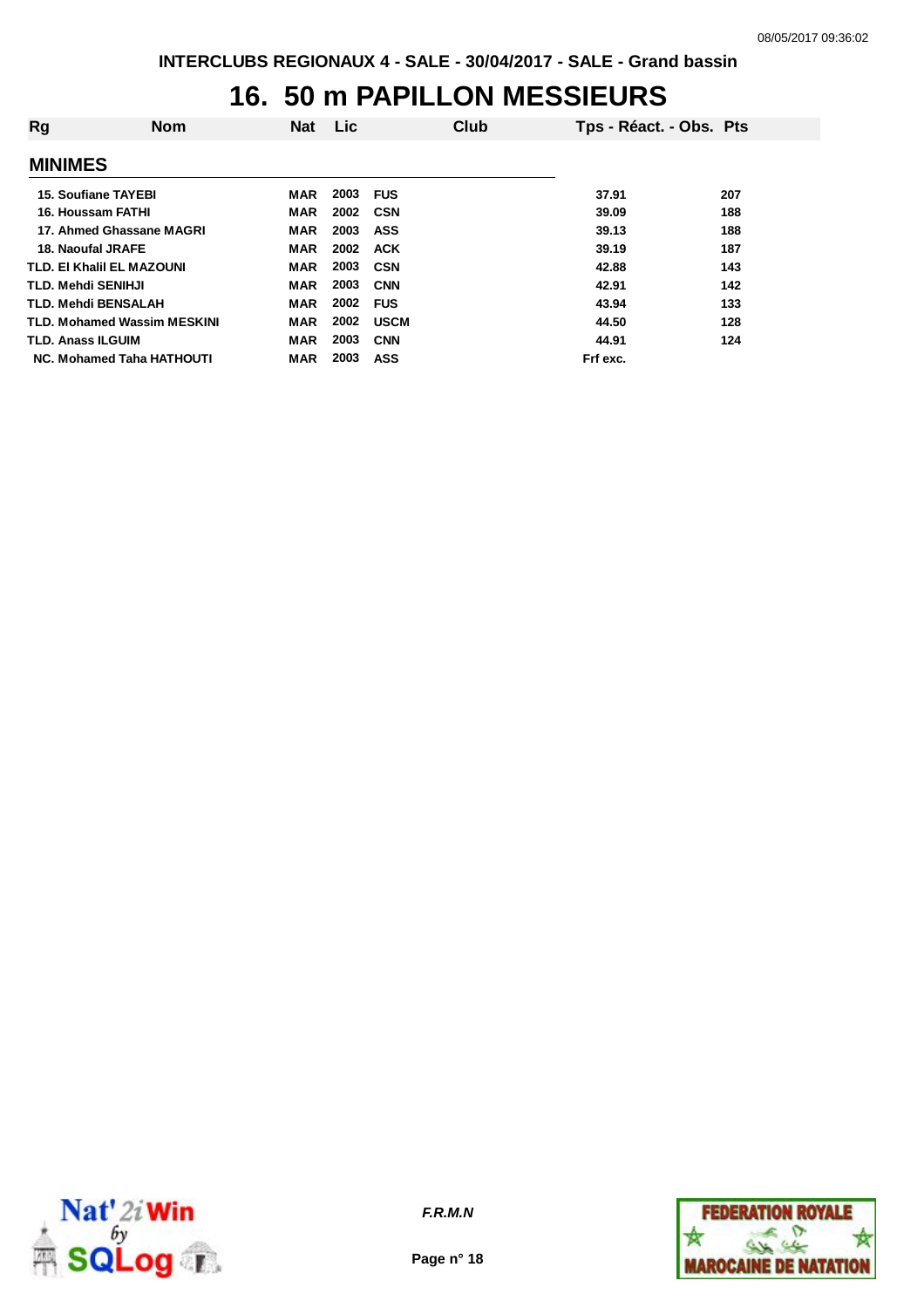## **17. 800 m NAGE LIBRE DAMES**

| Rg                      | <b>Nom</b> | <b>Nat</b> | Lic. |             | Club | Tps - Réact. - Obs. Pts |     |
|-------------------------|------------|------------|------|-------------|------|-------------------------|-----|
| <b>CADETS</b>           |            |            |      |             |      |                         |     |
| 1. Atar IDRISSI         |            | MAR        | 2001 | <b>USCM</b> |      | 10:12.68                | 515 |
| 2. Kholoud RHNANE       |            | <b>MAR</b> | 2001 | <b>ACK</b>  |      | 10:45.87                | 439 |
| 3. Narjiss BOURBOUH     |            | <b>MAR</b> | 2001 | <b>FUS</b>  |      | 11:02.61                | 407 |
| 3. Nissrine BOURBOUH    |            | <b>MAR</b> | 2001 | <b>FUS</b>  |      | 11:02.61                | 407 |
| <b>MINIMES</b>          |            |            |      |             |      |                         |     |
| 1. Ayat Allah EL ANOUAR |            | <b>MAR</b> | 2002 | <b>FUS</b>  |      | 10:26.44                | 481 |
| 2. Imane BASKACH        |            | <b>MAR</b> | 2003 | <b>USCM</b> |      | 11:08.22                | 396 |
| 3. Doaa AMMOUMOU        |            | <b>MAR</b> | 2003 | <b>ACK</b>  |      | 11:40.97                | 343 |
| TLD. Hiba ELHARRAK      |            | <b>MAR</b> | 2002 | <b>ASS</b>  |      | 12:42.78                | 266 |



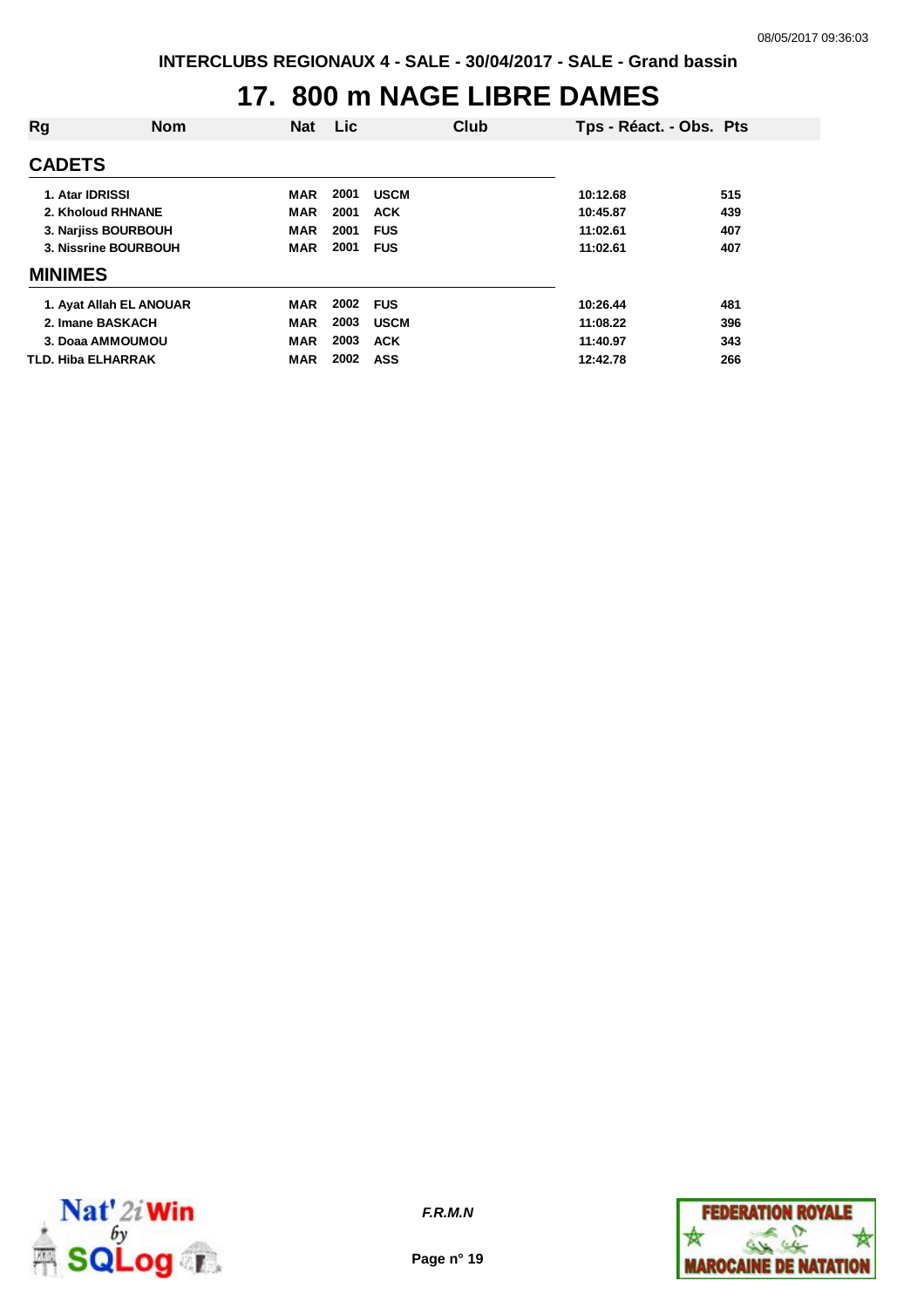#### **18. 200 m NAGE LIBRE MESSIEURS**

| <b>Rg</b> | <b>Nom</b>                        | <b>Nat</b> | Lic  | Club        | Tps - Réact. - Obs. Pts |     |
|-----------|-----------------------------------|------------|------|-------------|-------------------------|-----|
|           | <b>SENIORS</b>                    |            |      |             |                         |     |
|           | TLD. Zakaria HSSIKI               | MAR        | 1995 | <b>ASS</b>  | 2:32.15                 | 301 |
|           |                                   |            |      |             |                         |     |
|           | <b>JUNIORS</b>                    |            |      |             |                         |     |
|           | 1. Bakr KZIBER                    | MAR        | 1998 | A.S.F.A.R   | 1:59.82                 | 616 |
|           | 2. Hamza DAHBI SKALI              | MAR        | 1998 | <b>CSN</b>  | 2:08.60                 | 499 |
|           | 3. Ahmed Wdia BELAFKIH            | <b>MAR</b> | 1999 | A.S.F.A.R   | 2:09.31                 | 490 |
|           | <b>CADETS</b>                     |            |      |             |                         |     |
|           | 1. Ali HEMRI                      | MAR        | 2001 | <b>FUS</b>  | 2:00.87                 | 601 |
|           | 2. Youssef HEMRI                  | MAR        | 2001 | <b>FUS</b>  | 2:01.03                 | 598 |
|           | 3. Achraf OUACHIKH                | MAR        | 2001 | <b>FUS</b>  | 2:03.61                 | 561 |
|           | 4. Ilyas BENHLIMA                 | <b>MAR</b> | 2001 | <b>ASS</b>  | 2:10.25                 | 480 |
|           | 5. Anas BENYAHYA                  | <b>MAR</b> | 2001 | <b>FUS</b>  | 2:15.18                 | 429 |
|           | 6. Achraf GABOUNE                 | <b>MAR</b> | 2001 | <b>FUS</b>  | 2:18.22                 | 401 |
|           | 7. Ali MOKHTARI                   | <b>MAR</b> | 2001 | <b>USCM</b> | 2:19.12                 | 394 |
|           | 8. Ziad LAHLOU                    | <b>MAR</b> | 2001 | <b>USCM</b> | 2:19.62                 | 389 |
|           | 9. Yassine NIHOU                  | <b>MAR</b> | 2001 | <b>ACK</b>  | 2:21.69                 | 373 |
|           | 10. Youssef LAMGHARI              | <b>MAR</b> | 2001 | <b>USCM</b> | 2:24.94                 | 348 |
|           | <b>11. Omar SAHNOUNE</b>          | <b>MAR</b> | 2000 | <b>ASS</b>  | 2:25.13                 | 347 |
|           | 12. Taha MIFTAH                   | <b>MAR</b> | 2001 | <b>CNN</b>  | 2:31.31                 | 306 |
|           | 13. Omar AZIKOU                   | <b>MAR</b> | 2000 | <b>KAC</b>  | 2:32.72                 | 297 |
|           | NC. Mohamed Aymane SEYAR          | MAR        | 2000 | <b>ASS</b>  | Frf exc.                |     |
|           | <b>MINIMES</b>                    |            |      |             |                         |     |
|           | 1. Mohamed Yassine BENSALEH       | <b>MAR</b> | 2002 | <b>FUS</b>  | 2:10.59                 | 476 |
|           | 2. Anir SADIQUI                   | <b>MAR</b> | 2003 | <b>USCM</b> | 2:13.65                 | 444 |
|           | 3. Yassine EL OMARI               | <b>MAR</b> | 2002 | <b>ACK</b>  | 2:14.75                 | 433 |
|           | 4. Mohamed Taha MALKI             | MAR        | 2003 | <b>USCM</b> | 2:15.10                 | 430 |
|           | 5. Ayman EL MECHRAFI              | MAR        | 2002 | <b>USCM</b> | 2:16.00                 | 421 |
|           | 6. Youssef OUKHOUYA               | MAR        | 2002 | <b>FUS</b>  | 2:17.16                 | 411 |
|           | 7. Adam BELAFIA                   | MAR        | 2002 | <b>USCM</b> | 2:18.22                 | 401 |
|           | 8. Amine BENAMAR                  | MAR        | 2002 | <b>CNN</b>  | 2:19.62                 | 389 |
|           | 9. Omar LEBIED                    | MAR        | 2002 | <b>CSN</b>  | 2:21.66                 | 373 |
|           | 10. Yahya ELBRIDI                 | MAR        | 2003 | <b>USCM</b> | 2:29.63                 | 316 |
|           | 11. Mehdi BENSALAH                | MAR        | 2002 | <b>FUS</b>  | 2:32.21                 | 300 |
|           | 12. Rayane BOUHAFS                | MAR        | 2003 | <b>FUS</b>  | 2:33.00                 | 296 |
|           | 13. Soufiane TAYEBI               | <b>MAR</b> | 2003 | <b>FUS</b>  | 2:33.47                 | 293 |
|           | 14. Yassine DRISSI                | <b>MAR</b> | 2003 | <b>FUS</b>  | 2:38.87                 | 264 |
|           | 15. Abdenasser LAKRANE            | MAR        | 2002 | <b>CNK</b>  | 2:39.03                 | 263 |
|           | <b>16. Mohamed Amine ACHIBANE</b> | MAR        | 2002 | <b>CNN</b>  | 2:39.45                 | 261 |
|           | 17. Mohamed Wassim MESKINI        | MAR        | 2002 | <b>USCM</b> | 2:40.47                 | 256 |
|           | 18. Ahmed Ghassane MAGRI          | MAR        | 2003 | ASS         | 2:43.53                 | 242 |
|           | <b>TLD. Naoufal JRAFE</b>         | <b>MAR</b> | 2002 | <b>ACK</b>  | 2:46.10                 | 231 |
|           | TLD. Yassine EL BOUAZZAOUI        | <b>MAR</b> | 2003 | <b>ASS</b>  | 2:49.69                 | 217 |
|           | TLD. EI Khalil EL MAZOUNI         | <b>MAR</b> | 2003 | <b>CSN</b>  | 2:52.41                 | 207 |
|           | TLD. Yassine BELKOURCHIA          | <b>MAR</b> | 2003 | <b>ASS</b>  | 3:12.25                 | 149 |
|           | NC. Zakaria BERRAHMA              | <b>MAR</b> | 2003 | ASS         | Frf exc.                |     |



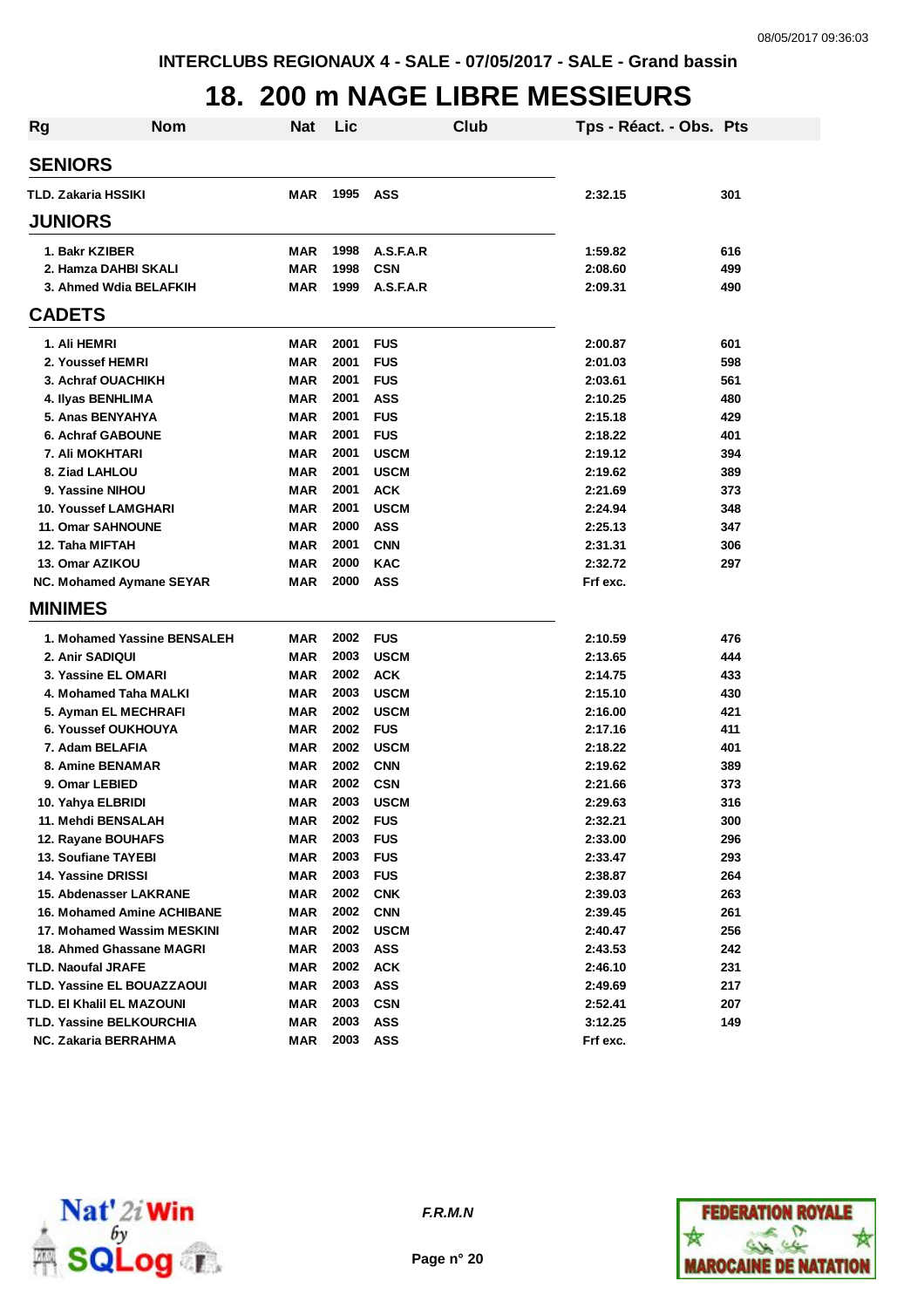## **19. 200 m NAGE LIBRE DAMES**

| Rg                   | <b>Nom</b>                 | <b>Nat</b> | <b>Lic</b> | Club        | Tps - Réact. - Obs. Pts |     |
|----------------------|----------------------------|------------|------------|-------------|-------------------------|-----|
| <b>CADETS</b>        |                            |            |            |             |                         |     |
| 1. Nissrine BOURBOUH |                            | <b>MAR</b> | 2001       | <b>FUS</b>  | 2:25.56                 | 467 |
| 2. Narjiss BOURBOUH  |                            | <b>MAR</b> | 2001       | <b>FUS</b>  | 2:26.57                 | 458 |
| 3. Mariam BENSALAH   |                            | <b>MAR</b> | 2001       | <b>ASS</b>  | 2:29.68                 | 430 |
| TLD. Iqbal SAKHRAOUI |                            | <b>MAR</b> | 2001       | <b>CSN</b>  | 3:01.06                 | 242 |
| <b>MINIMES</b>       |                            |            |            |             |                         |     |
|                      | 1. Ayat Allah EL ANOUAR    | <b>MAR</b> | 2002       | <b>FUS</b>  | 2:25.47                 | 468 |
|                      | 2. Ayat Errahmane BELRHITI | <b>MAR</b> | 2002       | <b>ACK</b>  | 2:26.97                 | 454 |
|                      | 3. Imane BASKACH           | <b>MAR</b> | 2003       | <b>USCM</b> | 2:27.35                 | 450 |
|                      | 4. Nada BELAFKIH           | <b>MAR</b> | 2002       | A.S.F.A.R   | 2:35.84                 | 381 |
|                      | 5. Nour El Houda MSOUGAR   | <b>MAR</b> | 2003       | <b>ASS</b>  | 2:41.64                 | 341 |
|                      | 6. Hiba BEN ASSILA         | <b>MAR</b> | 2003       | A.S.F.A.R   | 2:44.53                 | 323 |
|                      | 7. Ghita BAGHDAD           | <b>MAR</b> | 2002       | <b>CSN</b>  | 2:45.75                 | 316 |
|                      | 8. Hiba ELHARRAK           | <b>MAR</b> | 2002       | <b>ASS</b>  | 2:49.00                 | 298 |
|                      |                            |            |            |             |                         |     |



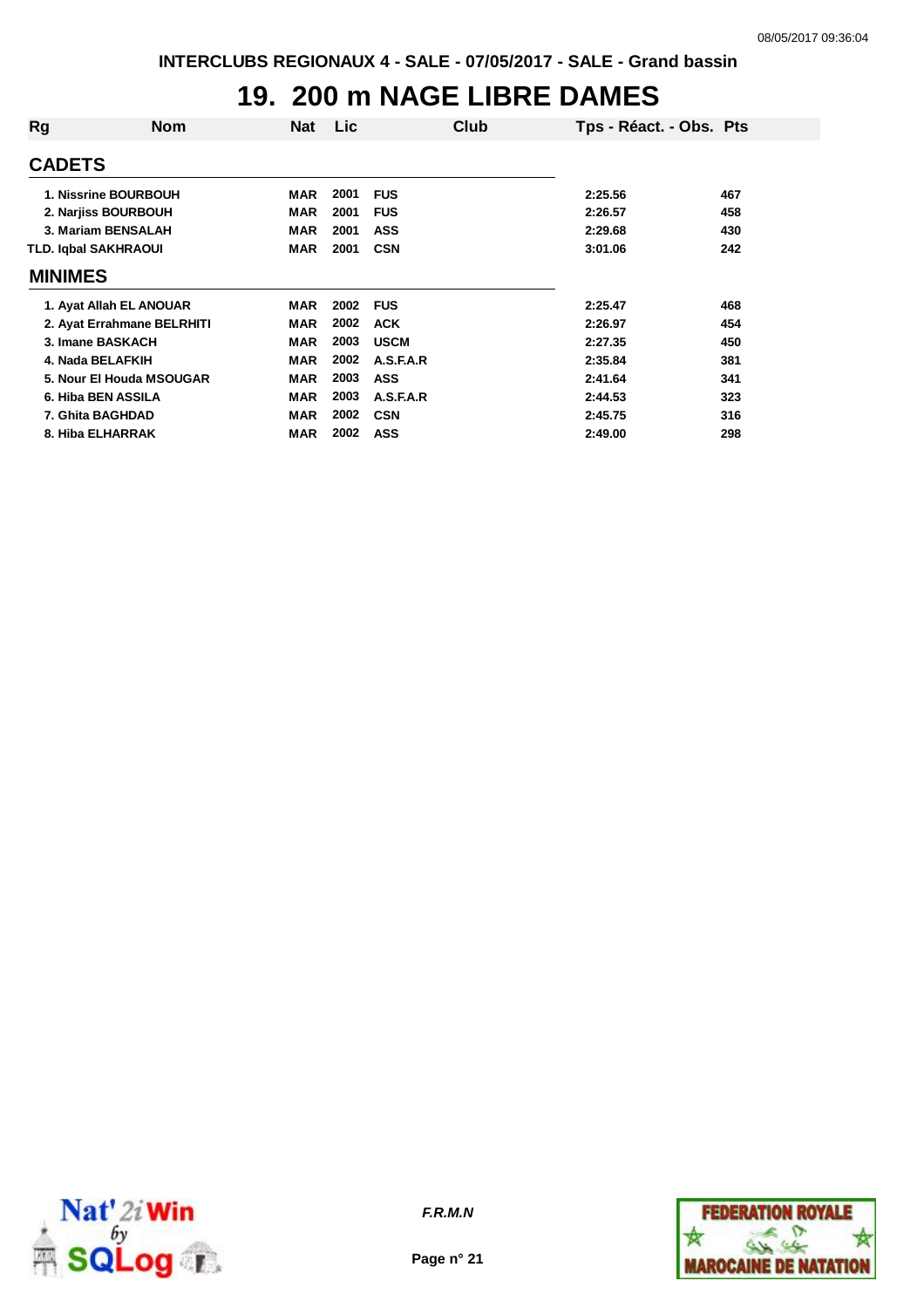## **20. 100 m BRASSE MESSIEURS**

| <b>Rg</b> | <b>Nom</b>                      | Nat        | Lic  |             | <b>Club</b> | Tps - Réact. - Obs. Pts |     |
|-----------|---------------------------------|------------|------|-------------|-------------|-------------------------|-----|
|           | <b>SENIORS</b>                  |            |      |             |             |                         |     |
|           | <b>1. Amine FAWZI</b>           | MAR        | 1986 | <b>FUS</b>  |             | 1:10.50                 | 570 |
|           | TLD. Alae Eddine GZALI          | <b>MAR</b> | 1997 | <b>KAC</b>  |             | 1:34.94                 | 233 |
|           | <b>NC. Badreddine FAWZI</b>     | <b>MAR</b> | 1991 | <b>USCM</b> |             | Frf n.d.                |     |
|           | <b>CADETS</b>                   |            |      |             |             |                         |     |
|           | 1. Ahmed BENNANI                | <b>MAR</b> | 2001 | <b>FUS</b>  |             | 1:15.56                 | 463 |
|           | 2. Ilyasse MARGHANI             | <b>MAR</b> | 2001 | A.S.F.A.R   |             | 1:16.60                 | 444 |
|           | 3. Yassine CHAGH                | <b>MAR</b> | 2001 | <b>ACK</b>  |             | 1:20.72                 | 379 |
|           | 4. Ali MSOUGAR                  | <b>MAR</b> | 2001 | <b>ASS</b>  |             | 1:22.69                 | 353 |
|           | 5. Mehdi ZOUGAGHI               | <b>MAR</b> | 2001 | <b>USCM</b> |             | 1:26.72                 | 306 |
|           | <b>6. Youssef LAMGHARI</b>      | <b>MAR</b> | 2001 | <b>USCM</b> |             | 1:27.71                 | 296 |
|           | 7. Youssef SALAMAT              | <b>MAR</b> | 2001 | <b>CNN</b>  |             | 1:27.87                 | 294 |
|           | 8. Adam BAQQASS                 | <b>MAR</b> | 2001 | <b>ASS</b>  |             | 1:29.22                 | 281 |
|           | TLD. Haytam KABIRI              | <b>MAR</b> | 2001 | <b>ASS</b>  |             | 1:30.82                 | 266 |
|           | TLD. Yasser JARMOUNI            | <b>MAR</b> | 2001 | <b>ASS</b>  |             | 1:47.47                 | 160 |
|           | <b>NC. Med Saad EL HADI</b>     | <b>MAR</b> | 2000 | <b>USCM</b> |             | Frf n.d.                |     |
|           | <b>NC. Ismail ENNACIRI</b>      | <b>MAR</b> | 2001 | <b>USCM</b> |             | Frf n.d.                |     |
|           | <b>NC. Anas OURKIYA</b>         | <b>MAR</b> | 2000 | <b>USCM</b> |             | Frf n.d.                |     |
|           | NC. Salah Eddine OURKIYA        | <b>MAR</b> | 2001 | <b>USCM</b> |             | Frf n.d.                |     |
|           | <b>MINIMES</b>                  |            |      |             |             |                         |     |
|           | 1. Ayman EL MECHRAFI            | <b>MAR</b> | 2002 | <b>USCM</b> |             | 1:18.63                 | 411 |
|           | 2. Benabdeljalil BACHIR         | <b>MAR</b> | 2002 | <b>USCM</b> |             | 1:20.72                 | 379 |
|           | 3. Wail DAIBOUN                 | <b>MAR</b> | 2002 | <b>ACK</b>  |             | 1:28.81                 | 285 |
|           | 4. Rayane BOUHAFS               | <b>MAR</b> | 2003 | <b>FUS</b>  |             | 1:29.34                 | 280 |
|           | 5. Omar LEBIED                  | <b>MAR</b> | 2002 | <b>CSN</b>  |             | 1:30.75                 | 267 |
|           | 6. Houssam FATHI                | <b>MAR</b> | 2002 | <b>CSN</b>  |             | 1:34.16                 | 239 |
|           | <b>TLD. Naoufal JRAFE</b>       | <b>MAR</b> | 2002 | <b>ACK</b>  |             | 1:35.38                 | 230 |
|           | TLD. Aymane MEZIANI             | <b>MAR</b> | 2002 | <b>CNN</b>  |             | 1:35.63                 | 228 |
|           | TLD. Ilyas TIKKI                | <b>MAR</b> | 2002 | <b>ASS</b>  |             | 1:42.37                 | 186 |
|           | <b>TLD. Yassine BELKOURCHIA</b> | <b>MAR</b> | 2003 | <b>ASS</b>  |             | 1:43.09                 | 182 |
|           | TLD. Mohamed Taha HATHOUTI      | <b>MAR</b> | 2003 | <b>ASS</b>  |             | 1:44.87                 | 173 |
|           | TLD. Yasser MOATASSIM BILLAH    | <b>MAR</b> | 2003 | <b>CNN</b>  |             | 1:48.37                 | 157 |
|           | TLD. Anass ILGUIM               | MAR        | 2003 | <b>CNN</b>  |             | 1:54.50                 | 133 |
|           | <b>NC. Mehdi SENIHJI</b>        | <b>MAR</b> | 2003 | <b>CNN</b>  |             | Frf n.d.                |     |
|           | <b>NC. Ismail BAMHAOUED</b>     | <b>MAR</b> | 2002 | A.S.F.A.R   |             | Dsq FD                  | 0   |



**Page n° 22**

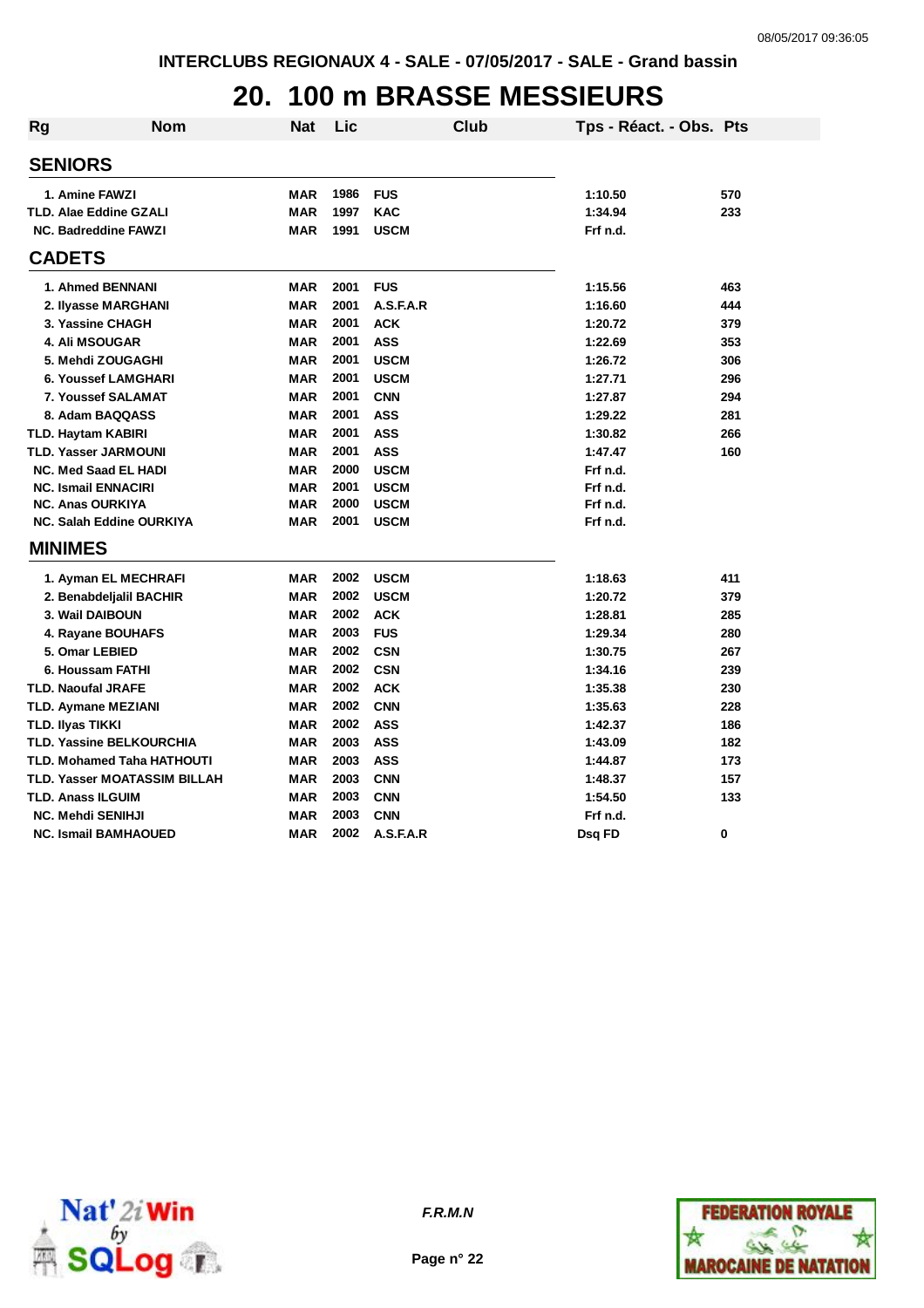#### **21. 100 m BRASSE DAMES**

| Rg             | <b>Nom</b>                           | <b>Nat</b>               | <b>Lic</b>   | Club                       | Tps - Réact. - Obs. Pts |            |
|----------------|--------------------------------------|--------------------------|--------------|----------------------------|-------------------------|------------|
| <b>CADETS</b>  |                                      |                          |              |                            |                         |            |
|                | 1. Yassmina BRICH<br>2. Samia KOUNNA | <b>MAR</b><br><b>MAR</b> | 2000<br>2001 | <b>USCM</b><br><b>USCM</b> | 1:33.59<br>1:36.66      | 325<br>295 |
| <b>MINIMES</b> |                                      |                          |              |                            |                         |            |
|                | 1. Yasmine NADIR                     | MAR                      | 2003         | <b>FUS</b>                 | 1:25.12                 | 432        |
|                | 2. Doaa AMMOUMOU                     | <b>MAR</b>               | 2003         | <b>ACK</b>                 | 1:35.53                 | 305        |
|                | 3. Imane BASKACH                     | <b>MAR</b>               | 2003         | <b>USCM</b>                | 1:35.88                 | 302        |
|                | 4. Hiba BEN ASSILA                   | <b>MAR</b>               | 2003         | A.S.F.A.R                  | 1:36.66                 | 295        |
|                | <b>TLD. Boutayna DRISSI</b>          | <b>MAR</b>               | 2002         | <b>CSN</b>                 | 1:51.19                 | 193        |
|                | <b>NC. Malak MASTARI</b>             | <b>MAR</b>               | 2002         | <b>USCM</b>                | Frf n.d.                |            |



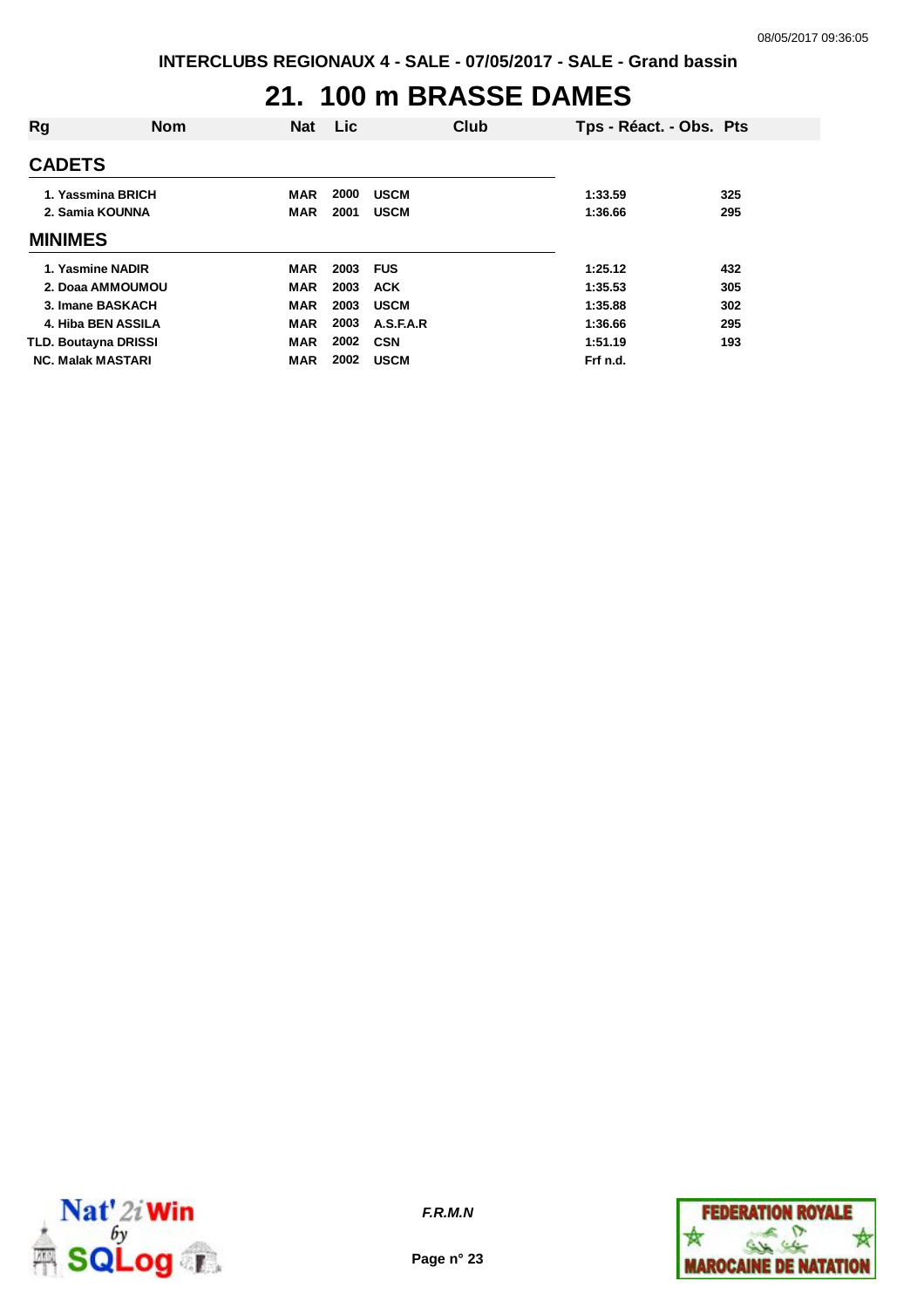## **22. 50 m DOS MESSIEURS**

| <b>Rg</b>               | <b>Nom</b>                       | <b>Nat</b> | Lic  |             | <b>Club</b> | Tps - Réact. - Obs. Pts |     |
|-------------------------|----------------------------------|------------|------|-------------|-------------|-------------------------|-----|
| <b>SENIORS</b>          |                                  |            |      |             |             |                         |     |
|                         | 1. Nouamane HAOUATI              | MAR        | 1997 | <b>USF</b>  |             | 30.48                   | 490 |
|                         | 2. Ali EL MANDOUR                | <b>MAR</b> | 1997 | <b>FUS</b>  |             | 31.00                   | 466 |
| <b>NC. Amine FAWZI</b>  |                                  | MAR        | 1986 | <b>FUS</b>  |             | Frf n.d.                |     |
| <b>JUNIORS</b>          |                                  |            |      |             |             |                         |     |
|                         | 1. Hamza DAHBI SKALI             | <b>MAR</b> | 1998 | <b>CSN</b>  |             | 32.00                   | 424 |
|                         | 2. Ilyas Abdesslam EL BOUAZZAOUI | <b>MAR</b> | 1999 | <b>ASS</b>  |             | 32.66                   | 398 |
|                         | <b>NC. Ouadii IGOUZAL</b>        | <b>MAR</b> | 1999 | <b>CSN</b>  |             | Frf n.d.                |     |
| <b>CADETS</b>           |                                  |            |      |             |             |                         |     |
|                         | <b>1. Ali MSOUGAR</b>            | <b>MAR</b> | 2001 | <b>ASS</b>  |             | 30.78                   | 476 |
|                         | 2. Anas BENYAHYA                 | <b>MAR</b> | 2001 | <b>FUS</b>  |             | 31.22                   | 456 |
|                         | 3. Ziad LAHLOU                   | <b>MAR</b> | 2001 | <b>USCM</b> |             | 32.46                   | 406 |
|                         | 4. Ilyas BENHLIMA                | <b>MAR</b> | 2001 | <b>ASS</b>  |             | 32.88                   | 391 |
|                         | 5. Makram ACHOUBIR               | <b>MAR</b> | 2001 | A.S.F.A.R   |             | 33.18                   | 380 |
|                         | 6. Achraf OUACHIKH               | <b>MAR</b> | 2001 | <b>FUS</b>  |             | 34.00                   | 353 |
|                         | 7. Haytam KABIRI                 | <b>MAR</b> | 2001 | <b>ASS</b>  |             | 34.25                   | 345 |
|                         | 8. Omar CHERKAOUI                | <b>MAR</b> | 2001 | <b>USCM</b> |             | 34.75                   | 331 |
|                         | 9. Achraf GABOUNE                | <b>MAR</b> | 2001 | <b>FUS</b>  |             | 35.00                   | 324 |
|                         | 10. Mehdi ZOUGAGHI               | <b>MAR</b> | 2001 | <b>USCM</b> |             | 36.25                   | 291 |
|                         | 11. Yassine NIHOU                | MAR        | 2001 | <b>ACK</b>  |             | 36.38                   | 288 |
|                         | <b>12. Ahmed BENNANI</b>         | MAR        | 2001 | <b>FUS</b>  |             | 36.75                   | 280 |
| 13. Omar AZIKOU         |                                  | MAR        | 2000 | <b>KAC</b>  |             | 37.28                   | 268 |
| 14. Taha MIFTAH         |                                  | <b>MAR</b> | 2001 | <b>CNN</b>  |             | 37.72                   | 258 |
|                         | 15. Mohamed Aymane MAGRI         | <b>MAR</b> | 2000 | <b>ASS</b>  |             | 38.58                   | 242 |
|                         | TLD. Adam BAQQASS                | MAR        | 2001 | <b>ASS</b>  |             | 43.73                   | 166 |
| <b>NC. Anas OURKIYA</b> |                                  | MAR        | 2000 | <b>USCM</b> |             | Frf n.d.                |     |
| <b>MINIMES</b>          |                                  |            |      |             |             |                         |     |
|                         | 1. Mohamed Yassine BENSALEH      | <b>MAR</b> | 2002 | <b>FUS</b>  |             | 32.66                   | 398 |
|                         | 2. Youssef OUKHOUYA              | MAR        | 2002 | <b>FUS</b>  |             | 33.68                   | 363 |
|                         | 3. Mohamed Taha MALKI            | MAR        | 2003 | <b>USCM</b> |             | 34.35                   | 342 |
|                         | 4. Adam BELAFIA                  | MAR        | 2002 | <b>USCM</b> |             | 34.37                   | 342 |
|                         | 5. Wail DAIBOUN                  | <b>MAR</b> | 2002 | <b>ACK</b>  |             | 34.44                   | 340 |
|                         | 6. Mehdi BENSALAH                | MAR        | 2002 | <b>FUS</b>  |             | 36.78                   | 279 |
|                         | 7. Anir SADIQUI                  | <b>MAR</b> | 2003 | <b>USCM</b> |             | 36.98                   | 274 |
|                         | 8. Yassine DRISSI                | MAR        | 2003 | <b>FUS</b>  |             | 37.00                   | 274 |
|                         | 9. Mohamed Amine ACHIBANE        | <b>MAR</b> | 2002 | <b>CNN</b>  |             | 37.17                   | 270 |
|                         | 10. Ahmed Ghassane MAGRI         | MAR        | 2003 | <b>ASS</b>  |             | 38.12                   | 250 |
|                         | 11. Soufiane TAYEBI              | MAR        | 2003 | <b>FUS</b>  |             | 38.58                   | 242 |
|                         | 12. Mohamed Wassim MESKINI       | MAR        | 2002 | <b>USCM</b> |             | 38.97                   | 234 |
|                         | <b>13. Smail KHALFAOUI</b>       | MAR        | 2003 | <b>FUS</b>  |             | 39.59                   | 223 |
|                         | 14. Yassine EL OMARI             | MAR        | 2002 | <b>ACK</b>  |             | 39.90                   | 218 |
| 15. Ilyas TIKKI         |                                  | MAR        | 2002 | <b>ASS</b>  |             | 39.94                   | 218 |
|                         | 16. Yahya ELBRIDI                | MAR        | 2003 | <b>USCM</b> |             | 40.88                   | 203 |
|                         | 17. Yassine EL BOUAZZAOUI        | MAR        | 2003 | <b>ASS</b>  |             | 42.09                   | 186 |
|                         | 18. El Khalil EL MAZOUNI         | MAR        | 2003 | <b>CSN</b>  |             | 43.72                   | 166 |
|                         | TLD. Aymane BOUZAIDI TIALI       | MAR        | 2003 | <b>FUS</b>  |             | 44.31                   | 159 |
|                         | TLD. Mohamed Taha HATHOUTI       | MAR        | 2003 | <b>ASS</b>  |             | 44.47                   | 158 |
|                         | TLD. Abderrahmane ELHACHEMI      | MAR        | 2002 | <b>ASS</b>  |             | 46.31                   | 139 |
|                         | <b>NC. Zakaria BERRAHMA</b>      | MAR        | 2003 | <b>ASS</b>  |             | Frf n.d.                |     |
|                         | <b>NC. Adam BENTALEB</b>         | MAR        | 2002 | <b>FUS</b>  |             | Frf n.d.                |     |



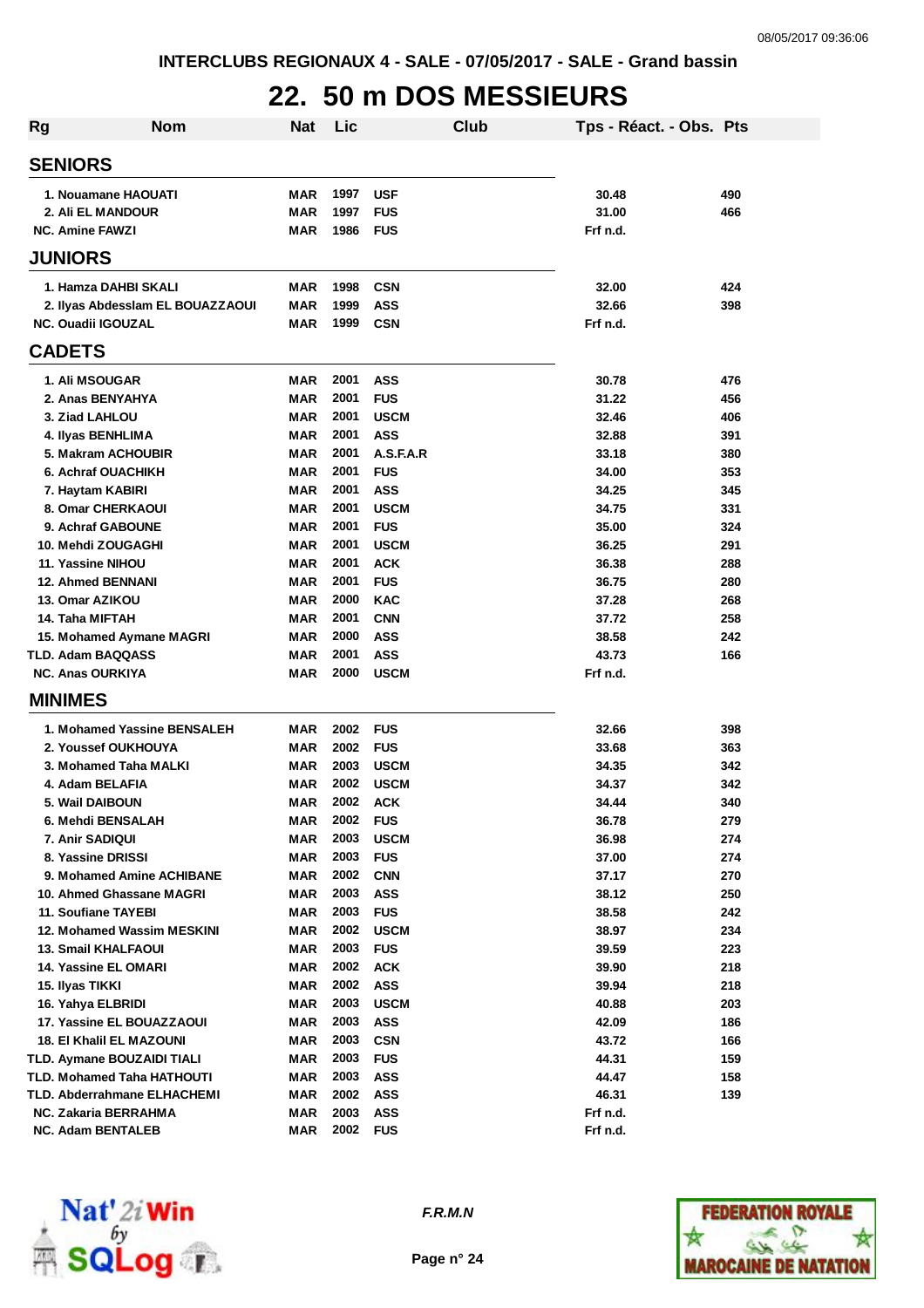# **23. 50 m DOS DAMES**

| <b>Rg</b>              | <b>Nom</b>                    | Nat        | Lic  | <b>Club</b> |          | Tps - Réact. - Obs. Pts |     |
|------------------------|-------------------------------|------------|------|-------------|----------|-------------------------|-----|
| <b>SENIORS</b>         |                               |            |      |             |          |                         |     |
|                        | <b>NC. Hajar MARHFOUR</b>     | <b>MAR</b> | 1995 | <b>FUS</b>  | Frf n.d. |                         |     |
| <b>JUNIORS</b>         |                               |            |      |             |          |                         |     |
|                        | <b>1. Nour DRISSI HASSANI</b> | MAR        | 1998 | <b>FUS</b>  | 33.31    |                         | 536 |
|                        | <b>NC. Aida DIOURI</b>        | <b>MAR</b> | 1999 | <b>CSN</b>  | Frf n.d. |                         |     |
| <b>CADETS</b>          |                               |            |      |             |          |                         |     |
|                        | 1. Nissrine BOURBOUH          | MAR        | 2001 | <b>FUS</b>  | 33.88    |                         | 509 |
|                        | 2. Narjiss BOURBOUH           | <b>MAR</b> | 2001 | <b>FUS</b>  | 34.62    |                         | 477 |
|                        | 3. Mariam BENSALAH            | <b>MAR</b> | 2001 | <b>ASS</b>  | 36.34    |                         | 413 |
|                        | 4. Kholoud RHNANE             | <b>MAR</b> | 2001 | <b>ACK</b>  | 37.98    |                         | 361 |
|                        | 5. Aya ZAARI JABRI            | <b>MAR</b> | 2000 | <b>ASS</b>  | 41.19    |                         | 283 |
|                        | 6. Iqbal SAKHRAOUI            | MAR        | 2001 | <b>CSN</b>  | 41.56    |                         | 276 |
|                        | <b>NC. Samia KOUNNA</b>       | MAR        | 2001 | <b>USCM</b> | Frf n.d. |                         |     |
| <b>MINIMES</b>         |                               |            |      |             |          |                         |     |
|                        | 1. Ayat Errahmane BELRHITI    | MAR        | 2002 | <b>ACK</b>  | 35.93    |                         | 427 |
|                        | 2. Yasmine NADIR              | <b>MAR</b> | 2003 | <b>FUS</b>  | 36.81    |                         | 397 |
|                        | 3. Ayat Allah EL ANOUAR       | <b>MAR</b> | 2002 | <b>FUS</b>  | 37.19    |                         | 385 |
|                        | 4. Rime BERRADA               | <b>MAR</b> | 2003 | <b>FUS</b>  | 37.94    |                         | 362 |
|                        | 5. Aya TAHRI                  | <b>MAR</b> | 2002 | <b>ACK</b>  | 38.14    |                         | 357 |
|                        | 5. Nour El Houda MSOUGAR      | <b>MAR</b> | 2003 | <b>ASS</b>  | 38.14    |                         | 357 |
|                        | 7. Nada BELAFKIH              | <b>MAR</b> | 2002 | A.S.F.A.R   | 38.57    |                         | 345 |
|                        | 8. Zaineb EL AZHARI           | <b>MAR</b> | 2003 | <b>FUS</b>  | 41.35    |                         | 280 |
|                        | 9. Ghita BAGHDAD              | <b>MAR</b> | 2002 | <b>CSN</b>  | 41.72    |                         | 272 |
|                        | 10. Maha ESSAIDI              | MAR        | 2002 | <b>ASS</b>  | 42.47    |                         | 258 |
|                        | 11. Hiba ELHARRAK             | MAR        | 2002 | <b>ASS</b>  | 42.78    |                         | 253 |
|                        | 12. Jawharra ENNAFFATI        | <b>MAR</b> | 2002 | <b>USCM</b> | 44.47    |                         | 225 |
|                        | <b>13. Kaoutar HANAFI</b>     | <b>MAR</b> | 2003 | <b>ASS</b>  | 45.34    |                         | 212 |
|                        | 14. Kenza EL MEJDOUB          | <b>MAR</b> | 2003 | <b>ASS</b>  | 46.31    |                         | 199 |
|                        | 15. Boutayna DRISSI           | <b>MAR</b> | 2002 | <b>CSN</b>  | 46.44    |                         | 197 |
| <b>TLD. Sara CHABI</b> |                               | MAR        | 2003 | <b>USCM</b> | 48.06    |                         | 178 |
|                        | TLD. Kenza AMLAIKY            | <b>MAR</b> | 2002 | <b>USCM</b> | 51.28    |                         | 146 |
|                        | <b>NC. Malak MASTARI</b>      | MAR        | 2002 | <b>USCM</b> | Frf n.d. |                         |     |



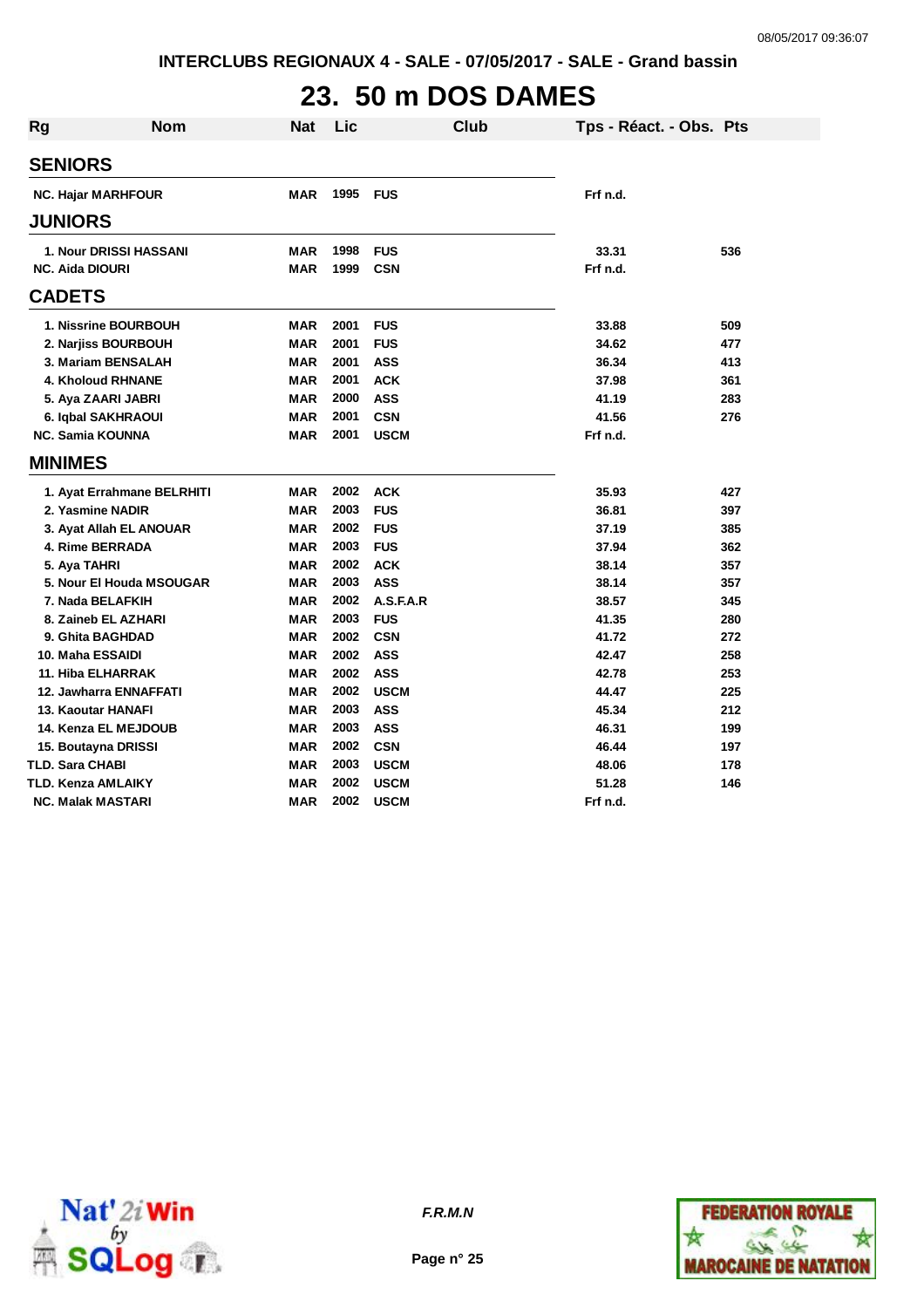## **24. 400 m 4 NAGES MESSIEURS**

| Rg                  | <b>Nom</b>                  | <b>Nat</b> | Lic  | Club        | Tps - Réact. - Obs. Pts |     |
|---------------------|-----------------------------|------------|------|-------------|-------------------------|-----|
| <b>SENIORS</b>      |                             |            |      |             |                         |     |
|                     | <b>1. Khalil BOULAAMANE</b> | <b>MAR</b> | 1995 | <b>FUS</b>  | 4:57.22                 | 552 |
| 2. Lahbib BELKAZ    |                             | <b>MAR</b> | 1996 | <b>CSN</b>  | 5:21.72                 | 435 |
|                     | 3. Nouamane HAOUATI         | <b>MAR</b> | 1997 | <b>USF</b>  | 5:42.25                 | 361 |
| <b>CADETS</b>       |                             |            |      |             |                         |     |
| 1. Youssef HEMRI    |                             | <b>MAR</b> | 2001 | <b>FUS</b>  | 4:57.29                 | 551 |
| 2. Ali HEMRI        |                             | <b>MAR</b> | 2001 | <b>FUS</b>  | 5:05.19                 | 510 |
| 3. Ahmed BENNANI    |                             | <b>MAR</b> | 2001 | <b>FUS</b>  | 5:32.22                 | 395 |
| 4. Ilyas BENHLIMA   |                             | <b>MAR</b> | 2001 | <b>ASS</b>  | 5:34.37                 | 387 |
| 5. Ali MSOUGAR      |                             | <b>MAR</b> | 2001 | <b>ASS</b>  | 5:39.59                 | 370 |
| 6. Ilyasse MARGHANI |                             | <b>MAR</b> | 2001 | A.S.F.A.R   | 5:50.87                 | 335 |
| 7. Achraf GABOUNE   |                             | <b>MAR</b> | 2001 | <b>FUS</b>  | 5:50.97                 | 335 |
| 8. Ali MOKHTARI     |                             | <b>MAR</b> | 2001 | <b>USCM</b> | 6:00.57                 | 309 |
|                     | NC. Mohamed Aymane SEYAR    | <b>MAR</b> | 2000 | <b>ASS</b>  | Frf exc.                |     |



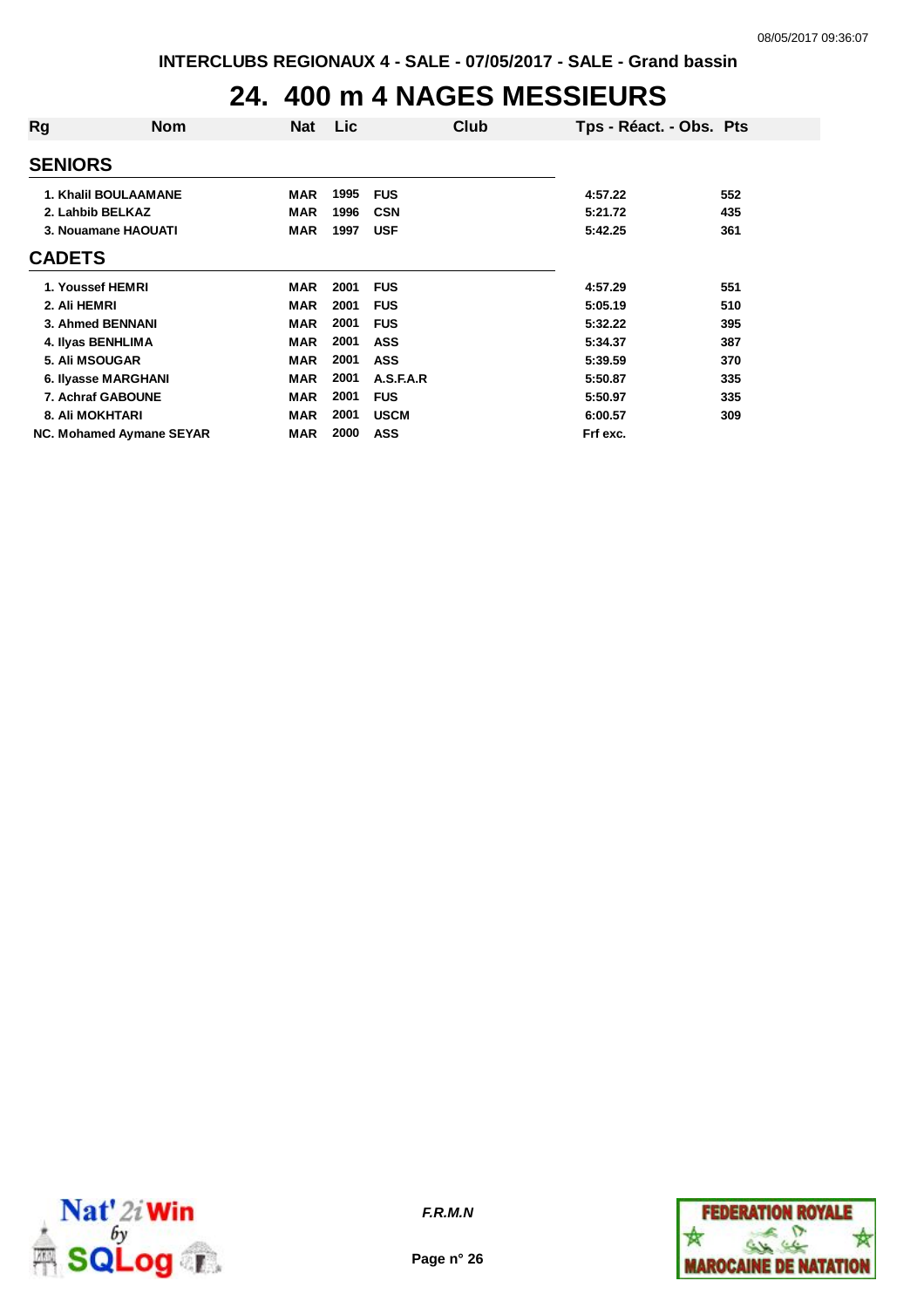#### **25. 400 m 4 NAGES DAMES**

| Rg             | <b>Nom</b>                                     | <b>Nat</b>        | <b>Lic</b>   |                          | Club | Tps - Réact. - Obs. Pts |            |
|----------------|------------------------------------------------|-------------------|--------------|--------------------------|------|-------------------------|------------|
| <b>CADETS</b>  |                                                |                   |              |                          |      |                         |            |
|                | 1. Nissrine BOURBOUH<br>2. Mariam BENSALAH     | MAR<br><b>MAR</b> | 2001<br>2001 | <b>FUS</b><br><b>ASS</b> |      | 6:05.53<br>6:10.81      | 396<br>379 |
| <b>MINIMES</b> |                                                |                   |              |                          |      |                         |            |
|                | 1. Ayat Errahmane BELRHITI<br>2. Doaa AMMOUMOU | MAR<br><b>MAR</b> | 2002<br>2003 | ACK<br><b>ACK</b>        |      | 6:16.70<br>6:45.56      | 361<br>289 |



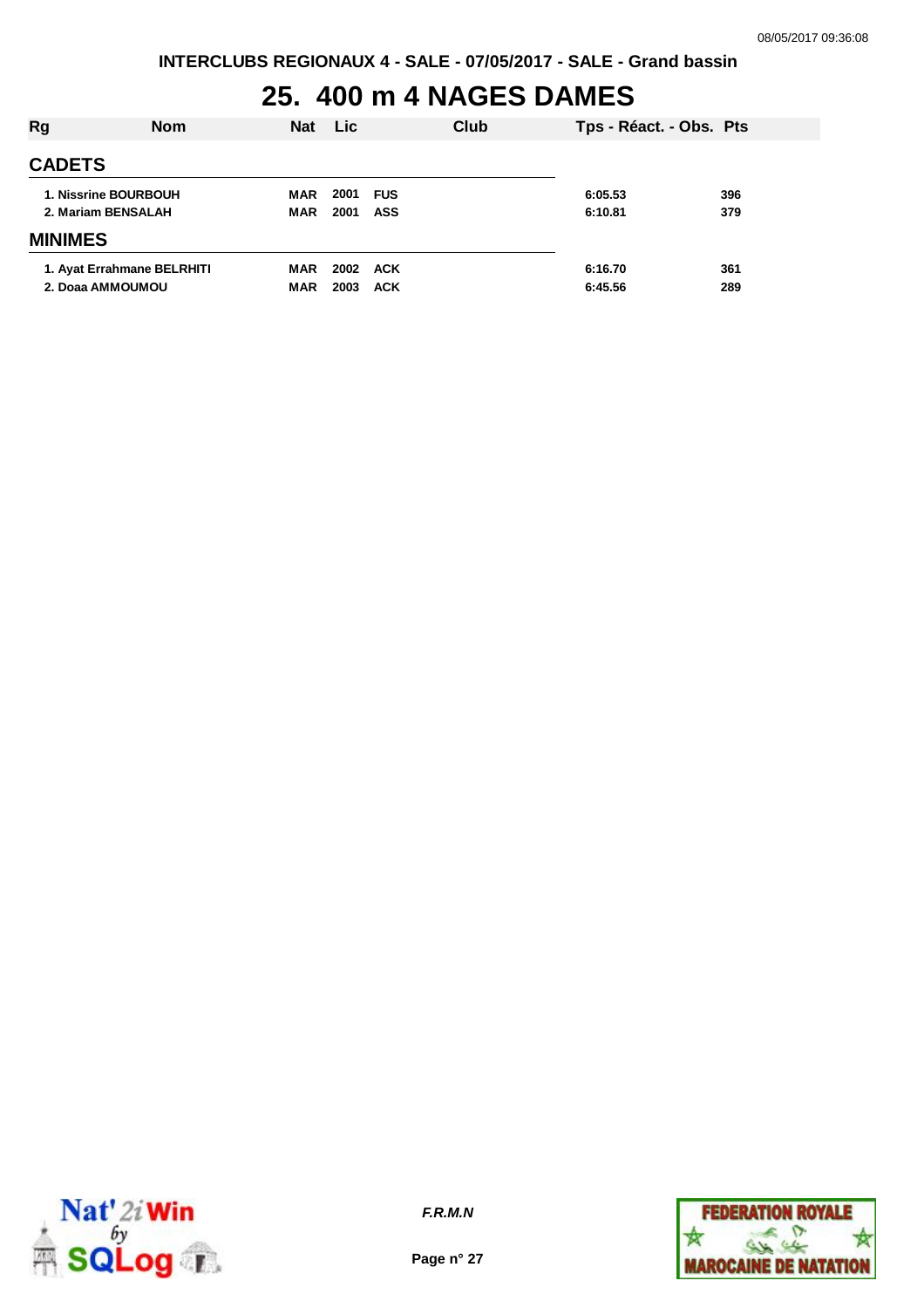### **26. 200 m PAPILLON MESSIEURS**

| Rg                          | <b>Nom</b>                  | <b>Nat</b> | <b>Lic</b> |            | Club | Tps - Réact. - Obs. Pts |     |
|-----------------------------|-----------------------------|------------|------------|------------|------|-------------------------|-----|
|                             |                             |            |            |            |      |                         |     |
| <b>SENIORS</b>              |                             |            |            |            |      |                         |     |
| 1. Lahbib BELKAZ            |                             | <b>MAR</b> | 1996       | CSN        |      | 2:24.06                 | 463 |
| <b>CADETS</b>               |                             |            |            |            |      |                         |     |
| 1. Youssef HEMRI            |                             | MAR        | 2001       | <b>FUS</b> |      | 2:22.25                 | 481 |
| 2. Ahmed BENNANI            |                             | <b>MAR</b> | 2001       | <b>FUS</b> |      | 2:44.03                 | 314 |
| NC. Mohamed Aymane SEYAR    |                             | <b>MAR</b> | 2000       | <b>ASS</b> |      | Frf exc.                |     |
| <b>NC. Ilyasse MARGHANI</b> |                             | <b>MAR</b> | 2001       | A.S.F.A.R  |      | Abandon                 | 0   |
| <b>MINIMES</b>              |                             |            |            |            |      |                         |     |
|                             | 1. Mohamed Yassine BENSALEH | <b>MAR</b> | 2002       | <b>FUS</b> |      | 2:24.66                 | 458 |
| 2. Omar LEBIED              |                             | MAR        | 2002       | <b>CSN</b> |      | 2:57.97                 | 246 |



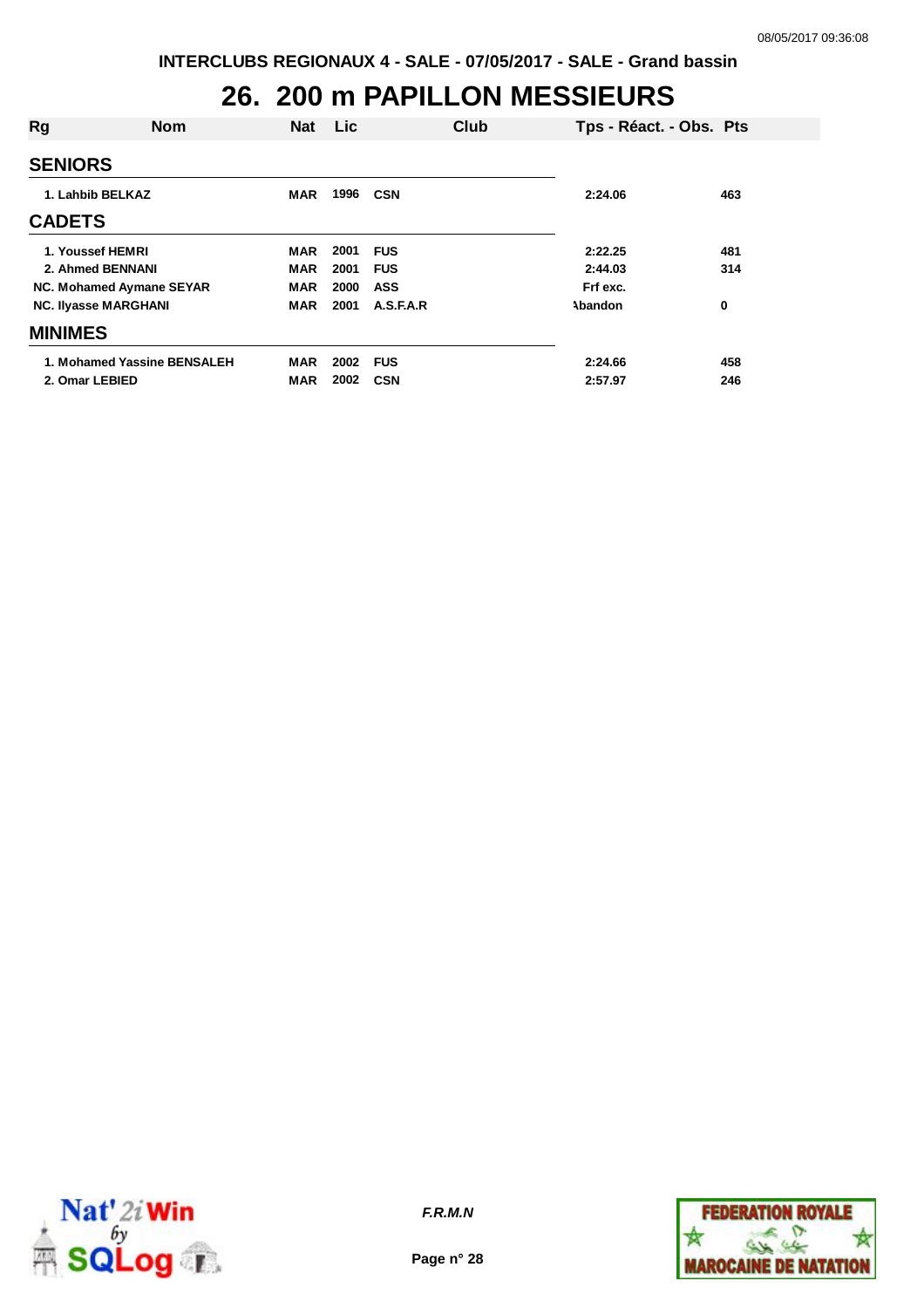## **27. 200 m PAPILLON DAMES**

| Rg                         | <b>Nom</b> | <b>Nat</b> | <b>Lic</b> |            | Club | Tps - Réact. - Obs. Pts |     |
|----------------------------|------------|------------|------------|------------|------|-------------------------|-----|
| <b>MINIMES</b>             |            |            |            |            |      |                         |     |
| 1. Ayat Allah EL ANOUAR    |            | MAR        | 2002 FUS   |            |      | 2:41.28                 | 430 |
| 2. Zaineb EL AZHARI        |            | MAR        | 2003 FUS   |            |      | 3:00.55                 | 307 |
| 3. Ayat Errahmane BELRHITI |            | MAR        | 2002       | ACK        |      | 3:08.85                 | 268 |
| 4. Doaa AMMOUMOU           |            | <b>MAR</b> | 2003       | <b>ACK</b> |      | 3:16.09                 | 239 |



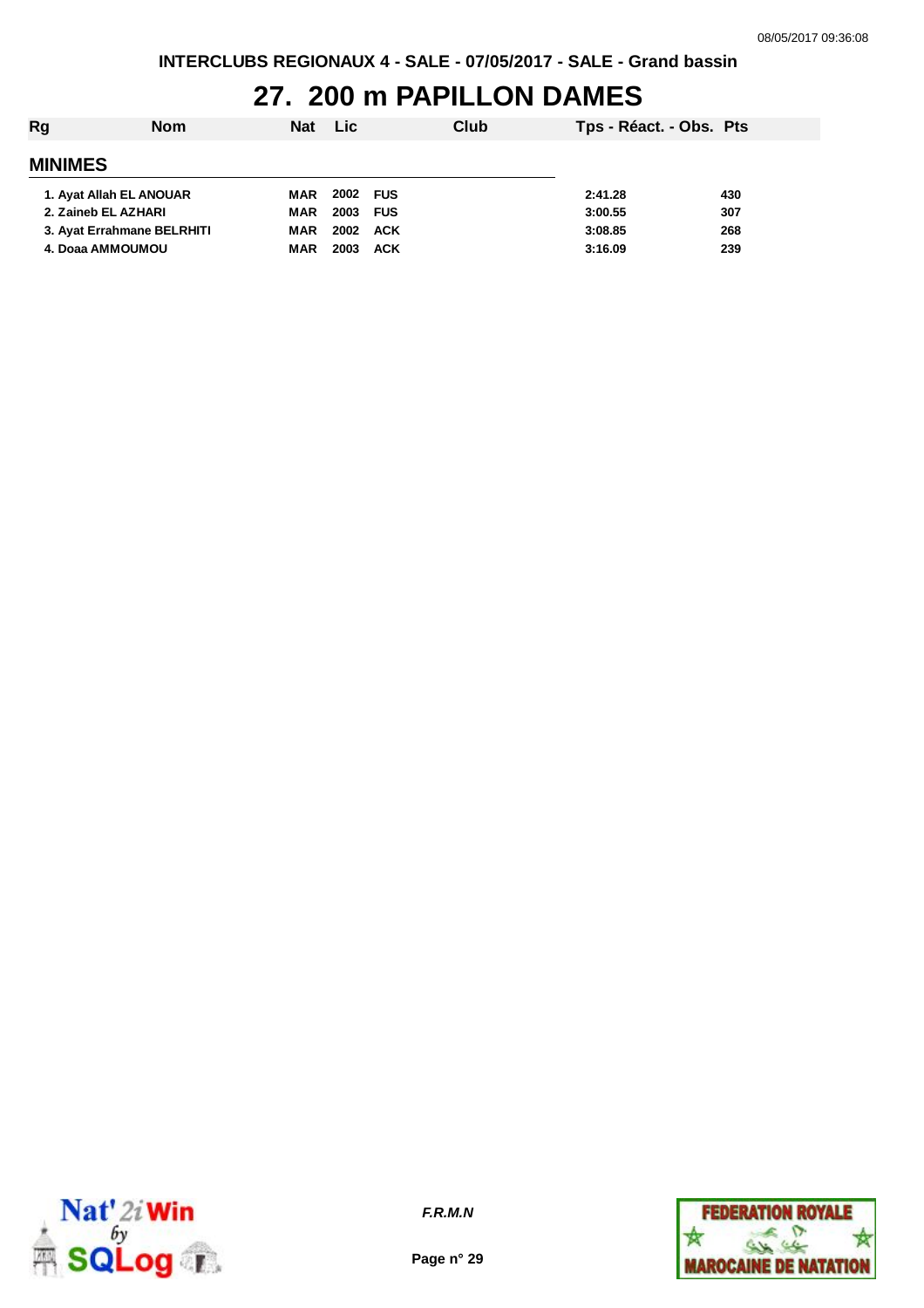# **28. 100 m DOS MESSIEURS**

| <b>Rg</b>                  | <b>Nom</b> | <b>Nat</b> | Lic  |             | <b>Club</b> | Tps - Réact. - Obs. Pts |     |
|----------------------------|------------|------------|------|-------------|-------------|-------------------------|-----|
| <b>SENIORS</b>             |            |            |      |             |             |                         |     |
| 1. Khalil BOULAAMANE       |            | <b>MAR</b> | 1995 | <b>FUS</b>  |             | 1:03.44                 | 548 |
| 2. Ali EL MANDOUR          |            | <b>MAR</b> | 1997 | <b>FUS</b>  |             | 1:08.23                 | 441 |
| <b>JUNIORS</b>             |            |            |      |             |             |                         |     |
| 1. Bakr KZIBER             |            | MAR        | 1998 | A.S.F.A.R   |             | 1:07.72                 | 451 |
| <b>CADETS</b>              |            |            |      |             |             |                         |     |
| 1. Youssef HEMRI           |            | <b>MAR</b> | 2001 | <b>FUS</b>  |             | 1:08.66                 | 433 |
| 2. Anas BENYAHYA           |            | <b>MAR</b> | 2001 | <b>FUS</b>  |             | 1:08.70                 | 432 |
| 3. Ilyas BENHLIMA          |            | <b>MAR</b> | 2001 | <b>ASS</b>  |             | 1:10.82                 | 394 |
| 4. Ziad LAHLOU             |            | <b>MAR</b> | 2001 | <b>USCM</b> |             | 1:11.87                 | 377 |
| 5. Achraf OUACHIKH         |            | <b>MAR</b> | 2001 | <b>FUS</b>  |             | 1:14.22                 | 342 |
| 6. Makram ACHOUBIR         |            | <b>MAR</b> | 2001 | A.S.F.A.R   |             | 1:14.83                 | 334 |
| 7. Achraf GABOUNE          |            | <b>MAR</b> | 2001 | <b>FUS</b>  |             | 1:15.69                 | 323 |
| 8. Haytam KABIRI           |            | <b>MAR</b> | 2001 | <b>ASS</b>  |             | 1:17.70                 | 298 |
| 9. Taha MIFTAH             |            | <b>MAR</b> | 2001 | <b>CNN</b>  |             | 1:21.28                 | 260 |
| <b>NC. Yassine CHAGH</b>   |            | <b>MAR</b> | 2001 | <b>ACK</b>  |             | Frf n.d.                |     |
| <b>MINIMES</b>             |            |            |      |             |             |                         |     |
| 1. Adam BELAFIA            |            | MAR        | 2002 | <b>USCM</b> |             | 1:14.06                 | 345 |
| 2. Ayman EL MECHRAFI       |            | <b>MAR</b> | 2002 | <b>USCM</b> |             | 1:14.63                 | 337 |
| 3. Youssef OUKHOUYA        |            | <b>MAR</b> | 2002 | <b>FUS</b>  |             | 1:14.96                 | 332 |
| 4. Mehdi BENSALAH          |            | <b>MAR</b> | 2002 | <b>FUS</b>  |             | 1:18.54                 | 289 |
| 5. Wail DAIBOUN            |            | <b>MAR</b> | 2002 | <b>ACK</b>  |             | 1:18.59                 | 288 |
| 6. Mohamed Amine ACHIBANE  |            | <b>MAR</b> | 2002 | <b>CNN</b>  |             | 1:20.41                 | 269 |
| 7. Yassine DRISSI          |            | <b>MAR</b> | 2003 | <b>FUS</b>  |             | 1:22.34                 | 251 |
| 8. Anir SADIQUI            |            | <b>MAR</b> | 2003 | <b>USCM</b> |             | 1:22.72                 | 247 |
| 9. Soufiane TAYEBI         |            | <b>MAR</b> | 2003 | <b>FUS</b>  |             | 1:23.66                 | 239 |
| 10. Abdenasser LAKRANE     |            | <b>MAR</b> | 2002 | <b>CNK</b>  |             | 1:25.97                 | 220 |
| 11. Mohamed Wassim MESKINI |            | <b>MAR</b> | 2002 | <b>USCM</b> |             | 1:26.97                 | 213 |
| TLD. Mohamed Taha HATHOUTI |            | <b>MAR</b> | 2003 | <b>ASS</b>  |             | 1:38.12                 | 148 |
| NC. Zakaria BERRAHMA       |            | <b>MAR</b> | 2003 | <b>ASS</b>  |             | Frf exc.                |     |



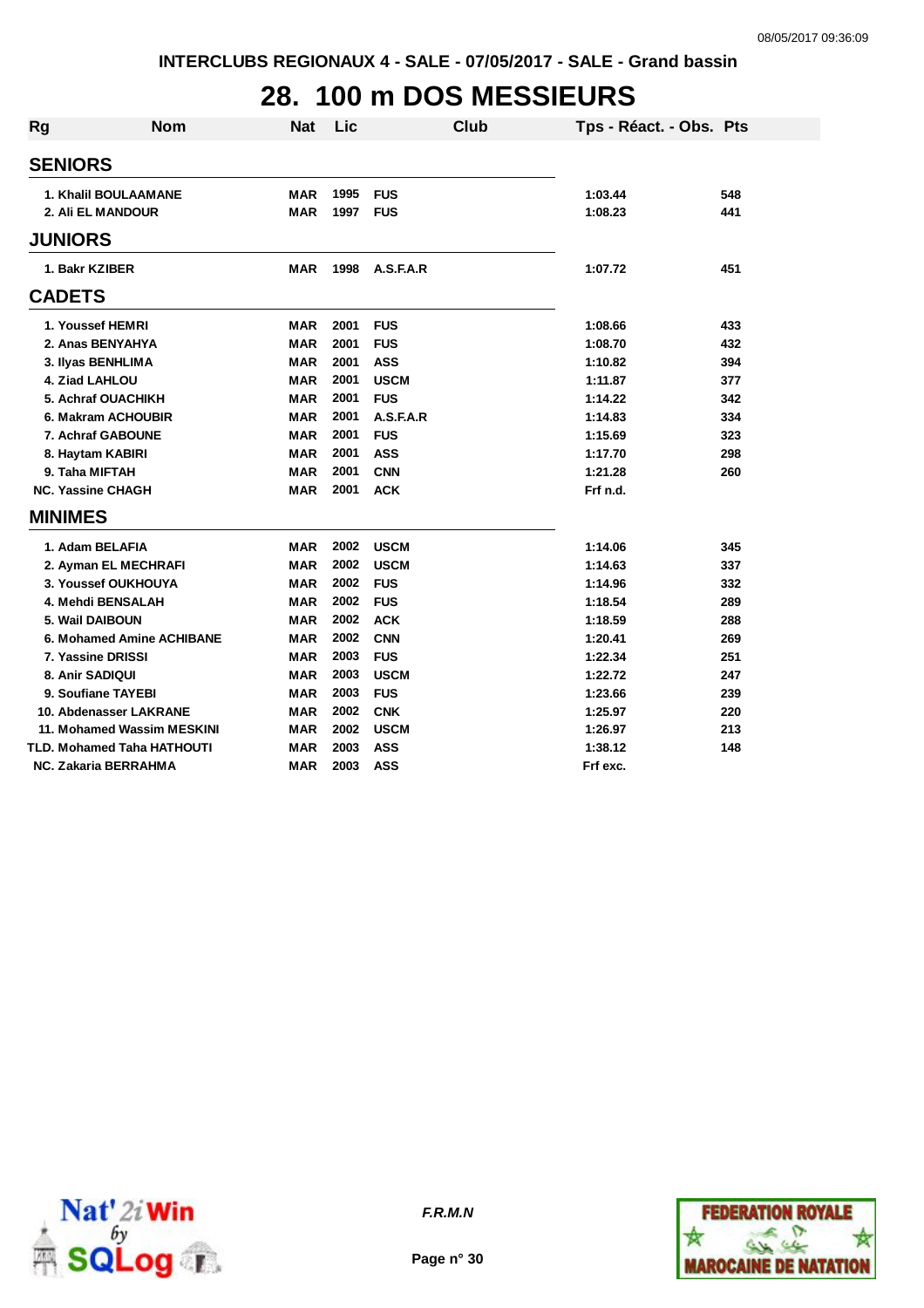# **29. 100 m DOS DAMES**

| Rg                     | <b>Nom</b>                    | <b>Nat</b> | Lic  | Club        | Tps - Réact. - Obs. Pts |     |
|------------------------|-------------------------------|------------|------|-------------|-------------------------|-----|
| <b>JUNIORS</b>         |                               |            |      |             |                         |     |
|                        | <b>1. Nour DRISSI HASSANI</b> | <b>MAR</b> | 1998 | <b>FUS</b>  | 1:12.94                 | 506 |
| <b>NC. Aida DIOURI</b> |                               | <b>MAR</b> | 1999 | <b>CSN</b>  | Frf n.d.                |     |
| <b>CADETS</b>          |                               |            |      |             |                         |     |
|                        | 1. Narjiss BOURBOUH           | <b>MAR</b> | 2001 | <b>FUS</b>  | 1:13.31                 | 498 |
|                        | 2. Nissrine BOURBOUH          | <b>MAR</b> | 2001 | <b>FUS</b>  | 1:16.39                 | 440 |
|                        | 3. Mariam BENSALAH            | <b>MAR</b> | 2001 | <b>ASS</b>  | 1:17.10                 | 428 |
|                        | <b>4. Kholoud RHNANE</b>      | <b>MAR</b> | 2001 | <b>ACK</b>  | 1:21.65                 | 360 |
|                        | 5. Iqbal SAKHRAOUI            | <b>MAR</b> | 2001 | <b>CSN</b>  | 1:31.13                 | 259 |
|                        | 6. Aya ZAARI JABRI            | <b>MAR</b> | 2000 | ASS         | 1:33.41                 | 240 |
| <b>MINIMES</b>         |                               |            |      |             |                         |     |
|                        | 1. Imane BASKACH              | <b>MAR</b> | 2003 | <b>USCM</b> | 1:20.72                 | 373 |
|                        | 2. Nour El Houda MSOUGAR      | <b>MAR</b> | 2003 | <b>ASS</b>  | 1:22.12                 | 354 |
| 3. Aya TAHRI           |                               | <b>MAR</b> | 2002 | <b>ACK</b>  | 1:22.63                 | 348 |
|                        | 4. Rime BERRADA               | <b>MAR</b> | 2003 | <b>FUS</b>  | 1:22.69                 | 347 |
|                        | 5. Hiba ELHARRAK              | <b>MAR</b> | 2002 | <b>ASS</b>  | 1:30.47                 | 265 |
|                        | 6. Kaoutar HANAFI             | <b>MAR</b> | 2003 | <b>ASS</b>  | 1:40.97                 | 190 |
|                        | <b>NC. Malak MASTARI</b>      | <b>MAR</b> | 2002 | <b>USCM</b> | Frf n.d.                |     |



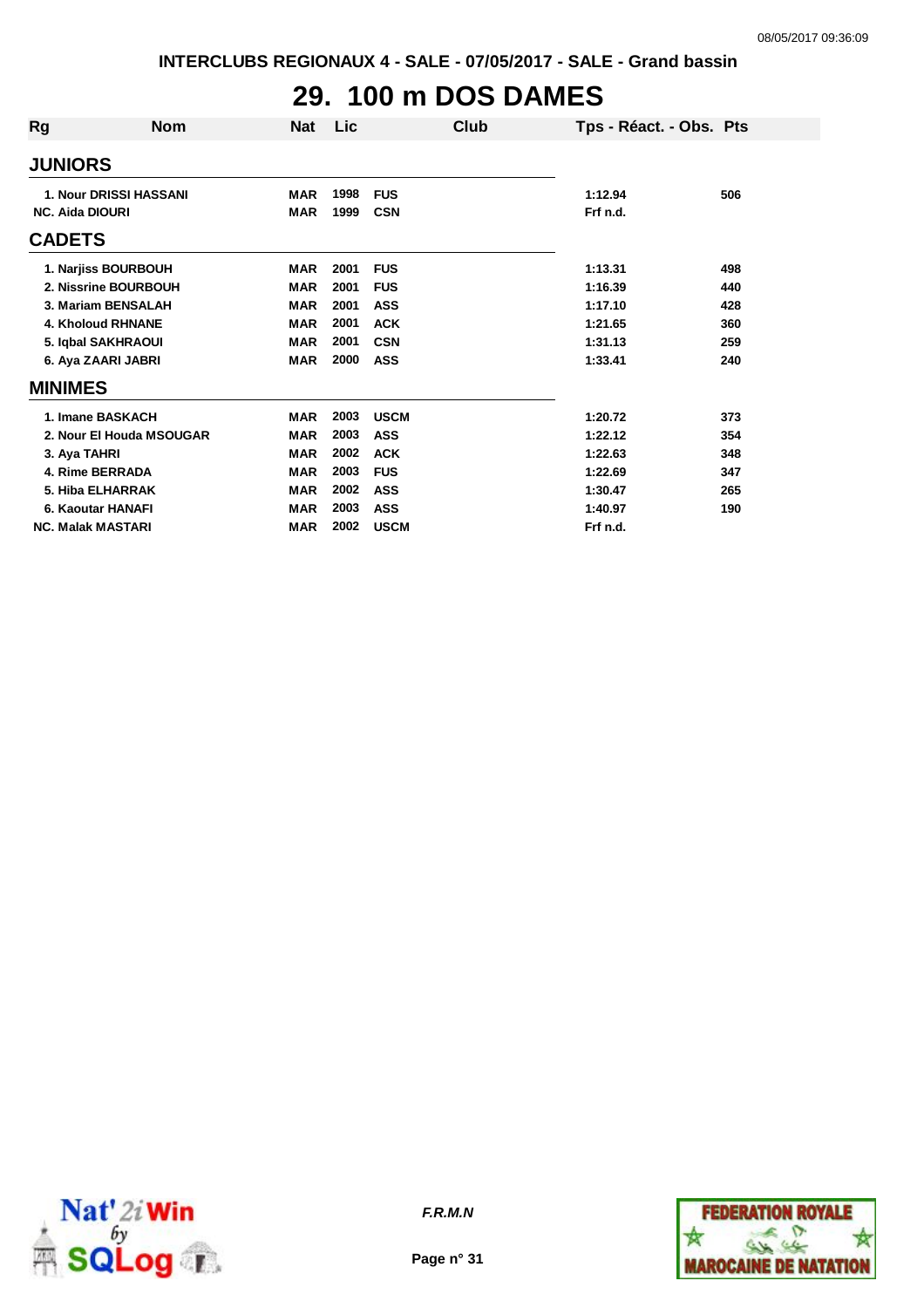## **30. 1500 m NAGE LIBRE MESSIEURS**

| Rg                | <b>Nom</b>                  | <b>Nat</b> | <b>Lic</b> |            | Club | Tps - Réact. - Obs. Pts |     |
|-------------------|-----------------------------|------------|------------|------------|------|-------------------------|-----|
| <b>CADETS</b>     |                             |            |            |            |      |                         |     |
| 1. Ali HEMRI      |                             | <b>MAR</b> | 2001       | <b>FUS</b> |      | 17:15.65                | 594 |
| 2. Ahmed BENNANI  |                             | <b>MAR</b> | 2001       | <b>FUS</b> |      | 18:48.30                | 460 |
| 3. Achraf GABOUNE |                             | <b>MAR</b> | 2001       | <b>FUS</b> |      | 19:28.40                | 414 |
| <b>MINIMES</b>    |                             |            |            |            |      |                         |     |
|                   | 1. Mohamed Yassine BENSALEH | MAR        | 2002 FUS   |            |      | 19:01.62                | 444 |
|                   | 2. Youssef OUKHOUYA         | <b>MAR</b> | 2002       | <b>FUS</b> |      | 19:42.85                | 399 |
|                   | 3. Mehdi BENSALAH           | <b>MAR</b> | 2002       | <b>FUS</b> |      | 20:04.91                | 377 |



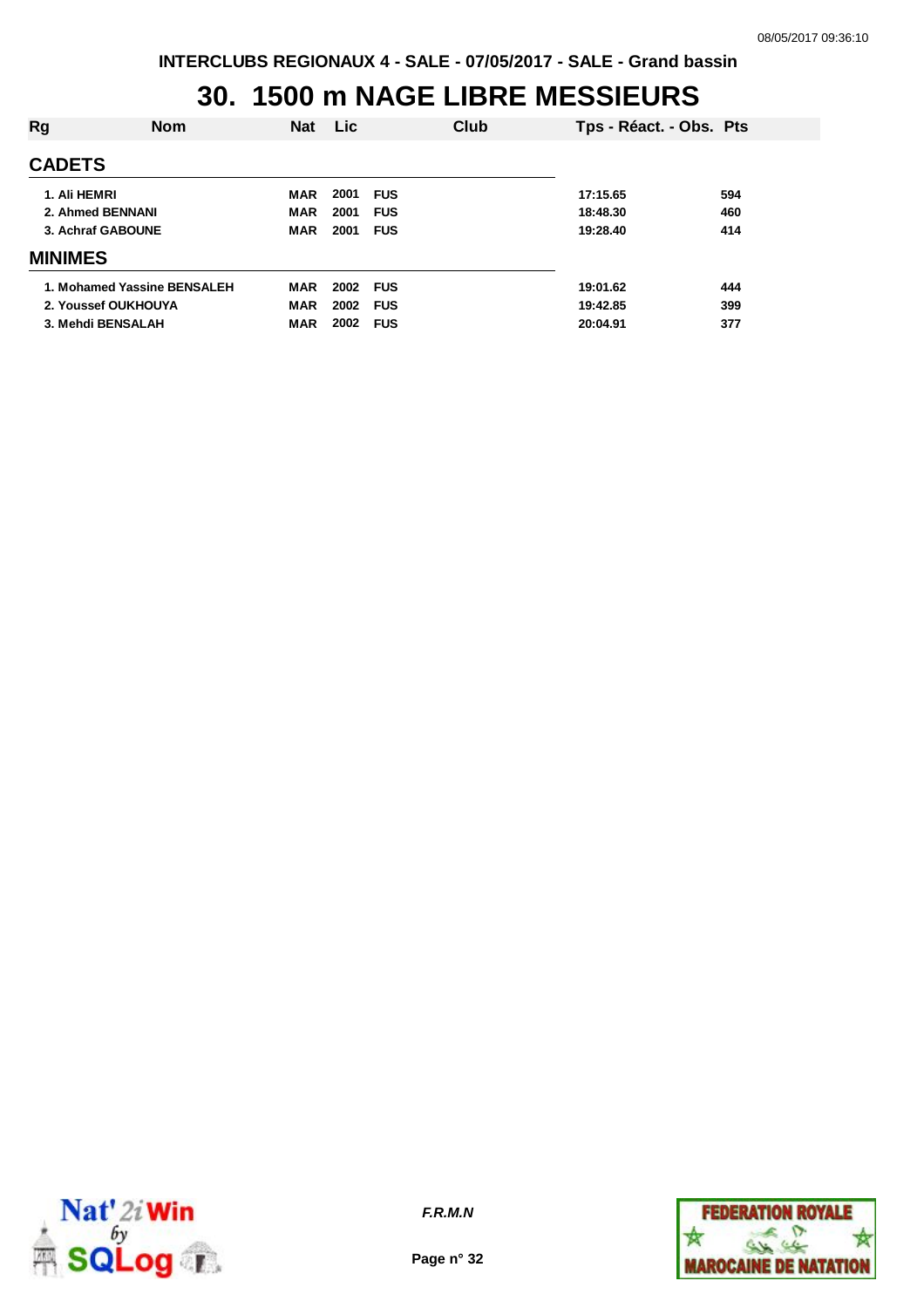## **31. 50 m NAGE LIBRE DAMES**

| <b>Rg</b> | <b>Nom</b>                    | <b>Nat</b> | Lic  |             | <b>Club</b> | Tps - Réact. - Obs. Pts |     |
|-----------|-------------------------------|------------|------|-------------|-------------|-------------------------|-----|
|           | <b>JUNIORS</b>                |            |      |             |             |                         |     |
|           | <b>1. Nour DRISSI HASSANI</b> | <b>MAR</b> | 1998 | <b>FUS</b>  |             | 29.94                   | 498 |
|           | <b>NC. Aida DIOURI</b>        | <b>MAR</b> | 1999 | <b>CSN</b>  |             | Frf n.d.                |     |
|           | <b>CADETS</b>                 |            |      |             |             |                         |     |
|           | 1. Atar IDRISSI               | <b>MAR</b> | 2001 | <b>USCM</b> |             | 29.26                   | 533 |
|           | 2. Narjiss BOURBOUH           | <b>MAR</b> | 2001 | <b>FUS</b>  |             | 30.51                   | 470 |
|           | 3. Nissrine BOURBOUH          | <b>MAR</b> | 2001 | <b>FUS</b>  |             | 30.81                   | 457 |
|           | 4. Mariam BENSALAH            | <b>MAR</b> | 2001 | ASS         |             | 31.25                   | 438 |
|           | <b>5. Kholoud RHNANE</b>      | <b>MAR</b> | 2001 | <b>ACK</b>  |             | 31.59                   | 424 |
|           | 6. Samia KOUNNA               | <b>MAR</b> | 2001 | <b>USCM</b> |             | 32.71                   | 381 |
|           | 7. Iqbal SAKHRAOUI            | <b>MAR</b> | 2001 | <b>CSN</b>  |             | 33.53                   | 354 |
|           | 8. Aya ZAARI JABRI            | <b>MAR</b> | 2000 | <b>ASS</b>  |             | 34.22                   | 333 |
|           | <b>NC. Yassmina BRICH</b>     | <b>MAR</b> | 2000 | <b>USCM</b> |             | Frf n.d.                |     |
|           | <b>MINIMES</b>                |            |      |             |             |                         |     |
|           | 1. Yasmine NADIR              | <b>MAR</b> | 2003 | <b>FUS</b>  |             | 30.35                   | 478 |
|           | 2. Aya TAHRI                  | <b>MAR</b> | 2002 | <b>ACK</b>  |             | 31.37                   | 433 |
|           | 3. Ayat Allah EL ANOUAR       | <b>MAR</b> | 2002 | <b>FUS</b>  |             | 31.59                   | 424 |
|           | 4. Nada BELAFKIH              | <b>MAR</b> | 2002 | A.S.F.A.R   |             | 31.75                   | 417 |
|           | 5. Ghita BAGHDAD              | <b>MAR</b> | 2002 | <b>CSN</b>  |             | 31.78                   | 416 |
|           | 5. Imane BASKACH              | <b>MAR</b> | 2003 | <b>USCM</b> |             | 31.78                   | 416 |
|           | 7. Nour El Houda MSOUGAR      | <b>MAR</b> | 2003 | <b>ASS</b>  |             | 32.28                   | 397 |
|           | 8. Rime BERRADA               | <b>MAR</b> | 2003 | <b>FUS</b>  |             | 33.03                   | 370 |
|           | 9. Doaa AMMOUMOU              | <b>MAR</b> | 2003 | <b>ACK</b>  |             | 33.38                   | 359 |
|           | 9. Hiba BEN ASSILA            | <b>MAR</b> | 2003 | A.S.F.A.R   |             | 33.38                   | 359 |
|           | 11. Zaineb EL AZHARI          | <b>MAR</b> | 2003 | <b>FUS</b>  |             | 34.41                   | 328 |
|           | <b>12. Hiba ELHARRAK</b>      | <b>MAR</b> | 2002 | <b>ASS</b>  |             | 34.69                   | 320 |
|           | 13. Kenza AMLAIKY             | <b>MAR</b> | 2002 | <b>USCM</b> |             | 37.75                   | 248 |
|           | 14. Jawharra ENNAFFATI        | <b>MAR</b> | 2002 | <b>USCM</b> |             | 37.91                   | 245 |
|           | TLD. Kenza EL MEJDOUB         | <b>MAR</b> | 2003 | <b>ASS</b>  |             | 38.40                   | 236 |
|           | <b>TLD. Sara CHABI</b>        | <b>MAR</b> | 2003 | <b>USCM</b> |             | 39.10                   | 223 |
|           | <b>TLD. Boutayna DRISSI</b>   | <b>MAR</b> | 2002 | <b>CSN</b>  |             | 39.41                   | 218 |
|           | <b>TLD. Kaoutar HANAFI</b>    | MAR        | 2003 | <b>ASS</b>  |             | 40.47                   | 201 |
|           | <b>NC. Malak MASTARI</b>      | MAR        | 2002 | <b>USCM</b> |             | Frf n.d.                |     |





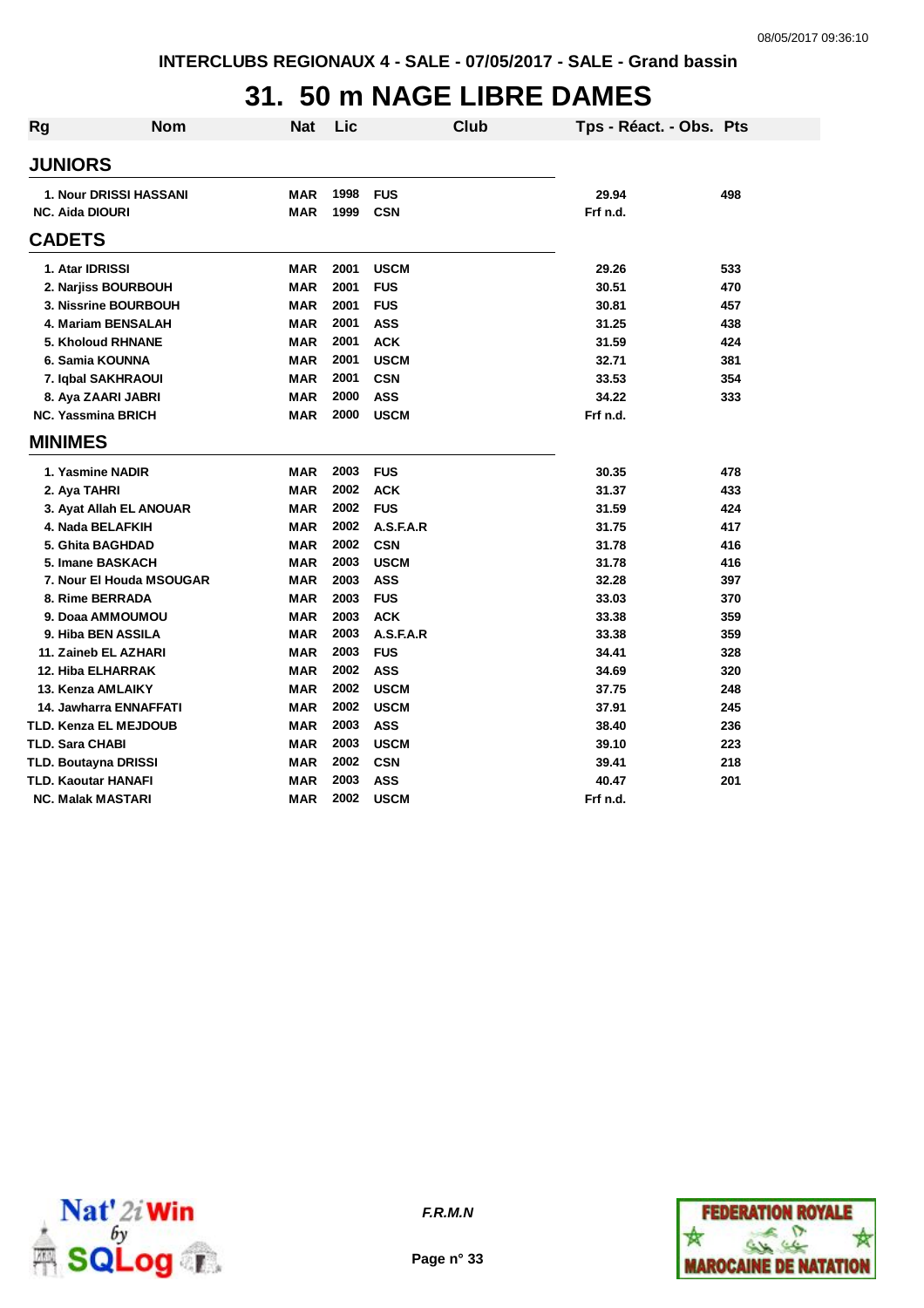## **32. 50 m NAGE LIBRE MESSIEURS**

| <b>Rg</b>      | <b>Nom</b>                                            | <b>Nat</b> | Lic          |                           | Club | Tps - Réact. - Obs. Pts |              |
|----------------|-------------------------------------------------------|------------|--------------|---------------------------|------|-------------------------|--------------|
|                | <b>SENIORS</b>                                        |            |              |                           |      |                         |              |
|                | 1. Nizar BENSAID                                      | <b>MAR</b> | 1994         | <b>CNN</b>                |      | 26.03                   | 518          |
|                | 2. Nouamane HAOUATI                                   | <b>MAR</b> | 1997         | <b>USF</b>                |      | 26.20                   | 508          |
|                | 3. Khalil BOULAAMANE                                  | <b>MAR</b> | 1995         | <b>FUS</b>                |      | 26.62                   | 484          |
|                | <b>4. Ali EL MANDOUR</b>                              | <b>MAR</b> | 1997         | <b>FUS</b>                |      | 27.19                   | 455          |
|                | 5. Lahbib BELKAZ                                      | <b>MAR</b> | 1996         | <b>CSN</b>                |      | 27.53                   | 438          |
|                | 6. Zakaria HSSIKI                                     | <b>MAR</b> | 1995         | <b>ASS</b>                |      | 28.70                   | 386          |
|                | 7. Alae Eddine GZALI                                  | <b>MAR</b> | 1997         | <b>KAC</b>                |      | 29.00                   | 375          |
|                | <b>NC. Amine FAWZI</b>                                | <b>MAR</b> | 1986         | <b>FUS</b>                |      | Frf n.d.                |              |
|                | <b>NC. Badreddine FAWZI</b>                           | <b>MAR</b> | 1991         | <b>USCM</b>               |      | Frf n.d.                |              |
| <b>JUNIORS</b> |                                                       |            |              |                           |      |                         |              |
|                | 1. Hamza DAHBI SKALI                                  | <b>MAR</b> | 1998         | <b>CSN</b>                |      | 25.09                   | 579          |
|                | 2. Bakr KZIBER                                        | <b>MAR</b> | 1998         | A.S.F.A.R                 |      | 25.44                   | 555          |
|                | 3. Omar ABROUK                                        | <b>MAR</b> | 1998         | A.S.F.A.R                 |      | 26.82                   | 474          |
|                | 4. Ilyas Abdesslam EL BOUAZZAOUI                      | <b>MAR</b> | 1999         | <b>ASS</b>                |      | 27.78                   | 426          |
|                | <b>TLD. Youssef BOUFEDENE</b>                         | <b>MAR</b> | 1998         | <b>ASS</b>                |      | 35.30                   | 207          |
|                | <b>NC. Ouadii IGOUZAL</b>                             | <b>MAR</b> | 1999         | <b>CSN</b>                |      | Frf n.d.                |              |
| <b>CADETS</b>  |                                                       |            |              |                           |      |                         |              |
|                | 1. Ali HEMRI                                          | <b>MAR</b> | 2001         | <b>FUS</b>                |      | 25.55                   | 548          |
|                | 2. Achraf OUACHIKH                                    | <b>MAR</b> | 2001         | <b>FUS</b>                |      | 26.06                   | 516          |
|                | 3. Ilyas BENHLIMA                                     | <b>MAR</b> | 2001         | <b>ASS</b>                |      | 26.59                   | 486          |
|                | 4. Anas BENYAHYA                                      | <b>MAR</b> | 2001         | <b>FUS</b>                |      | 26.81                   | 474          |
|                | 5. Youssef HEMRI                                      | <b>MAR</b> | 2001         | <b>FUS</b>                |      | 27.44                   | 442          |
|                | 6. Ilyasse MARGHANI                                   | <b>MAR</b> | 2001         | A.S.F.A.R                 |      | 27.52                   | 438          |
|                | 7. Makram ACHOUBIR                                    | MAR        | 2001         | A.S.F.A.R                 |      | 27.76                   | 427          |
|                | 8. Youssef LAMGHARI                                   | MAR        | 2001         | <b>USCM</b>               |      | 27.87                   | 422          |
|                | 9. Ahmed BENNANI                                      | MAR        | 2001         | <b>FUS</b>                |      | 28.16                   | 409          |
|                | <b>10. Ali MSOUGAR</b>                                | <b>MAR</b> | 2001         | <b>ASS</b>                |      | 28.19                   | 408          |
|                | 11. Mehdi ZOUGAGHI                                    | <b>MAR</b> | 2001         | <b>USCM</b>               |      | 28.20                   | 407          |
|                | 12. Yassine NIHOU                                     | <b>MAR</b> | 2001         | <b>ACK</b>                |      | 28.82                   | 382          |
|                | <b>13. Achraf GABOUNE</b>                             | MAR        | 2001         | <b>FUS</b>                |      | 29.00                   | 375          |
|                | 14. Mehdi BOUFEDENE                                   | MAR        | 2000         | <b>ASS</b>                |      | 29.09                   | 371          |
|                | 15. Taha MIFTAH                                       | <b>MAR</b> | 2001         | <b>CNN</b>                |      | 29.37                   | 361          |
|                | 16. Omar SAHNOUNE                                     | MAR        | 2000         | <b>ASS</b>                |      | 29.60                   | 352          |
|                | 17. Ali MOKHTARI                                      | <b>MAR</b> | 2001         | <b>USCM</b>               |      | 29.63                   | 351          |
|                | 18. Mohamed Aymane MAGRI                              | <b>MAR</b> | 2000         | <b>ASS</b>                |      | 29.72                   | 348          |
|                | 19. Haytam KABIRI                                     | <b>MAR</b> | 2001         | <b>ASS</b>                |      | 30.09                   | 335          |
|                | 20. Omar AZIKOU                                       | MAR        | 2000         | <b>KAC</b>                |      | 30.51                   | 322          |
|                | 21. Youssef SALAMAT                                   | MAR        | 2001         | <b>CNN</b>                |      | 32.50                   | 266          |
|                | 22. Adam BAQQASS                                      | MAR        | 2001         | <b>ASS</b>                |      | 32.89                   | 257          |
|                | TLD. Yasser JARMOUNI                                  | MAR<br>MAR | 2001<br>2000 | <b>ASS</b><br><b>ASS</b>  |      | 42.09<br>Frf exc.       | 122          |
|                | NC. Mohamed Aymane SEYAR                              |            |              |                           |      |                         |              |
|                | <b>NC. Yassine CHAGH</b><br><b>NC. Omar CHERKAOUI</b> | MAR<br>MAR | 2001<br>2001 | <b>ACK</b><br><b>USCM</b> |      | Frf n.d.<br>Frf n.d.    |              |
|                | <b>NC. Med Saad EL HADI</b>                           | MAR        | 2000         | <b>USCM</b>               |      | Frf n.d.                |              |
|                | <b>NC. Ismail ENNACIRI</b>                            | MAR        | 2001         | <b>USCM</b>               |      | Frf n.d.                |              |
|                | <b>NC. Anas OURKIYA</b>                               | MAR        | 2000         | <b>USCM</b>               |      | Frf n.d.                |              |
|                | <b>NC. Salah Eddine OURKIYA</b>                       | MAR        | 2001         | <b>USCM</b>               |      | Frf n.d.                |              |
| <b>MINIMES</b> |                                                       |            |              |                           |      |                         |              |
|                | 1. Mohamed Taha MALKI                                 | MAR        | 2003         | <b>USCM</b>               |      | 27.03                   | 463          |
|                | 2. Yassine EL OMARI                                   | <b>MAR</b> | 2002         | <b>ACK</b>                |      | 27.09                   | 460          |
|                | <b>3. Anir SADIQUI</b>                                | MAR        | 2003         | <b>USCM</b>               |      | 27.32                   | 448          |
|                | 4. Amine BENAMAR                                      | MAR        | 2002         | <b>CNN</b>                |      | 27.53                   | 438          |
|                | Nat' 2i Win                                           |            |              | F.R.M.N                   |      |                         | <b>FEDER</b> |
|                |                                                       |            |              | Page n° 34                |      |                         | iarocai      |